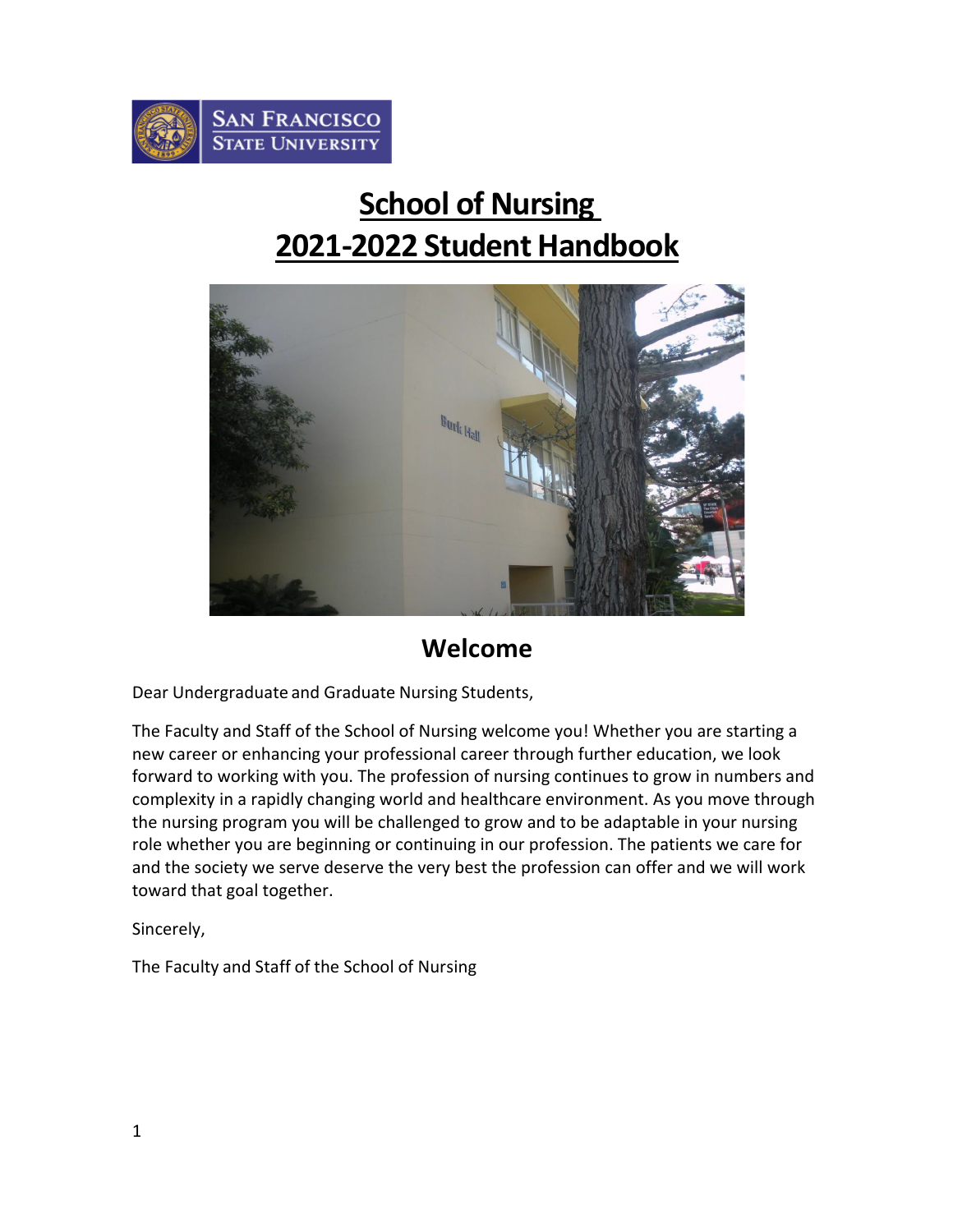## <span id="page-1-0"></span>**LETTER FROM NURSING STUDENTS ASSOCIATION AT SAN FRANCISCO STATE UNIVERSITY**

SF State School of Nursing 1600 Holloway Ave., Burk Hall 357 San Francisco, CA 94132 [nsaofficers@yahoo.com](mailto:nsaofficers@yahoo.com)

#### **April 2018**

Dear fellow nursing students,

Congratulations! On behalf of the Nursing Student Association, we would like to extend a warm welcome to San Francisco State University's School of Nursing!

The Nursing Students' Association (NSA) is your campus organization. We are a professional organization recognized by the National Student Nursing Association (NSNA) and its constituent, the California Nursing Student Association (CNSA). One of the main goals of the NSA is to promote and provide a sense of community within our nursing department and to the students interested in pursuing a future in the nursing profession. The NSA is responsible for providing numerous benefits to the nursing student and pre- --nursing student body by:

- Advocating for nursing students
- Facilitating communication among students and faculty
- Planning social events
- Providing health-related volunteer opportunities
- Fundraising for nursing student activities
- Providing tutoring and mentoring services
- Improve skills in leadership, teamwork, and organization

Our association holds weekly meetings where all nursing and pre-nursing students are welcome to attend and learn more about topics ranging from community events, volunteer opportunities, or new information regarding the professional nursing field. You must join NSNA to become an official member of NSA at SF State, which will also grant you membership to its constituent the CNSA and is mandatory in being eligible to participate in voting, volunteering, and holding NSA director and board positions. Your membership with the NSNA grants you accessto the listed benefits, but will also provide you with other resourcesfrom the NSNA; such as various discounts, nursing journals, and scholarship information. Once you've purchased your membership you must submit a copy of your membership card to the NSA at SF State Secretary, which can be done at a NSA meeting or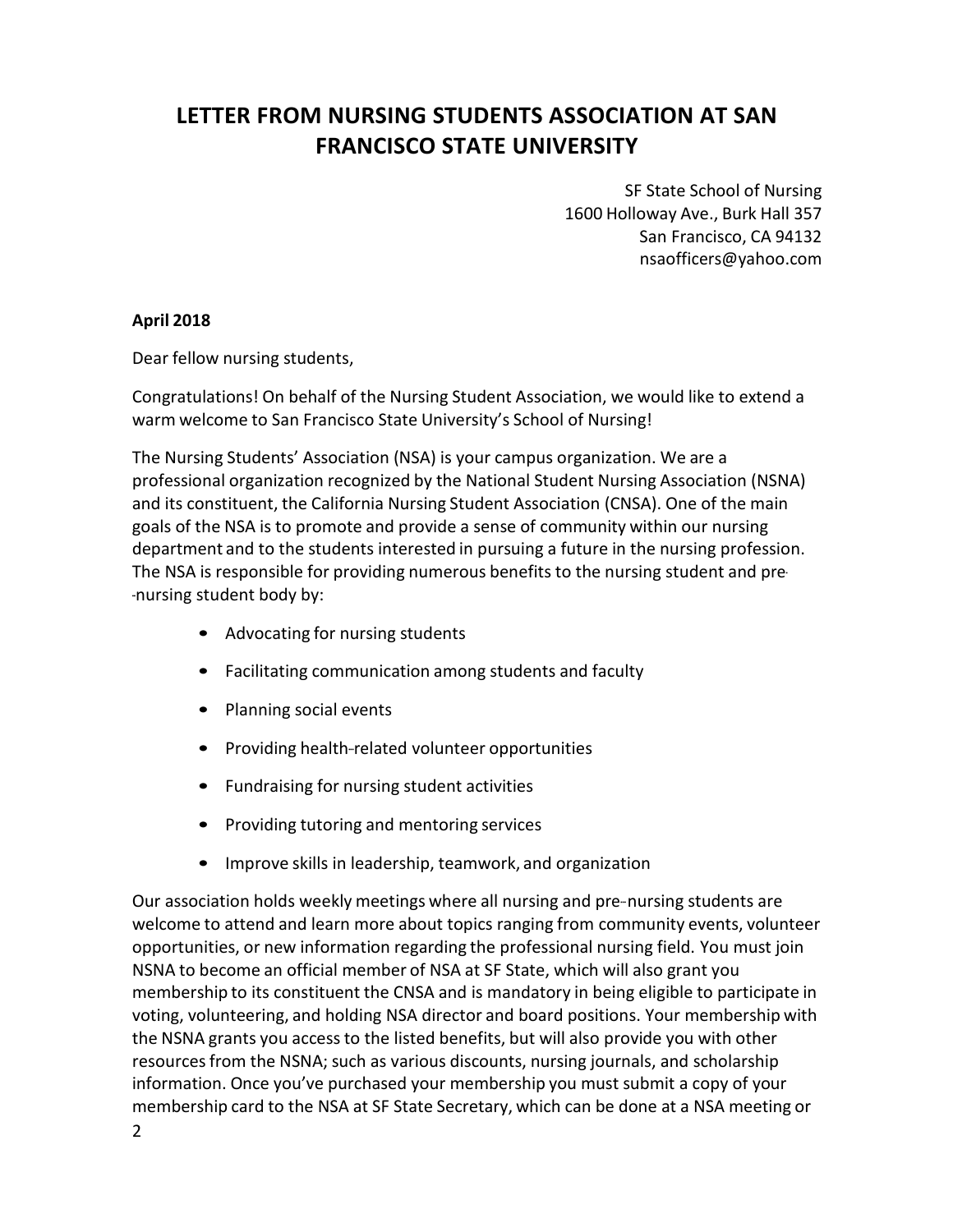by dropping it off at the NSA mailbox in the School of Nursing office.

Information about the time and location of NSA meetings, as well as current topics relating to nursing students and the NSA, can be found on our website. Please log onto OrgSync.com and under your SF State account, join the NSA page listed as "NSA@SFSU," and you will have access to our webpage.

You can also keep up with news and events on our **Facebook page:** "**NSA at SFSU"**. This is where information such as mentoring, volunteering, community outreach, scholarship information, and job opportunities are posted.

All discussions, planning, and decision-making take place at meetings held on Fridays from 12 to 1. This is your best way to stay informed on current NSA happenings and involvement.

If you have any questions or suggestions, you can reach the board members and directors of the NSA by emailing us at **[nsaofficers@yahoo.com](mailto:nsaofficers@yahoo.com)**.

We look forward to your future involvement.

Sincerely,

San Francisco State University Nursing Student Association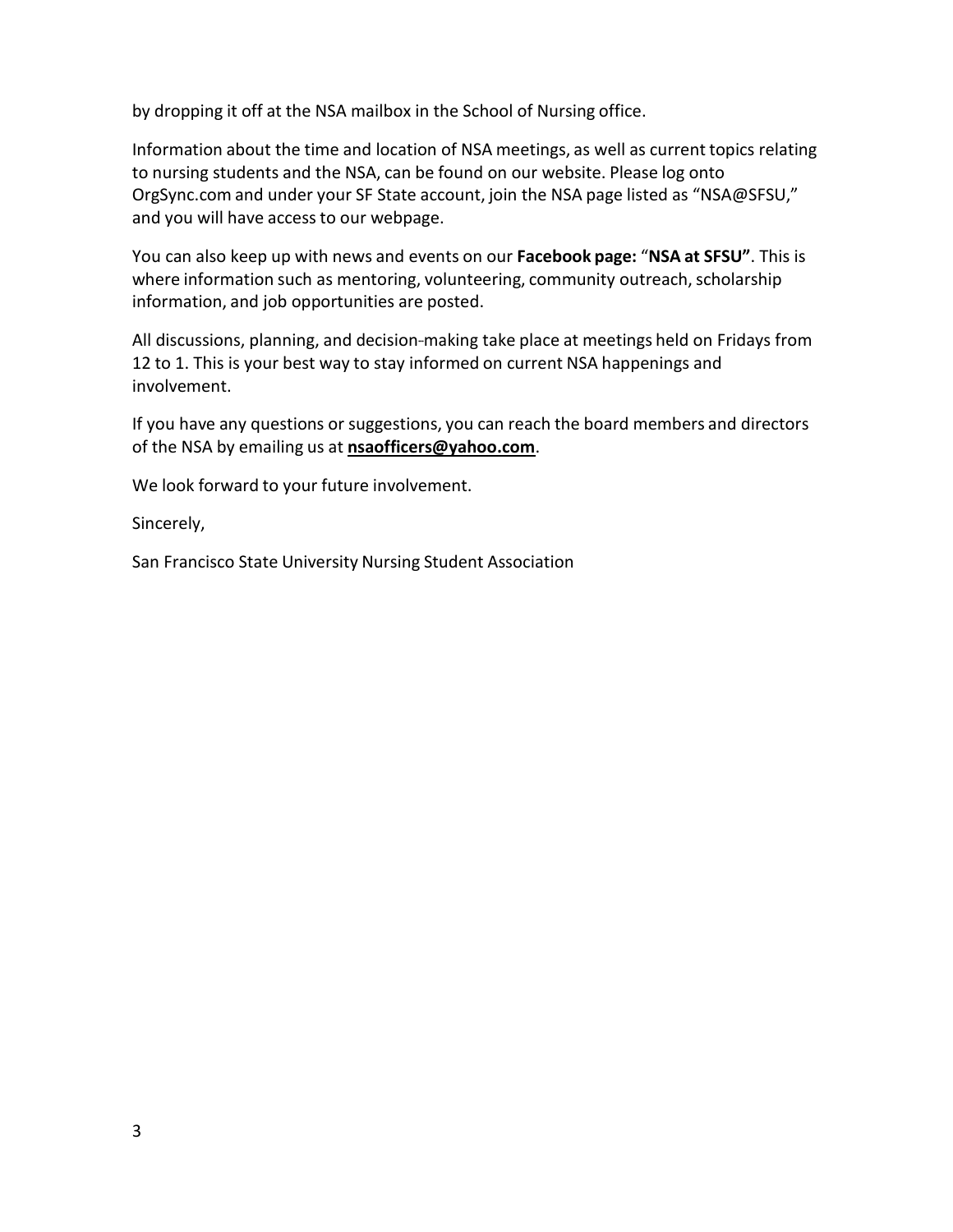## **Guide to the Handbook**

<span id="page-3-0"></span>This Student Handbook developed by students and faculty is designed to guide you through the nursing program at San Francisco State University. The School of Nursing (SoN) requires scholarship, critical thinking, ethical thinking, love of learning, a positive attitude towards peers and instructors, dedication to community service, and commitment.

The purpose of the information in this Student Handbook is to provide you with a comprehensive view of the nursing program, its policies, procedures, curriculum, and standards. As these policies, procedures, curriculum, and standards are subject to state mandates and responsive to research regarding best practice in the profession, they are subject to change.

Students are expected to read this document and will be held to its contents. The School of Nursing welcomes student and community feedback on the policies, procedures, curriculum, and standards herein. Students are also expected to adhere to changing policies and procedures(as changesin professional practice occur), the standards and guidelines in nursing syllabi, College of Health and Social Sciences policies and procedures and University policies and procedures. Graduate students also have a set of guidelines and directions for their work. All of this information can be found on University web sites. Please familiarize yourself with them. For a complete reading of the policy, please see the current San Francisco State University Bulletin.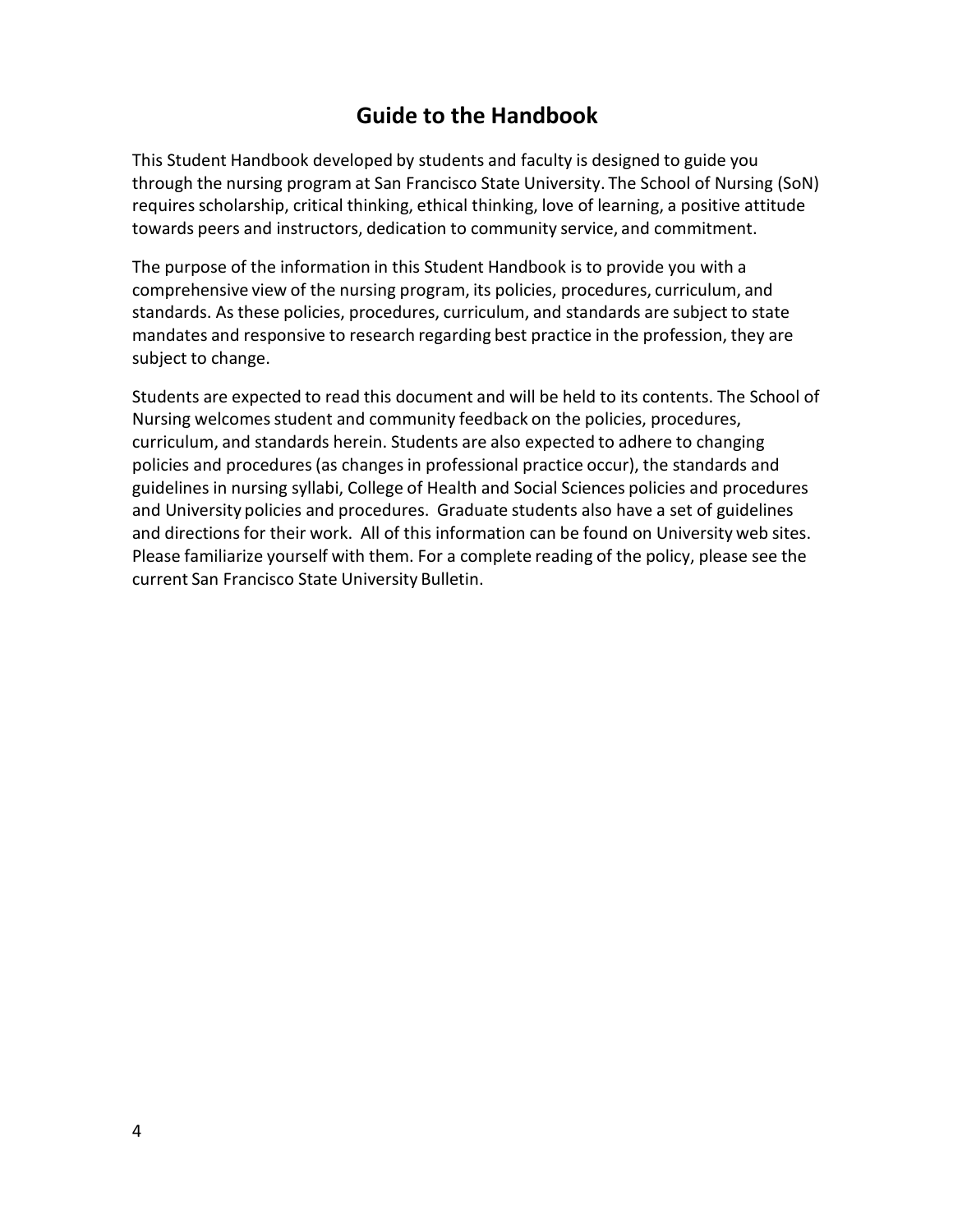## **Table of Contents**

<span id="page-4-0"></span>

| LETTER FROM NURSING STUDENTS ASSOCIATION AT SAN FRANCISCO STATE UNIVERSITY 2                                                                    |
|-------------------------------------------------------------------------------------------------------------------------------------------------|
|                                                                                                                                                 |
|                                                                                                                                                 |
|                                                                                                                                                 |
| Mandated Reporting - Elder and Dependent Adult Abuse and Neglect in California 8                                                                |
|                                                                                                                                                 |
|                                                                                                                                                 |
|                                                                                                                                                 |
| PROGRESSION THROUGH THE UNDERGRADUATE NURSING PROGRAM  10                                                                                       |
|                                                                                                                                                 |
|                                                                                                                                                 |
| CHAIN OF COMMAND FOR STUDENT-FACULTY COMMUNICATION  16                                                                                          |
|                                                                                                                                                 |
| POLICY FOR PREVIOUS EDUCATION IN THE FIELD OF NURSING, INCLUDING MILITARY<br>EDUCATION/EXPERIENCE PRE-LICENSURE COURSE CREDIT BY EXAMINATION 20 |
| PROCEDURES FOR AWARDING OF CREDIT FOR PREVIOUS EDUCATION OR OTHER<br>ACQUIRED KNOWLEDGE, INCLUDING MILITARY EDUCATION AND EXPERIENCE  21        |
|                                                                                                                                                 |
|                                                                                                                                                 |
| NURSING STUDENT INJURY WHILE IN THE CLINICAL SETTING PROCEDURE  27                                                                              |
| POLICY ON ACADEMIC CHEATING AND PLAGIARISM FOR STUDENTS 28                                                                                      |
|                                                                                                                                                 |
|                                                                                                                                                 |
|                                                                                                                                                 |
|                                                                                                                                                 |
| KAPLAN STANDARDIZED TESTING EXAMS (PRE-LICENSURE STUDENTS ONLY)  45                                                                             |
|                                                                                                                                                 |
|                                                                                                                                                 |
|                                                                                                                                                 |
|                                                                                                                                                 |
|                                                                                                                                                 |
|                                                                                                                                                 |
| NURSING SCHOOL SURVIVOR TIPS - WORDS OF ADVICE FROM CURRENT STUDENTS 61                                                                         |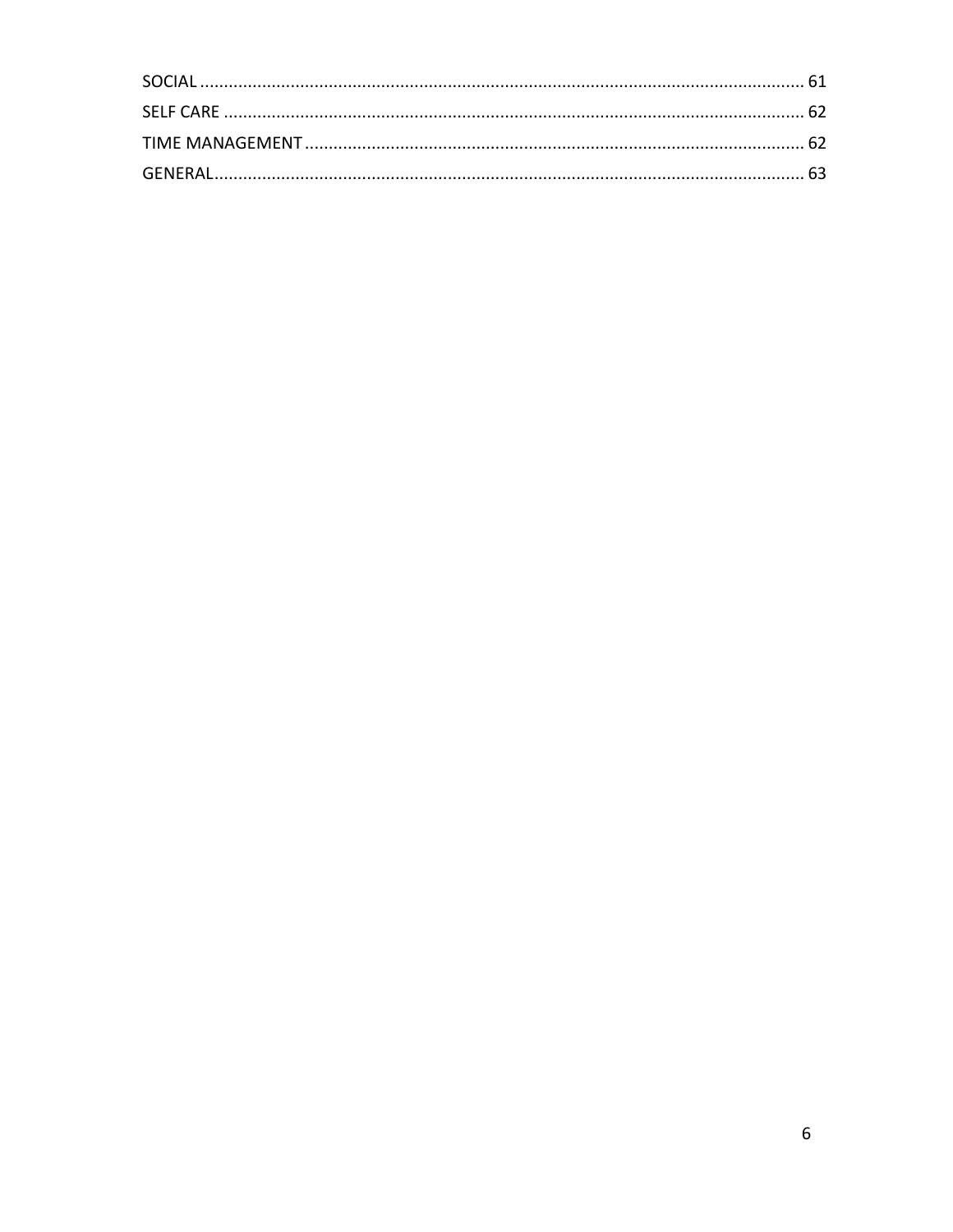## **PUBLIC HEALTH NURSE CERTIFICATION**

<span id="page-6-0"></span>The public health nurse is a registered nurse who has received a certificate from the California BRN. He or she is an integral part of the public health community and provides direct patient care as well as services related to maintaining public health.

Apply Online - <https://www.rn.ca.gov/pdfs/applicants/phnidform.pdf>

Apply by mail - <https://www.rn.ca.gov/pdfs/applicants/phn-app.pdf>

#### GENERAL APPLICATION REQUIREMENTS

Public Health certification eligibility requires the possession of an active California registered nurse (RN) license.

Qualifying Criteria - METHOD A (abridged. See above web links for complete information)

Possession of a baccalaureate or entry-level master's degree in nursing from a nursing school accredited by the National League of Nursing (NLN) or the Commission on Collegiate Nursing Education (CCNE) which includes coursework in public health nursing, including a minimum of 90 hours of supervised clinical experience in a public health setting(s).

- 1. Completed Public Health Nurse (PHN) Certification and applicable fee.
- 2. Submit Request for Transcript Public Health Nurse Certification form, [Official](https://registrar.sfsu.edu/transcripts)  [Transcript](https://registrar.sfsu.edu/transcripts) order form, and transcript fee payment to the Registrar's Office. Official transcript can only be issued by the Registrar's Office.
- 3. Once processed, the Registrar's Office will mail the Transcript Public Health Nurse Certification form along with official transcript directly to BRN.
- 4. Verification of training in the detection, prevention, reporting requirements and treatment of child neglect and abuse which shall be at least 7 hours in length and shall include but not limited to prevention techniques, early detection techniques, California reporting requirements and intervention techniques completed in a baccalaureate or specialized program in nursing or a course approved for continuing education (CE) by the Board of Registered Nursing. The course must include coverage of the California Reporting Law requirements per Section 11166.5 of the California Penal Code.

This last requirement is fulfilled during the Level 3 pediatrics course, NURS 410, Nursing Care of Children, by completing the two required online modules below.

Child Abuse Mandated Reporter Training – General (4 hours), <http://mandatedreporterca.com/training/generaltraining.htm>

Child Abuse Mandated Reporter Training – Medical Professionals (3 hours), <http://mandatedreporterca.com/training/nurses.htm>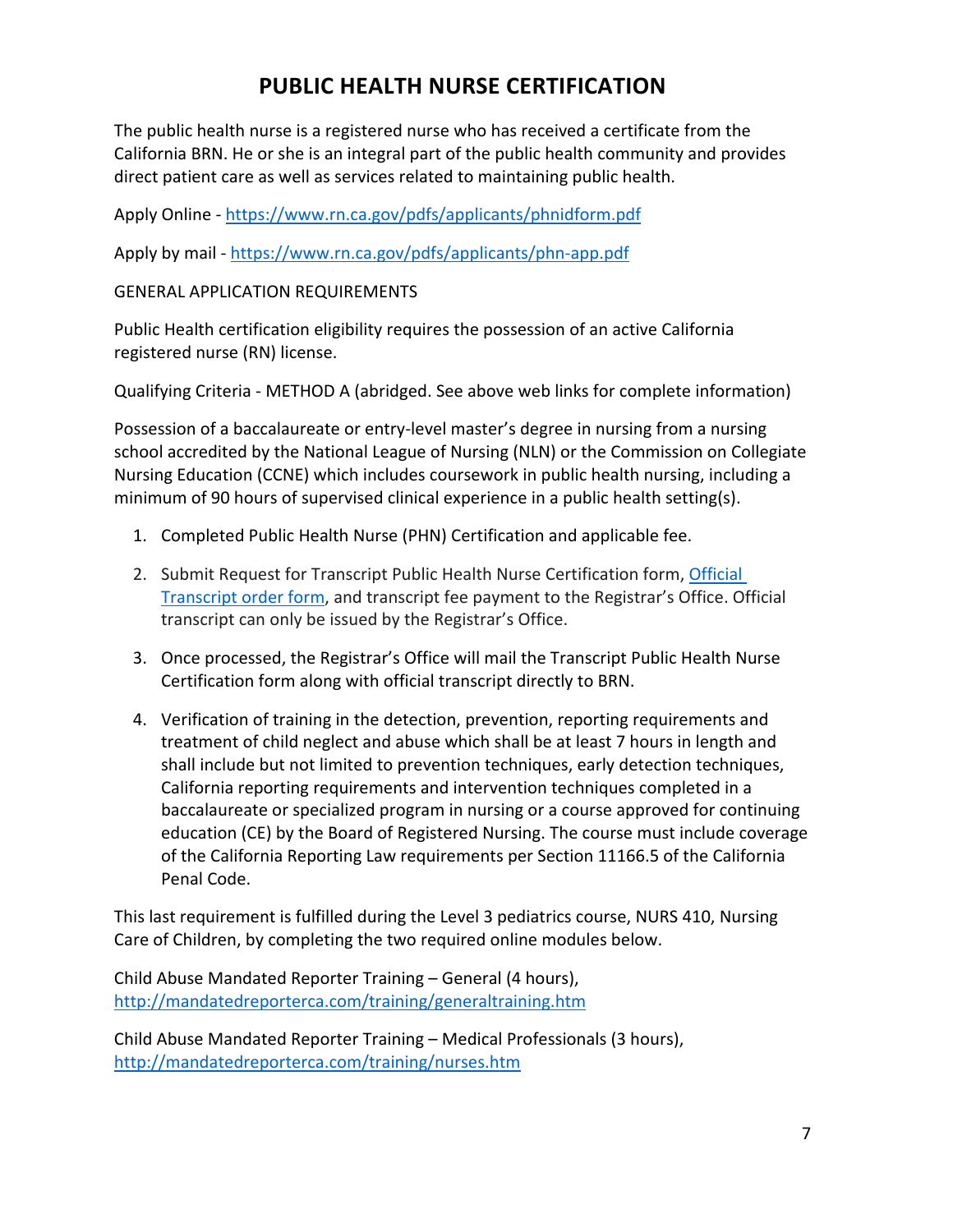## <span id="page-7-0"></span>**Mandated Reporting - Elder and Dependent Adult Abuse and Neglect in California**

Although not required for the PHN certificate, most people who work with elders or disabled adults are mandated reporters under state law. "Any person who has assumed full or intermittent responsibility for care or custody of an elder or dependent adult, whether or not that person receives compensation, including administrators, supervisors, and any licensed staff of a public or private facility that provides care or services for elder or dependent adults, or any elder or dependent adult care custodian, health practitioner, or employee of a county adult protective services agency or a local law enforcement agency is a mandated reporter." – California Welfare and Institutions Code Section 15630.

The California Department of Social Services provides an online 90-minute training here: <http://cdss.ca.gov/MandatedReporting>

This module is required during the Level 1, Health Promotion in Nursing Practicum (NURS 315).

## **ADVANCEMENT TO CANDIDACY**

<span id="page-7-1"></span>The student must resolve any admission conditions as soon as possible after beginning the graduate program. The Advance to Candidacy (ATC) form should be completed and filed in the Division of Graduate Studies after the student has completed 24 units. The Proposal for Culminating Experience form must be completed and filed before he/she enrolls in the culminating experience course, either NURS 895 or 898.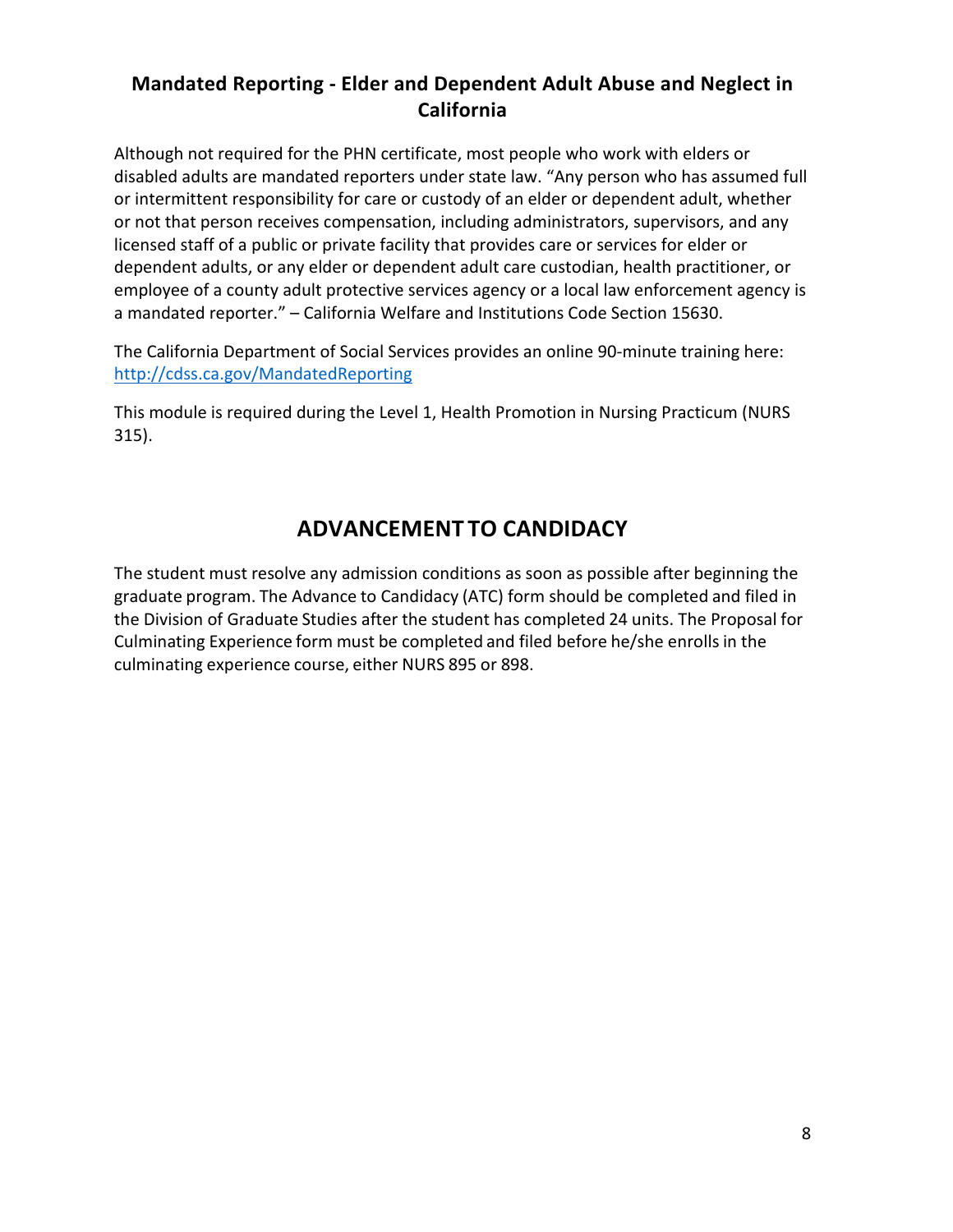## **PROGRAM POLICIES**

<span id="page-8-0"></span>Policies are meant to delineate and clarify the rules and processesfor various regulations that govern the School of Nursing. These regulations may originate at the university level, college level and/or School of Nursing Level. They may be mandated by the BRN and/or by our accrediting body, CCNE. Below are some of the governing policies that directly affect the students of the School of Nursing. They are:

## **CLINICAL REQUIREMENTS**

<span id="page-8-1"></span>To protect the health of their patients, coworkers, and themselves, students must adhere to professional guidelines including those specific to each hospital/agency where they are having a clinical experience. Prior to attending any clinical experience, annually or when health conditions change, students:

- 1. Must meet all hospital/agency health requirementsincluding immunizations.
- 2. Must have background checks and, and for some agencies, fingerprinting.
- 3. Failure to meet agency requirements will result in the student's exclusion from the clinical setting (see attendance policy).
- 4. Are expected to dress in a professional manner as defined by the course faculty and the agency.
- 5. Must wear identification, provided by the agency or the School of Nursing, at all times in the clinical setting.
- 6. Demonstrate specific mental and physical abilities to successfully participate in the practice experience and provide safe, competent patient care. These abilities include: physical, emotional, cognitive and behavioral skills as reflected in the clinical course requirements. All students in the School of Nursing are expected to demonstrate these abilities and successfully complete other course requirements.
- 7. The evaluation of the student's ability to deliver safe, competent care is assessed by the faculty of record for each course.
- 8. In carrying out the nondiscrimination policy of the University, the School of Nursing will endeavor to make reasonable accommodations for students with disabilities. Requestsfor accommodation are evaluated by SF State's Disability Programs and Resource Center (DPRC) that will provide the School of Nursing with recommendations for student accommodations.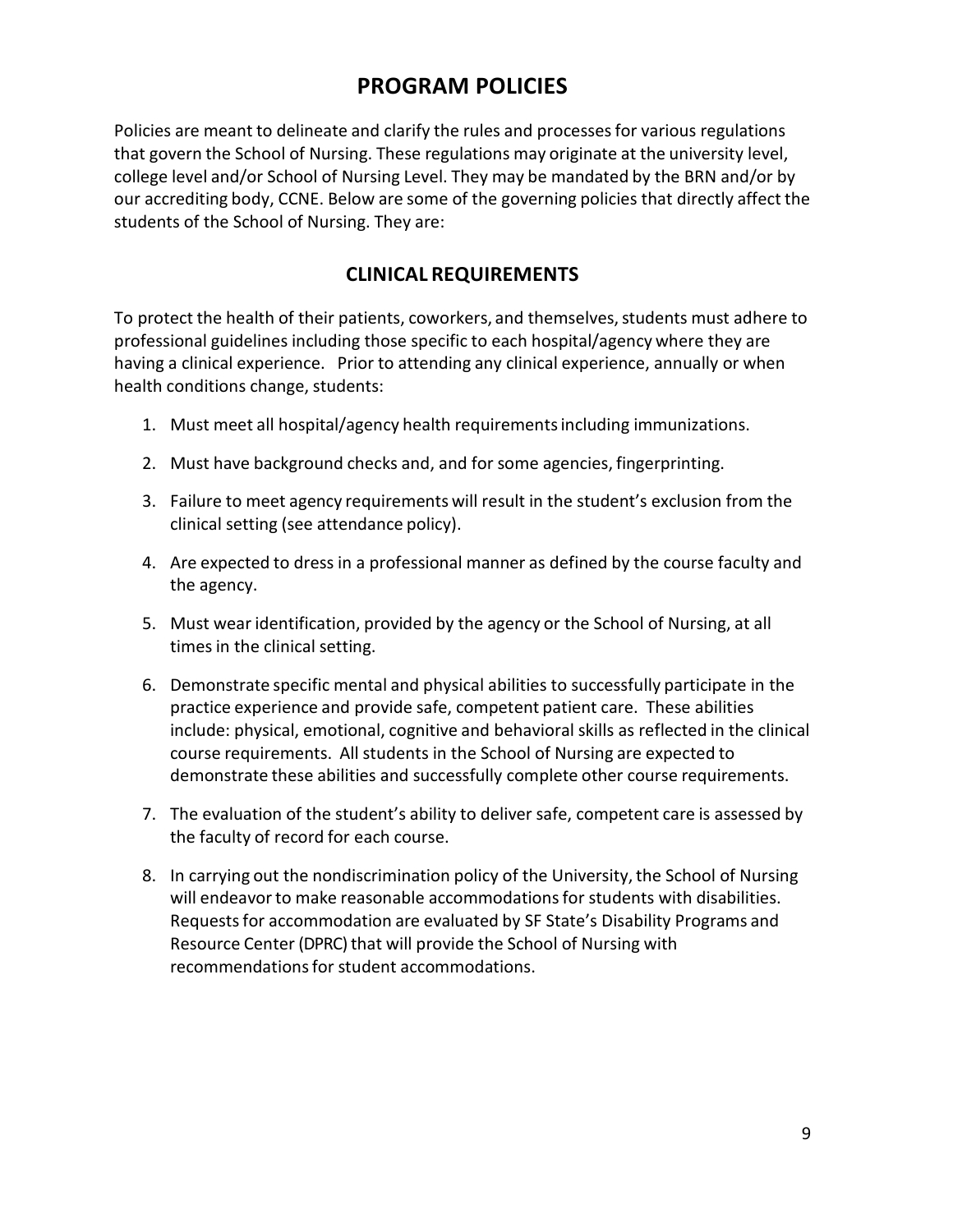## <span id="page-9-0"></span>**PROGRESSIONTHROUGH THE UNDERGRADUATE NURSINGPROGRAM**

#### **Background:**

The School of Nursing at San Francisco State University prepares students to be safe, competent and excellent professional nurses who are accountable for their practice. As nurses are expected to adhere to regulatory standards (Board of Registered Nursing-- BRN) and those set forth in the ANA Code for Nurses, students are expected to adhere to professional standards as they begin their professional journey. Professional behavior is expected in the classroom, laboratory and clinical settings. Students are expected to abide by University, College of Health and Social Sciences and School of Nursing policies and procedures as well as individual faculty requirements(as described in course syllabi).

#### **Purpose:**

This policy clarifies the standards to which prelicensure/undergraduate students are held throughout their experience in the School of Nursing. This policy applies to nursing students enrolled in any baccalaureate level course(s) including Entry Level MSN (ELM and ELM-A) students, advanced placement option students, and the baccalaureate nursing programslocated on campus and at the remote locations.

#### **Policies:**

All students entering the pre-licensure/undergraduate portion of the nursing major are expected to be familiar with and follow these polices. Students are encouraged to discuss their concerns with appropriate faculty and their advisors.

- 1. Clinical practice:
	- a. Classroom, laboratory and other clinical experiences are an essential component of the learning experience. Attendance is required at both on and off-site clinical experiences(clinical settings, laboratories, etc.); students are expected to arrive on time and complete the required hours unless excused by faculty of record. Faculty will determine whether or not alternative assignments can be used to meet clinical requirements. Clinical absences may jeopardize the student's ability to achieve the course objectives and thus successfully complete the clinical course. Students are responsible for notifying the faculty and agency of tardiness or absences when they cannot be avoided.
	- b. Attendance: All pre-licensure/undergraduate nursing students must attend all scheduled clinical days. Missed clinical days cannot be made up. Clinical faculty will document missed clinical days and the documentation will be placed in the student's academic file. At the discretion of the faculty for the clinical course, students may be excused from a clinical day for the following reasons: 1) illness with a doctor's excuse, 2) family emergency with documentation or 3) other legitimate reason for missing clinical (determined by clinical faculty). One unexcused missed clinical day will result in a lowering of the course grade by a full letter grade. Two unexcused missed clinical days will result in failure to pass the course. Unexcused late arrival or leaving early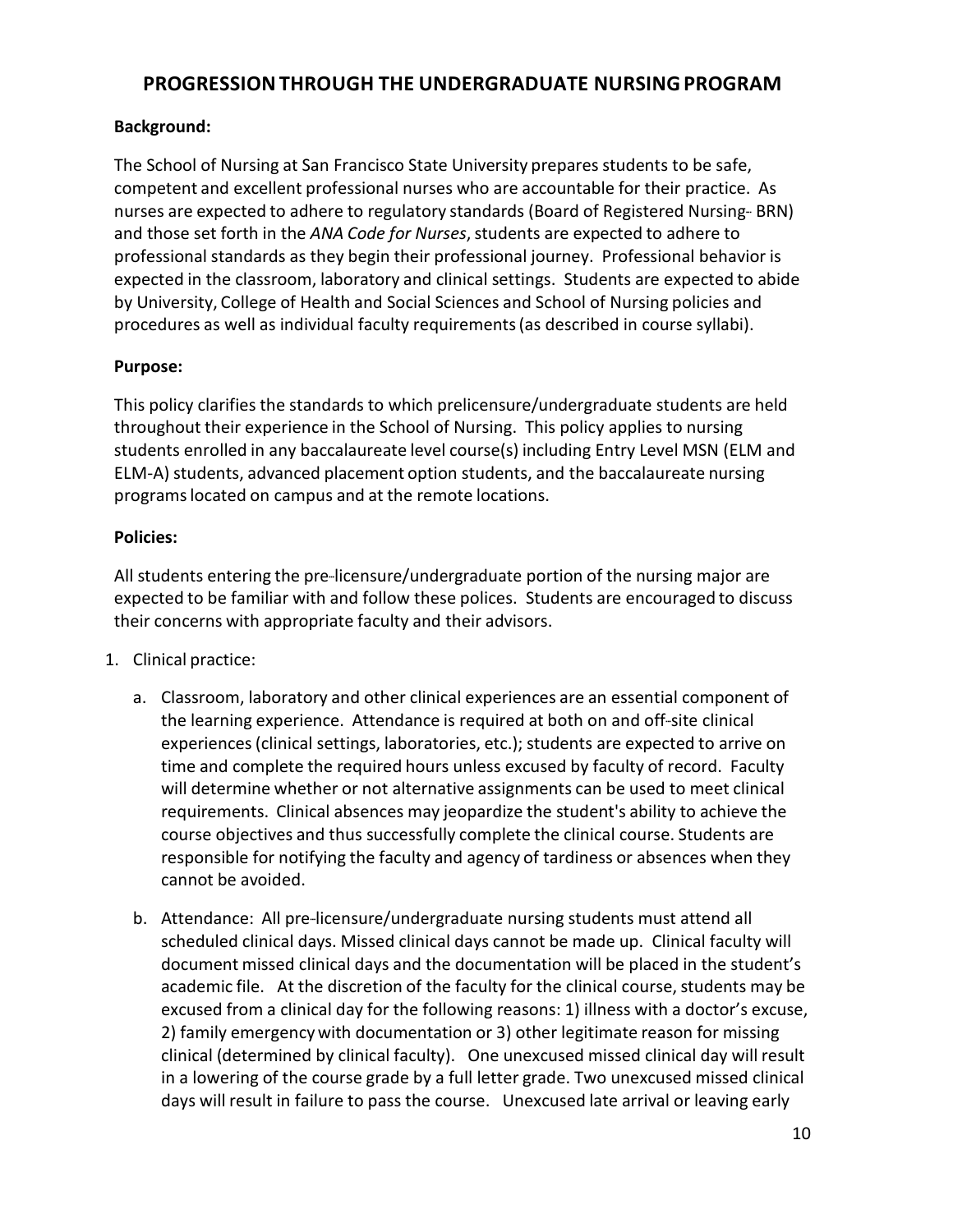without permission of the clinical faculty constitutes unprofessional behavior. Clinical faculty will document instances of late arrival or leaving early and advise students about the behavior. Documentation of the advisement will be placed in the student's academic file (see the clinical classes' attendance policy).

- c. Students must meet health requirements, background checks and other preclinical requirements prior to beginning the clinical rotation. Students who do not complete these requirements will be excluded from the clinical setting (see attendance policy above).
- d. Students are expected to dress in a professional manner as defined by the course faculty and the agency. Identification, provided by the agency or the School of Nursing, must be worn at all times in the clinical setting.
- e. To successfully meet the clinical practice expectations of the nursing program, students must demonstrate specific abilities to successfully participate in the practice experience and provide safe, competent patient care. These abilities include: physical, emotional, cognitive and behavioral skills as reflected in the clinical course requirements. All students in the School of Nursing are expected to demonstrate these abilities and successfully complete other course requirements. The evaluation of the student's ability to deliver safe, competent care is assessed by the faculty of record of each course. In carrying out the nondiscrimination policy of the University, the School of Nursing will endeavor to make reasonable accommodations for students with disabilities. Requestsfor accommodation are evaluated by SF State's Disability Programs and Resource Center that will provide the School of Nursing with recommendations for student accommodations.
- f. At each level of the baccalaureate program, students are expected to pass metrology tests to demonstrate their competency with medication calculations. Prior to each clinical rotation, metrology tests must be completed and passed with a minimum score of 90%. Three attempts will be allowed.
- g. A breach of ethical behavior related to the course of study through the SoN will not be tolerated and will consequentially jeopardize the students' ability to continue their position in the SoN. A breach of ethical behavior includes, but is not limited to, behaviors such as cheating on exams, stealing or copying exams physically or electronically, plagiarism, claiming faculty identity, etc.
- 2. Academic Standards
	- a. Students are responsible for monitoring their own academic and clinical performance and are expected to consult with their faculty and advisor for guidance. In addition, students are expected to adhere to University policies and procedures related to academic performance and conduct.
	- b. Student must receive a grade of at least a C- in all nursing courses. A student in the pre-licensure portion of the ELM or ELM-A program must have a C or better which is the standard for all graduate students. A grade of less than C- or NC (no credit) is an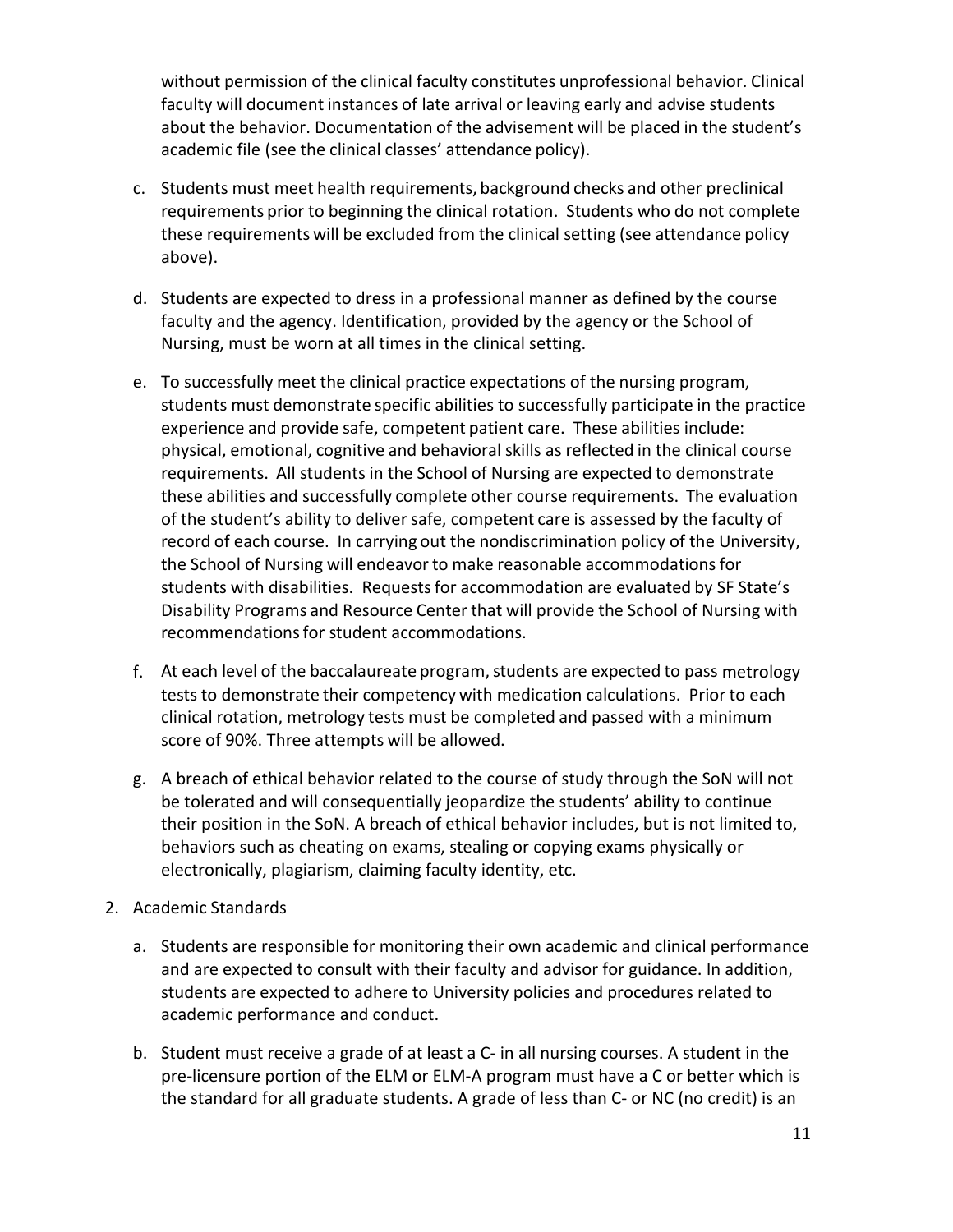unacceptable grade and the student will not be allowed to continue in the program until the student petitions for readmission and is allowed to repeat the course. If permitted, the student may retake the course only once. The course must be taken at SF State University. Failure of two courses results in dismissal from the program with no option to petition for readmission.

- c. By university policy, all level 1 writing courses (GWAR) must be passed with a grade of C or better.
- d. The School of Nursing adheres to the university policy regarding decisions about taking courses as Credit/No Credit.

[http://bulletin.sfsu.edu/policies-procedures/grading/\)](http://bulletin.sfsu.edu/policies-procedures/grading/)

- e. Students may elect to withdraw from a course, courses, or the program, but will forfeit a guaranteed place in the program. To withdraw, a letter should be sent to the Director of the School of Nursing. School and University withdrawal policies must be followed.
- f. Students who withdrew from a course, courses or the program for any reason or have failed a course and wish to reenter, must petition for readmission by completing the petition for readmission form (available on the SoN web site). The reinstatement requests will be evaluated by the Student Success Committee and the chair of the committee will inform the director of the Student Success Committee's decision. If the student is not re-instated and disagrees with the decision of the Student Success Committee, the student may request an Academic Review Committee (ARC) to be formed and the student will have the ability to speak to the reasons for dismissal and reasons why they feel they should be reinstated. The ARC's decision is final.
- g. Reinstatement into the program will be made on a space available basis; priority will be given to students in the following order: a) continuing students in good standing; b) students in good academic standing who withdrew for one semester for personal or health reasons; and c) students who were dismissed for academic reasons.
- h. Students, who receive two grades of less than a C- in nursing courses (two separate courses or a course that is repeated) or C if an ELM or ELM-A student, will be disqualified and thus, dismissed from the program. They may not apply for readmission to any of the entry level nursing programs.
- i. Students are expected to adhere to professional and ethical guidelines as identified in the individual course syllabi. Students may be dismissed from a course and the program if they behave unprofessionally. Examples of unprofessional behavior that may result in course failure or dismissal from the program include: academic dishonesty, falsification of patient records, HIPAA violations, failure to adhere to safe nursing practice principles (infection control and medication administration for example), inability to recognize own limitations and failure to seek appropriate direction, guidance or support in a timely manner (especially sensitive patient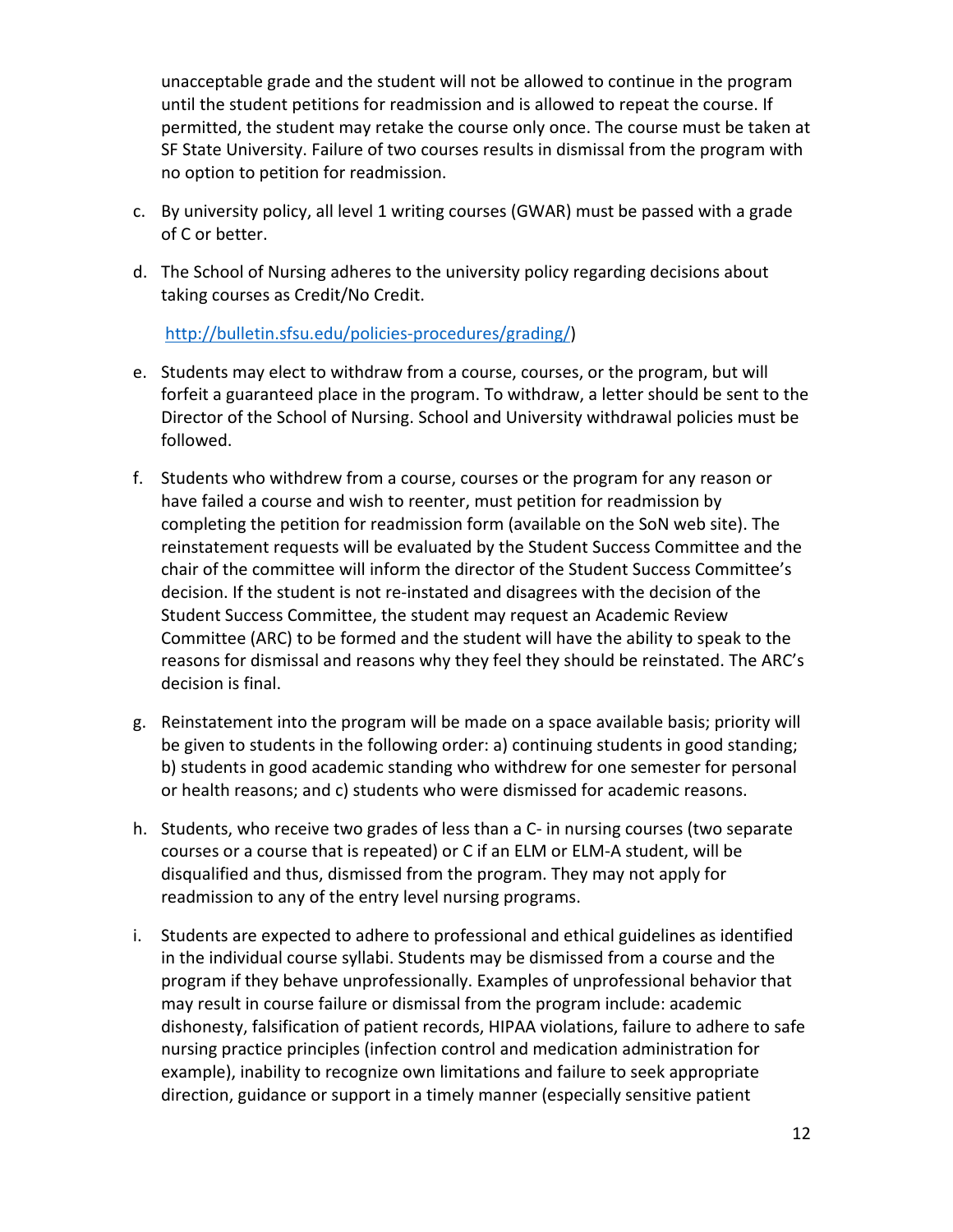situations), inadequate preparation for clinical responsibilities, dishonest communications with clients, families, faculty, or agency personnel, denying responsibility for one's actions and participation in actions that may jeopardize the safety of patients, peers, faculty, and others in the clinical setting or classroom.

j. Students will be dismissed from the clinical experience immediately if, in the professional judgment of the faculty member, the student has demonstrated unsafe practice or exhibited unprofessional behavior. The faculty member will immediately notify the Director of the School of Nursing of the action taken. The evaluation of the student's ability to deliver safe, competent care is assessed by the faculty of record who, in collaboration with the Director of the School of Nursing or designee, will determine the effect of the student's dismissal for the clinical experience on the student's grade and status in the program

#### Amended and approved by faculty 5/27/09

Revised by Student Affairs Committee and approved by faculty 3/16/2016; Reviewed by Student Success Committee 4/25/18.

### **PROFESSIONALBEHAVIOROF NURSINGSTUDENTS POLICY**

#### <span id="page-12-0"></span>**Background:**

One of the goals of nursing education is to begin the socialization of nursing students to professional nursing practice. Nursing practice is guided by standards of professional behavior and a code of ethics, which nursing students are expected to learn. Further, nursing students are expected to demonstrate professional behavior in any school-related setting. Nursing students will demonstrate professional behaviors including appearance, demeanor, respect for self and others, and knowledge of professional boundaries (with patients, their families, other caregivers, and community members) by meeting the objectives listed below (which were derived from several sources listed at the end of this document). *In addition to other course objectives and requirementsspecific to a given course, students are expected to meet each professional behavior objective listed below in order to pass a nursing course.*

#### **Purpose:**

Ensure that nursing students demonstrate behaviors that are conducive to learning, and become socialized to the professional standards of nursing conduct.

#### **Procedure:**

- 1. Demonstrates Professional Behavior:
	- a. Avoids the use of profane language.
	- b. Assumes accountability for one's self and one's nursing practice including assuming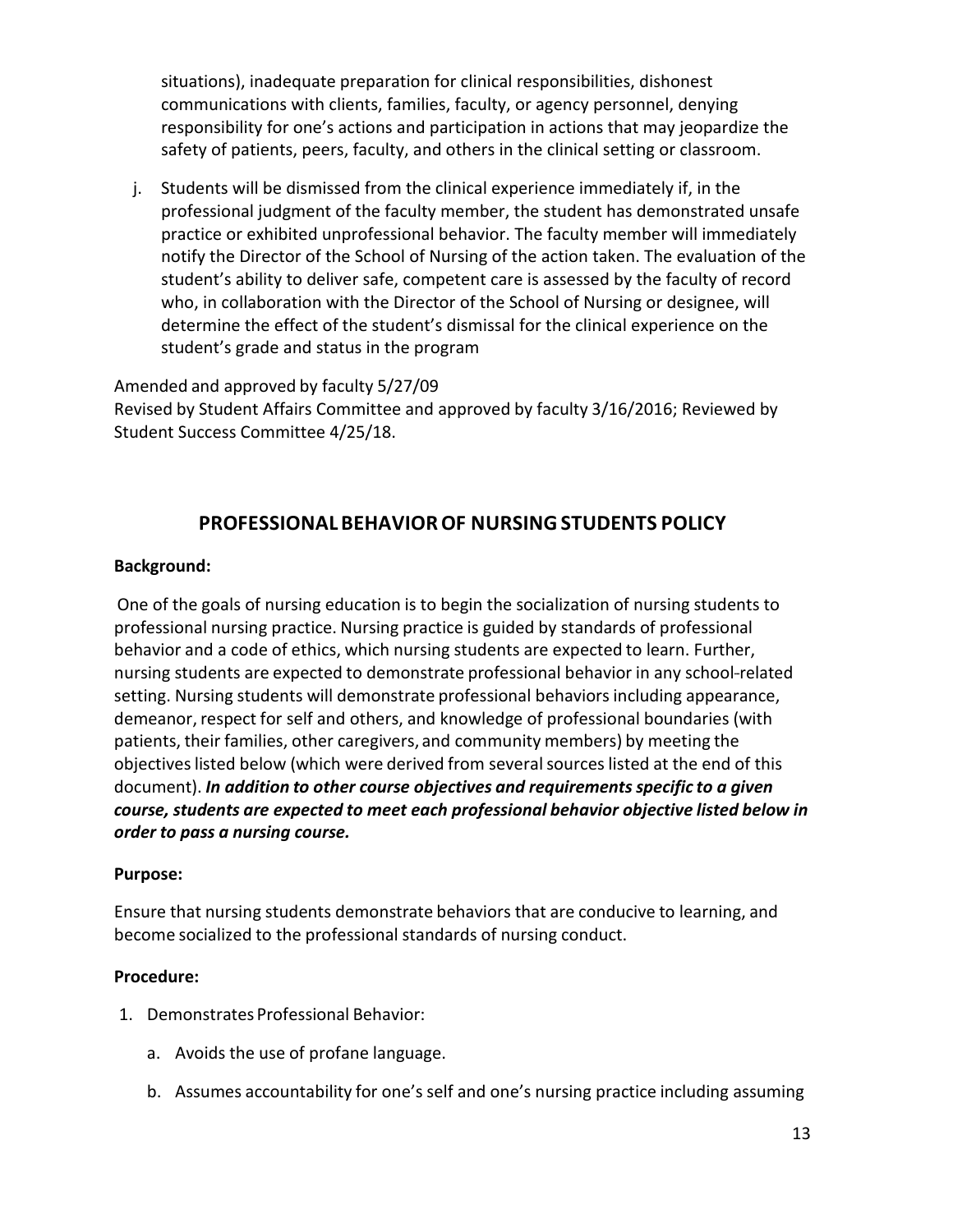responsibility for one's actions and behaviors, including civility.

- c. Is respectful to peers, staff, faculty and inter-disciplinary team members in all manners of communication.
- d. Does not harass or threaten other students, faculty, members of the healthcare team, or patients.
- e. Does not show disregard for the effect of one's actions on others.
- f. Collaborates collegially with others to provide quality nursing care.
- g. Clearly and directly communicates, in writing and verbally, with instructor, clinical instructor, and advisors when the student is experiencing difficulties that affect coursework.
- h. Concerns are addressed directly, through a chain of command (instructor, advisor, level coordinator, director).
- i. Appears for clinical assignments in appropriate dress consistent with School of Nursing and/or agency dress code, with proper identification (name pin and SF State badge).
- j. Presents a professional appearance with regard to neatness and personal hygiene.
- k. Arrives at the clinical setting on time and notifies staff or instructor when leaving or returning to setting.
- l. Notifies clinical agency and/or instructor in a timely manner when unable to report to the clinical site.
- m. Notifies instructor of any conditions that would limit the ability to perform safe, effective nursing care.
- n. Does not report for clinical under the influence of alcohol and/or mind-altering drugs.
- o. Does not discriminate against clients on the basis of gender, race/ethnicity, age, religion, national origin, physical disability, sexual identity, gender identity, citizenship, or disease entity.
- p. Delivers care in a non-judgmental way.
- 2. Provides Safe Care Based on Scientific Principles:
	- a. Demonstrates adequate preparation for clinical responsibilities (e.g. Nursing Care Plan).
	- b. Preparesfor client care by acquiring theory and knowledge essential to specific nursing care of assigned clients (e.g., prepare drug cards, calculate drug dosages, describe treatment, look up procedures, etc.).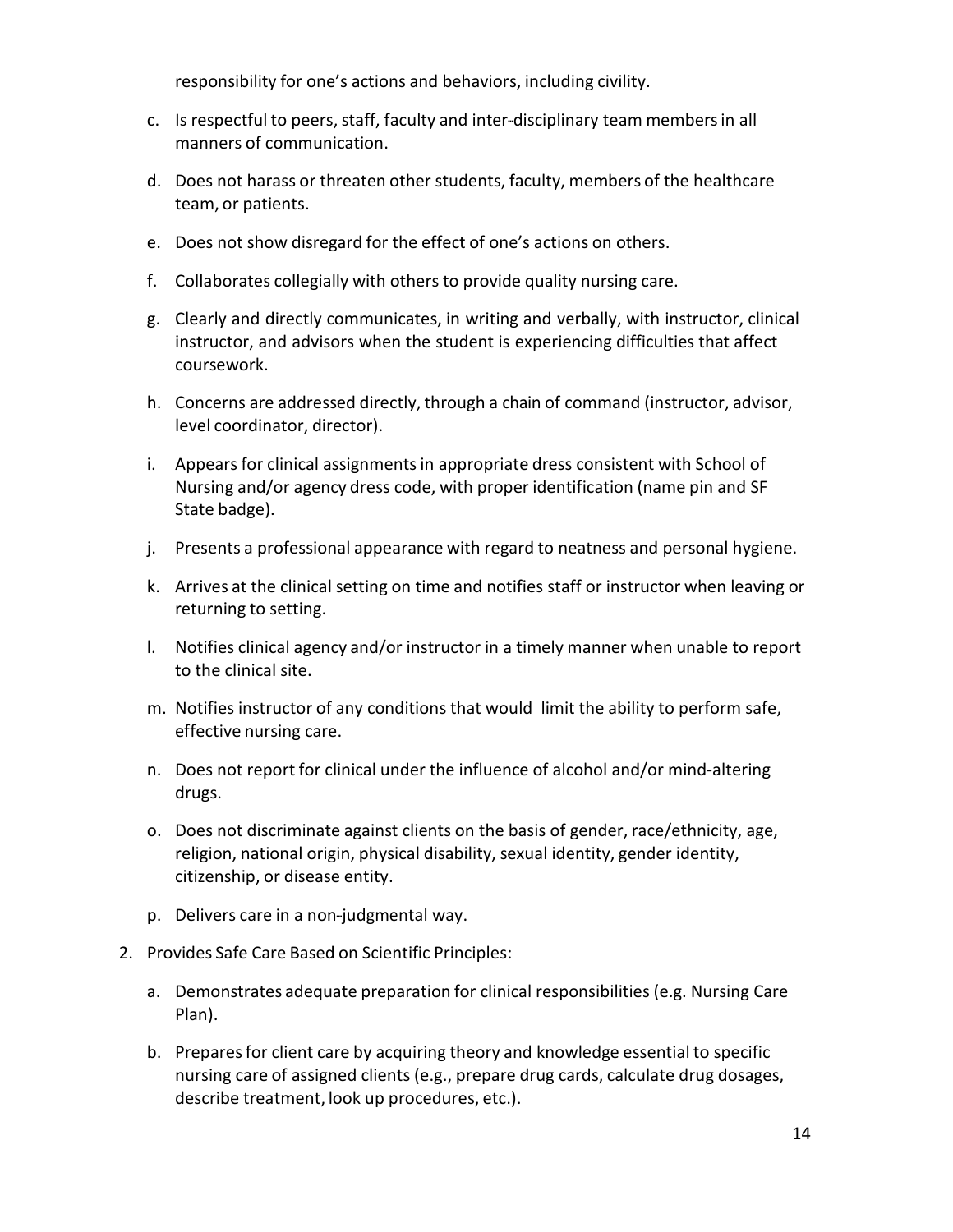- c. Implementssafe care based on evidenced based practice, (e.g., asepsis, protection from physical and psychological injury, correct medication administration).
- 3. Demonstrates Ethical Behavior:
	- a. Maintains confidentiality of all client, family, and agency information in accordance with HIPAA. Complies with mandatory reporting.
	- b. Informsinstructor or staff of any unsafe practices observed in any schoolrelated setting.
	- c. Refrains from, and reports any incidences of, cheating, plagiarism, or any other form of dishonesty.
	- d. Adheresto Title V, Article 2, section 41301 (Standards for Student Conduct) and all other San Francisco State University policies regarding student conduct.

### *Failure to meet one or more of the objectives may constitute grounds for failing and dismissal from the major.*

#### *References (citationsfrom other on---campus sources and/or best practice):*

- **SF State School of Nursing Student Handbook, 2016.**
- American Nurses Association (ANA) 2015. Nursing Scope and Standards of Practice 3rd Edition. ANA: Silver Springs MD.
- American Nurses Association (2015). Code of Ethics for Nurses with Interpretive
- Statements. ANA: Silver Springs MD.
- CCNE (2008). Essentials of Baccalaureate Nursing Education
- **Board of Registered Nursing Policies related to nursing programs 8.8.1, 8.12**
- **Faculty Manual Cheating and Plagiarism** [http://www.sfsu.edu/~vpsa/conduct/standards.html](http://www.sfsu.edu/%7Evpsa/conduct/standards.html)

## **STUDENT BACKGROUND CHECK POLICY**

#### <span id="page-14-0"></span>**Background:**

Many clinical sites utilized by the School of Nursing for pre-licensure and graduate students require background checks of students prior to the beginning of any clinical work at the site. To assure that students will be successfully placed at clinical sites during their tenure in the School of Nursing, background checks of pre-licensure and graduate students will be completed. The School of Nursing does not manage this process and it is the responsibility of each student to obtain the background check and share the results of the check with each clinical agency during their tenure in the nursing major.

#### **Purpose:**

The purpose of this policy is to describe the procedure within the School of Nursing for obtaining and handling the results of background checks of pre-licensure students.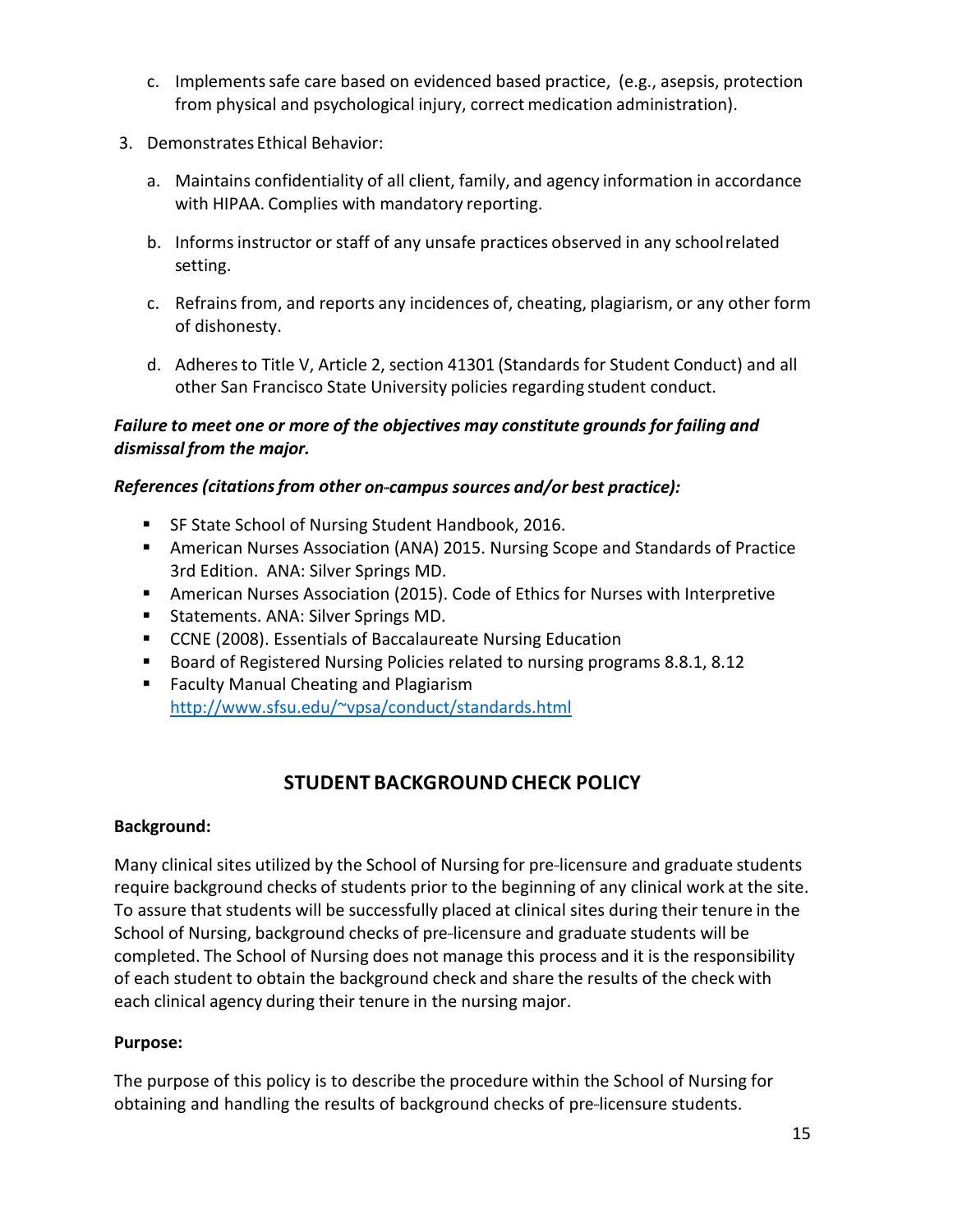#### **Procedure:**

- 1. All students entering the nursing major will be required to have background checks done by an agency (hereafter known as "the agency") contracting with the School of Nursing to provide the service prior to beginning their first semester of the nursing major. Students will be informed as to which agency to contact to have the background check performed. Those students not obtaining the background check prior to the beginning of the semester may be dismissed from the major.
- 2. Each student is responsible for paying for the background check per the payment policies of the agency.
- 3. The agency will provide any information to the School of Nursing.
- 4. Pre-licensure students will not be denied placement in theory courses based on the results of a background check. However, if a clinical agency refuses to allow the student to do their clinical work at the agency and no other clinical sites are available or willing to accommodate the student, the student will be asked to withdraw from the nursing major.
- 5. Students may appeal dismal from the nursing major by filing a formal appeal with the School of Nursing Student Success Committee.

Approved by Faculty 3/16/2016; Reviewed by Student Success Committee 4/25/18

## <span id="page-15-0"></span>**CHAIN OF COMMAND FOR STUDENT-FACULTY COMMUNICATION**

#### **Background:**

Every organization has a chain of command. The chain of command in its simplest definition is the line of authority and responsibility along which communications are passed within an organization such as a nursing department, the hospital, and between different units. Faculty, staff, and nursing students are expected to observe professional standards for communication in all interactions.

#### **Purpose:**

The purpose of this policy is to assist faculty, staff, and nursing students to maintain appropriate professional communication and to respect the chain of command in the School of Nursing.

#### **Chain of Command for course- related issues**

In the event a student in the School of Nursing needs to communicate a concern, need, or issue relating to courses/clinical expectations/experiences, the student must follow the designated chain of command. In order to meet all students' needs timely and appropriately, the student will respect the appropriate chain of command as follows: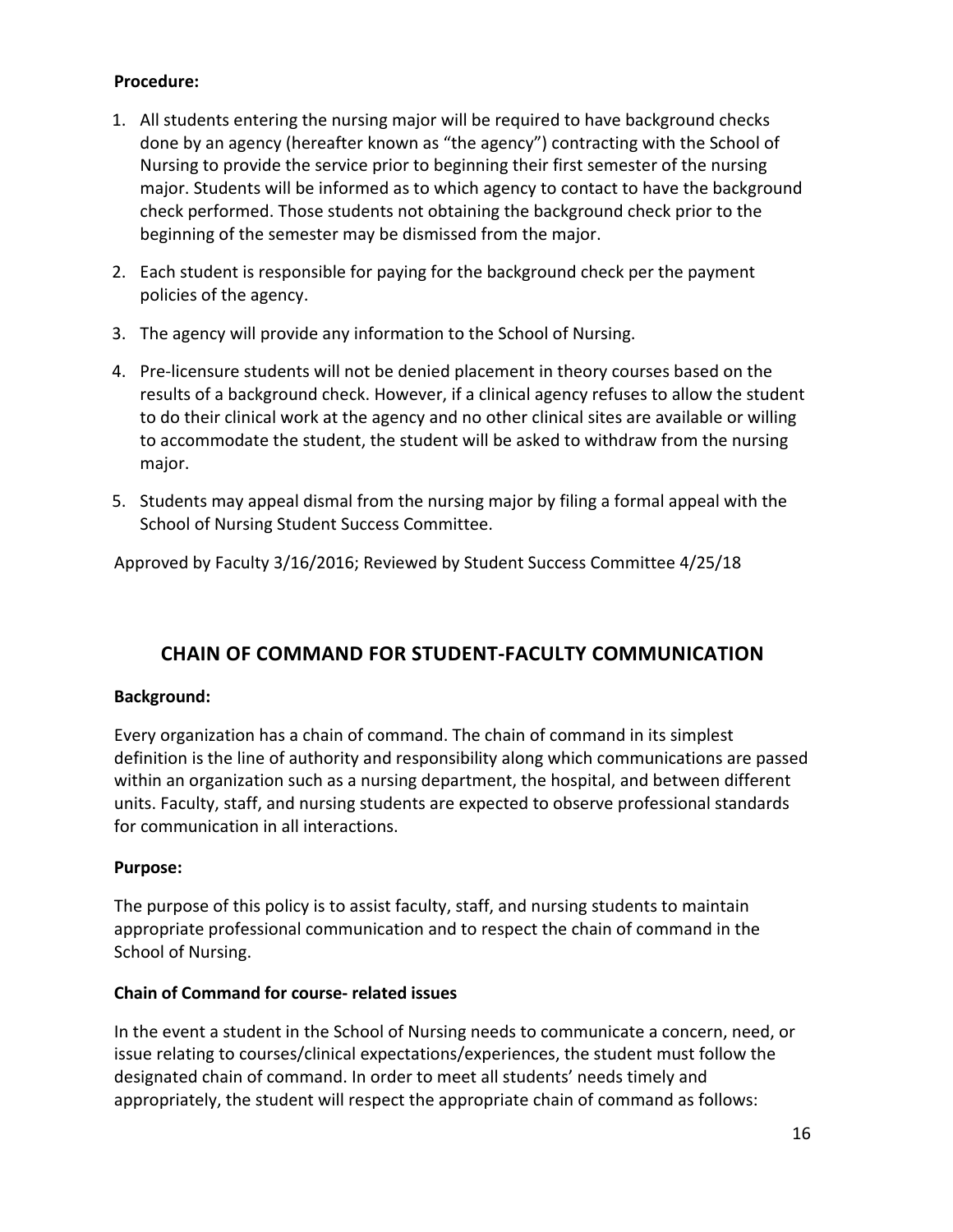**Step 1:** The student will discuss his/her concern/need/issue with the **faculty member of the course/clinical** with whom s/he is having an issue.

**Step 2**: If the concern/need/issue is not resolved, the student may bring the concern to the **level coordinator** for the course/clinical the student and the **student's academic advisor.**

**Step 3**. If the concern/need/issue is not resolved, the student may bring the concern to the **program coordinator.**

**Step 4**: If the concern/need/issue is not resolved, the student may bring the concern/need/issue to the **Associate Director or the Director of School of Nursing**.

**Step 5.** If the concern/need/issue is not resolved, the student may bring the concern to the **Associate Dean of the College of Health and Social Sciences.**



Reference: Massachusetts College of Pharmacy and Health Sciences (MCPHS) University School of Nursing, Undergraduate Student Handbook 2016 Revised 4/21/16.

Reviewed and Approved by SF State School of Nursing Faculty 10/2016; Reviewed by Student Success Committee 4/25/18.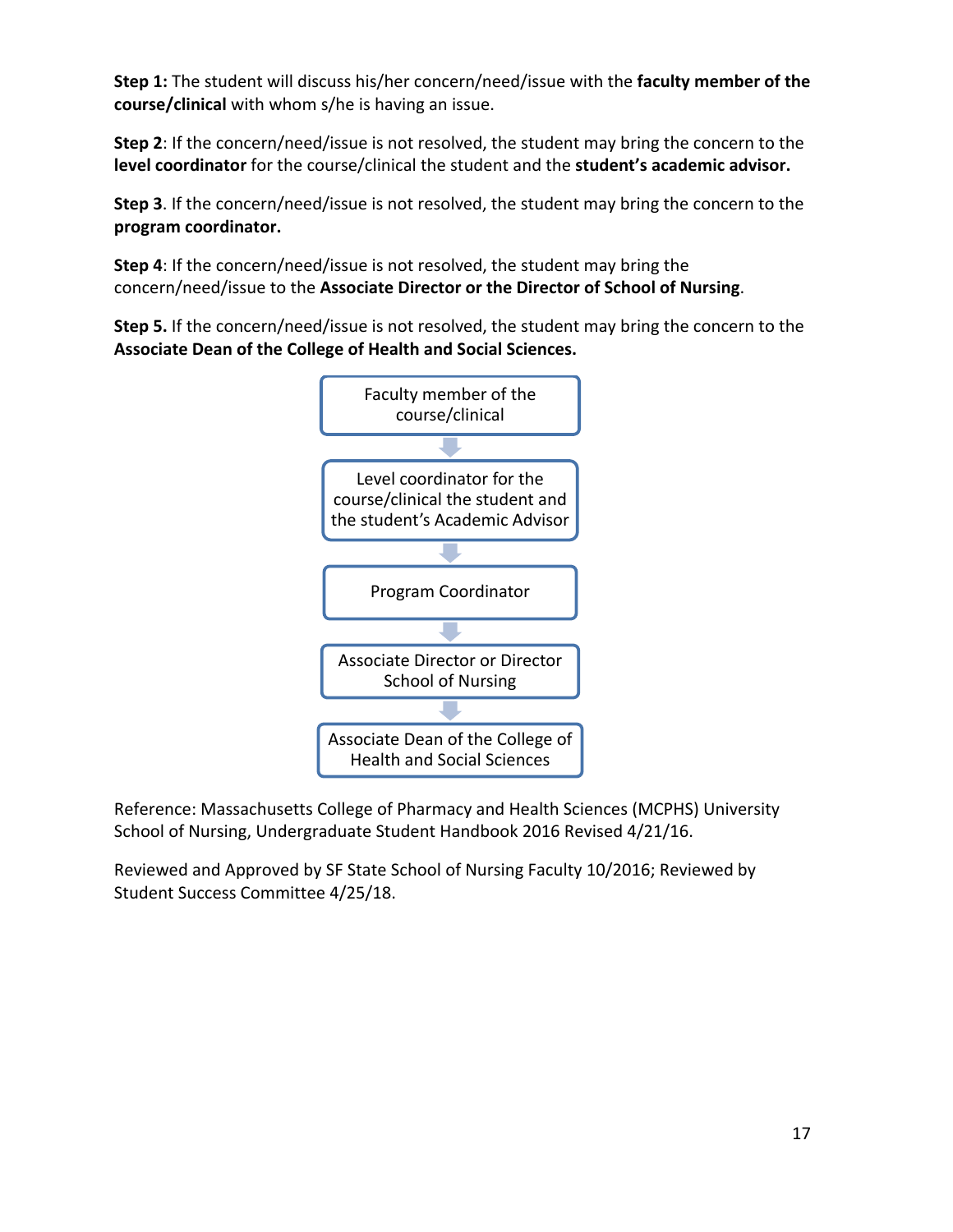## **CHALLENGING/WAIVER/COURSE SUBSTITUTION POLICY**

#### <span id="page-17-0"></span>**Background:**

Students may wish to challenge or waive course requirements based on previous courses or experience. These students may include Associate Degree and Diploma RNs interested in obtaining a BSN or higher degree, generic MSN students who are non-nurses with a baccalaureate or higher degree in another field, and transfer students from other undergraduate or graduate nursing programs.

#### **Purpose:**

Specify the procedure for students who are eligible to challenge or waive course requirementsin nursing to assure that the student has appropriate knowledge and competence to proceed in the program, future practice and educational pursuits.

#### **Procedure:**

- 1. Waiver (credit for previous coursestaken)
	- a. Students wishing to waiver courses already completed from another undergraduate nursing program must confer with the instructor of the course, the content expert of the level and their advisor. It is the student's responsibility to provide the content expert of the level with complete documentation of previous course taken which should include transcripts, course syllabus, assignments, and other materials the content expert may request.
	- b. The course that is requested to provide waiver credit must have been taken within the five years.
	- c. Students wishing to waiver courses already completed from another graduate nursing program must comply with the Graduate Course Waiver Policy.
	- d. Advanced Placement (RN-BSN) students wishing to waiver courses already completed must confer with the instructor of the course, content expert of the level and their advisor. It is the student's responsibility to provide them with all appropriate course materials.

The content expert of the level will evaluate the syllabus for course content, assignments and sophistication of the major concepts of the course. The content expert will look at the student's transcript for the achieved grade in the course. The content expert will speak with the course instructor and the student's advisor regarding acceptance or rejection of the petition. If the student is in the graduate program,the content expert will follow the Graduate Course Waiver Policy. If the petition is accepted, the instructor will write an acceptance memo and have it placed in the student's file.

- 2. Credit by Examination
	- a. Students must be regularly enrolled during the semester they earn credit by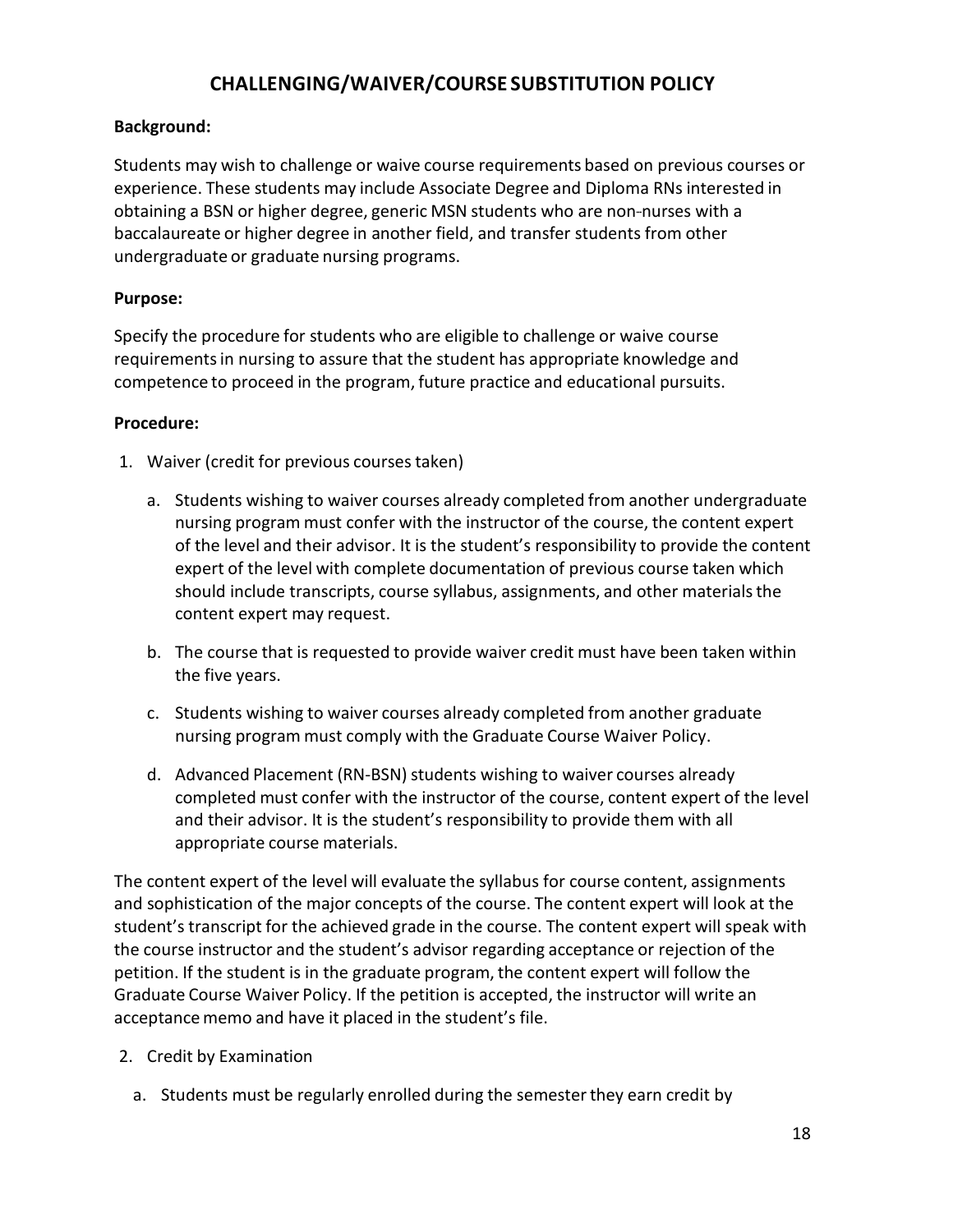examination. Units earned via credit by examination are counted as part of the total units registered for a given semester and appropriate fees must be paid. Credit by examination may not be counted towards the residence requirement of the University. A student who registers as an auditor may not earn credit by examination in that course.

- b. After meeting with the faculty advisor to design an individualized curricular plan, students will contact instructor teaching the course for the course they desire to challenge. It is the student's responsibility to provide the course's instructor with complete documentation of previous course taken which should include transcripts, course syllabus, assignments, and other materialsthe instructor may request. Transfer students will have to complete the articulation processthrough the registrar's office before meeting with the instructor.
- c. The instructor of the course in consultation with the associate director will review the student's eligibility for challenging the course and will notify the student of their decision.
- d. Students must register for the course that they want to challenge in order to take the challenge exam(s). The challenge examination is comprehensive and must be completed within the first 2 weeks of the academic term. If the score is less than 70%, the student must remain registered for and take the course during that semester. If the score is 70% or above, the student does not have to attend the class but must register and pay for the course. Credit or the letter grade reflective of the score on the challenge exam and appropriate grade points are recorded on the student's record at the end of the semester. It is the student's responsibility to choose the credit or letter grade option when registering for the class.
- 3. Credit by Evaluation
	- a. Matriculated students may also earn academic credit through the Credit by Evaluation for Experiential Learning (CEEL) Program. This program is an alternative method for students to earn academic credit for college-level learning experiences that occurred prior to matriculation and for which no academic credit has been rewarded.
	- b. Typical experiences include research projects, significant work or life experiences, volunteer activities and structured internships. Units are usually applied towards general education or elective areas; but in certain instances, units may be used to fulfill major or minor requirements.
- 4. For Waiver,the Instructor, the student's advisor and Director will sign off on the "Course Substitution" form from the School of Nursing. A copy will be placed in the student's file and a copy will be sent to the registrar.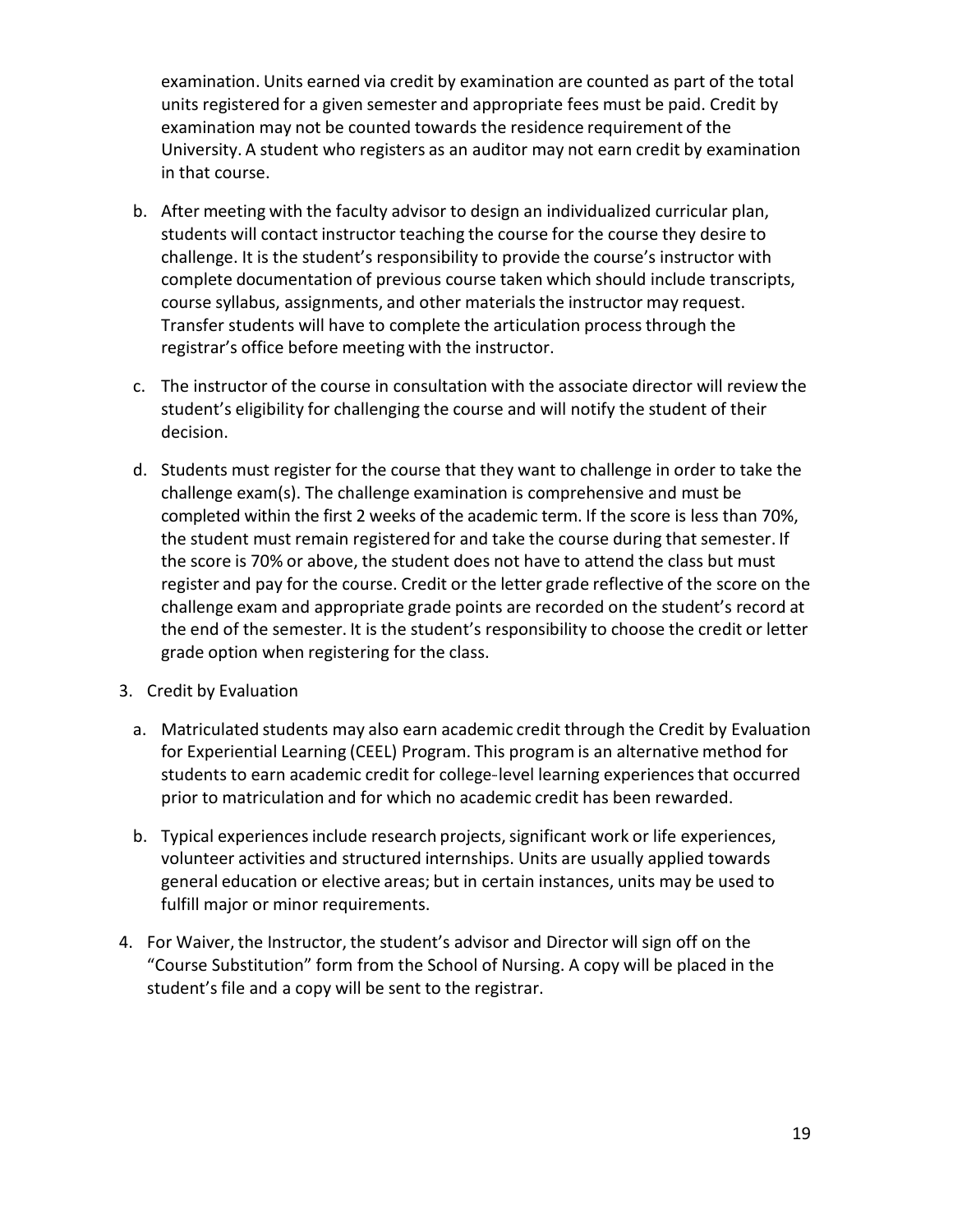## <span id="page-19-0"></span>**POLICY FOR PREVIOUS EDUCATION IN THE FIELD OF NURSING, INCLUDING MILITARY EDUCATION/EXPERIENCE** *PRE-LICENSURE COURSE CREDIT BY EXAMINATION*

#### **Background:**

San Francisco State University School of Nursing Policy Compliance with BRN Regulations for Awarding of Credit for Previous Education or Other Acquired Knowledge, Including Military Education and Experience.

#### **Policy**

San Francisco State University School of Nursing (SoN) complies with the California Board of Registered Nursing (BRN) regulations regarding compliance with SB466 as follows:

- 1. For information, California SB 466 is linked [here.](http://www.leginfo.ca.gov/pub/15-16/bill/sen/sb_0451-0500/sb_466_bill_20151004_chaptered.pdf) California SB 1348 is linked [here.](https://leginfo.legislature.ca.gov/faces/billNavClient.xhtml?bill_id=201520160SB1348) CSU Executive Order 1036 is linked [here.](https://www.calstate.edu/eo/EO-1036.pdf) The SF State Academic Policy S16-031 is linked [here.](https://senate.sfsu.edu/policy/academic-credit-military-service-and-training)
- 2. SF State SoN policy allows the awarding of course credit for previous education or other acquired knowledge, including military education and experience. This practice applies to all students, including those who have served or are serving in the United States Armed Forces.
- 3. Applicants for credit by examination will be held to all existing BSN program requirements, including admission requirements, prerequisite courses, supporting courses, courses in the major, and graduation requirements.
- 4. The campus nursing webpage listing information on its programs shall provide a link identified as "Information on the awarding of course credit for previous education or other acquired knowledge, including military education and experience" that directs to the student handbook (or has a PDF of the policy and procedures) that outlines program procedures related to this policy.
- 5. A form outlining the procedures will be provided and kept as a record in the student's file.
- 6. Credit may be earned by examination for only the selected BSN program courses listed below. Cognitive, affective, and psychomotor knowledge and skills within the course will be included in the examination. Thus, depending upon the course to be challenged under the Credit by Examination policy, the examination may be written and/or involve demonstration of practical skills.
	- NURS 311 Human Development and Health Assessment Lab
	- NURS 314 Health Promotion in Nursing-Theory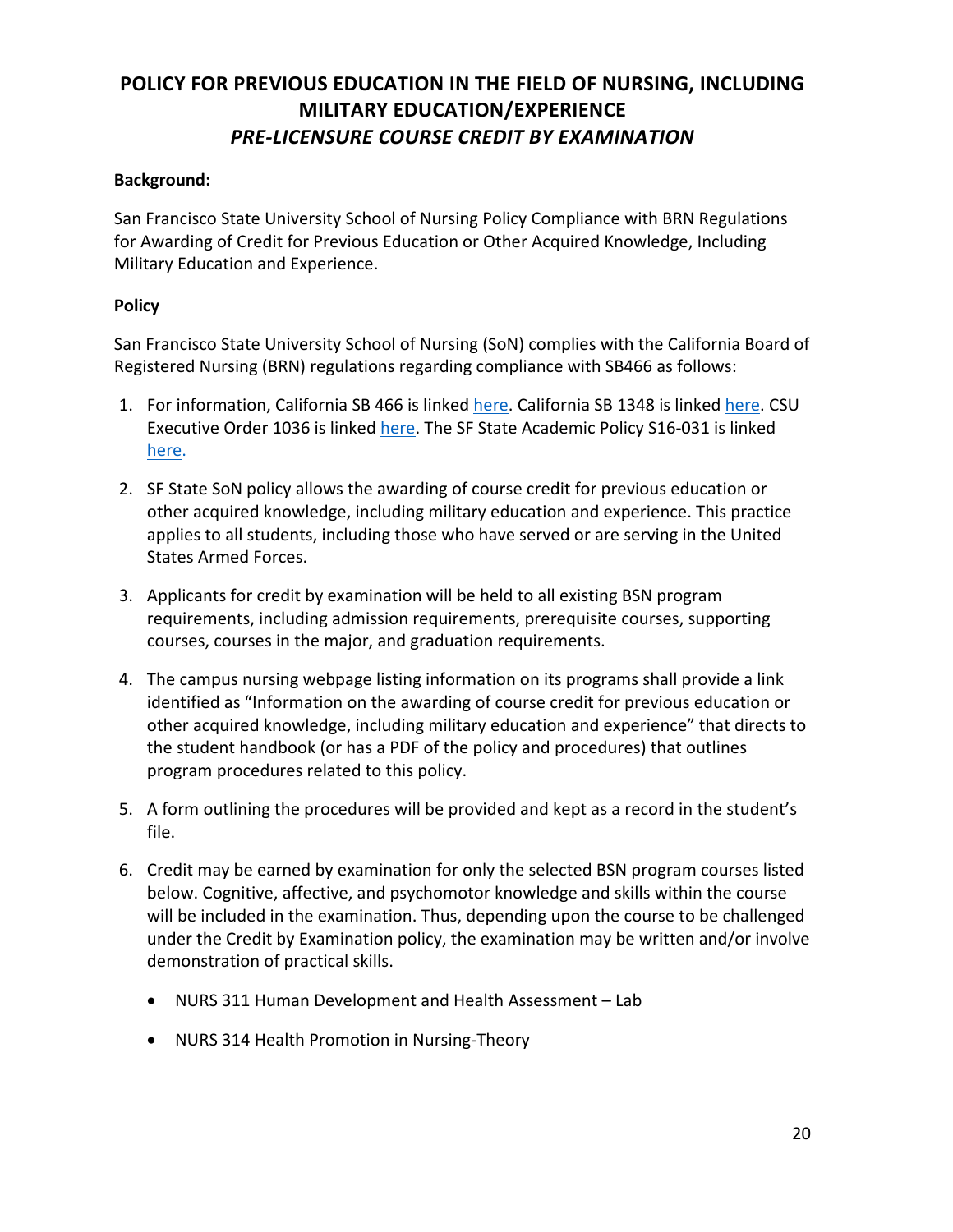## <span id="page-20-0"></span>**PROCEDURES FOR AWARDING OF CREDIT FOR PREVIOUS EDUCATION OR OTHER ACQUIRED KNOWLEDGE, INCLUDING MILITARY EDUCATION AND EXPERIENCE**

#### **Pre-licensure Course Credit by Examination Process, Timeline, and Documentation**

- 1. If an admitted student thinks he/she has previous education or other acquired knowledge for which SF State-SoN credit by examination may be awarded, the following process must be followed.
- 2. Admitted and enrolled (matriculated) students, within 4 weeks of acceptance into the BSN program, must notify the Assistant Director for Undergraduate Program in writing (email is acceptable) of his/her request to seek course credit for previous education or other acquired knowledge. The student must specify the course for which course credit by examination is sought.
- 3. The Assistant Director for Undergraduate Program will notify the student of required materials that must be submitted, including documents and other evidence of previous education and/or other acquired knowledge. The Assistant Director for Undergraduate Program will also notify the student of required meetings with SoN representatives such as the Program Director and academic advisor.
- 4. The student must submit required materials, documents, and evidence (e.g., transcripts, syllabi, and/or training certificates) to the Program Director within 6 weeks of acceptance to the program.
- 5. The Assistant Director for Undergraduate Program will review submitted materials and make a determination as to whether the student is eligible to pursue credit by examination. The student will be notified of the determination within 2 weeks of receipt of the above materials by the SoN.
- 6. The Assistant Director for Undergraduate Program will arrange for students who are eligible to pursue credit by examination to complete the required examinations/competencies for each course being challenged under the Credit by Examination policy. Written and skills performance examinations/competencies will be the same as those taken by students enrolled in the course being challenged. The student will be given information relevant to pertinent course syllabi, learning outcomes, textbooks, and reading assignments. The student will be informed as to the nature and topics of examinations, whether theory (written) or practical (e.g., psychomotor, cognitive, and/or affective skill demonstration).
- 7. The challenge examinations and/or competencies must be completed within the first 2 weeks of the academic term.
- 8. The Assistant Director for Undergraduate Program will review the outcomes of a student's examinations/competencies within 1 week of their completion and determine whether course credit will be awarded or cannot be awarded based on the student's ability or failure to demonstrate knowledge/competency. A passing score is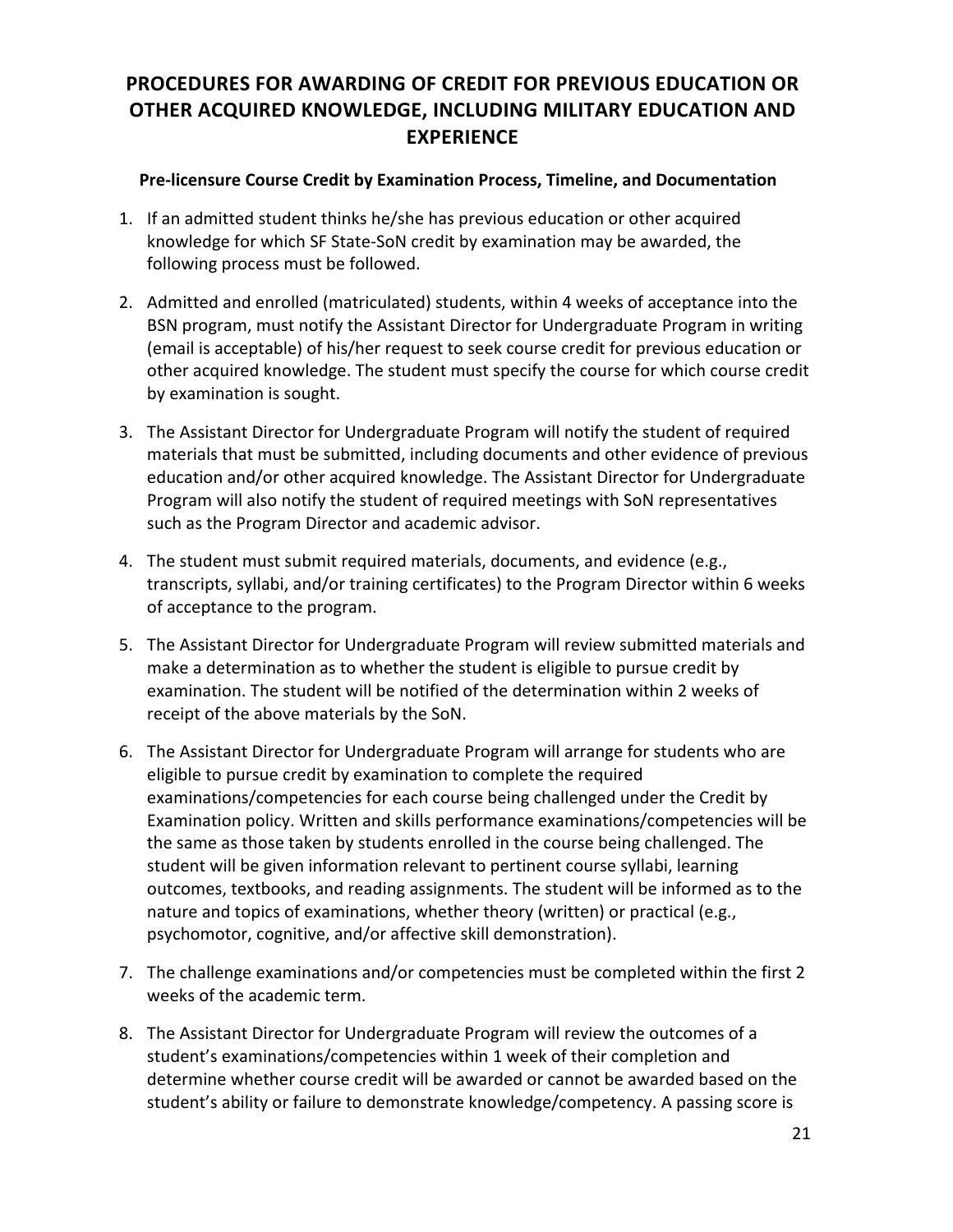required for all courses. In addition, a passing score of 90% is required for metrology tests. The Program Director will notify the student, Faculty of Record and Faculty Advisor of the decision, in writing, within 2 weeks. The student's individual educational plan will reflect adjustments made in response to the awarding of credit by examination.

Appendix A contains the Credit by Examination Documentation form that will be placed in the student's SoN academic file.

### **Appendix A San Francisco State University School of Nursing Credit by Examination Documentation Form**

1. Matriculated (enrolled) student notifies the School of Nursing within 4 weeks of acceptance into the BSN program of his/her request to seek course credit for previous education or other acquired knowledge, including military education and experience and specifies course(s).

\_\_\_\_ Yes \_\_\_\_ No

\_\_\_\_\_\_\_\_\_\_\_\_\_\_\_\_\_\_\_\_\_\_\_\_\_\_\_\_\_\_\_\_\_\_\_\_\_\_\_\_\_\_\_\_\_\_\_ \_\_\_\_\_\_\_\_\_ *Assistant Director for Undergraduate Program Signature Date*

\_\_\_\_\_\_\_\_\_\_\_\_\_\_\_\_\_\_\_\_\_\_\_\_\_\_\_\_\_\_\_\_\_\_\_\_\_\_\_\_\_\_\_\_\_\_\_ \_\_\_\_\_\_\_\_\_

2. Student provides materials, documents, and evidence for consideration for a specified course(s) within 6 weeks of acceptance into the program.

Yes No

*Assistant Director for Undergraduate Program Signature Date*

3. The student adheres to the timelines noted in 1 and 2 above for consideration of request.

\_\_\_\_ Yes \_\_\_\_ No

*Assistant Director for Undergraduate Program Signature Date*

4. Student meets with undergraduate nursing advisor or designee as requested. \_\_\_\_ Yes \_\_\_\_ No

\_\_\_\_\_\_\_\_\_\_\_\_\_\_\_\_\_\_\_\_\_\_\_\_\_\_\_\_\_\_\_\_\_\_\_\_\_\_\_\_\_\_\_\_\_\_\_ \_\_\_\_\_\_\_\_\_

\_\_\_\_\_\_\_\_\_\_\_\_\_\_\_\_\_\_\_\_\_\_\_\_\_\_\_\_\_\_\_\_\_\_\_\_\_\_\_\_\_\_\_\_\_\_\_ \_\_\_\_\_\_\_\_\_

*Assistant Director for Undergraduate Program Signature Date*

5. The Program Director reviews the materials, documents and evidence within 2 weeks of receipt of materials to the department and makes one of the following determinations:

Documentation requesting consideration for course credit by examination/competency is appropriate and complete (Attach documentation to this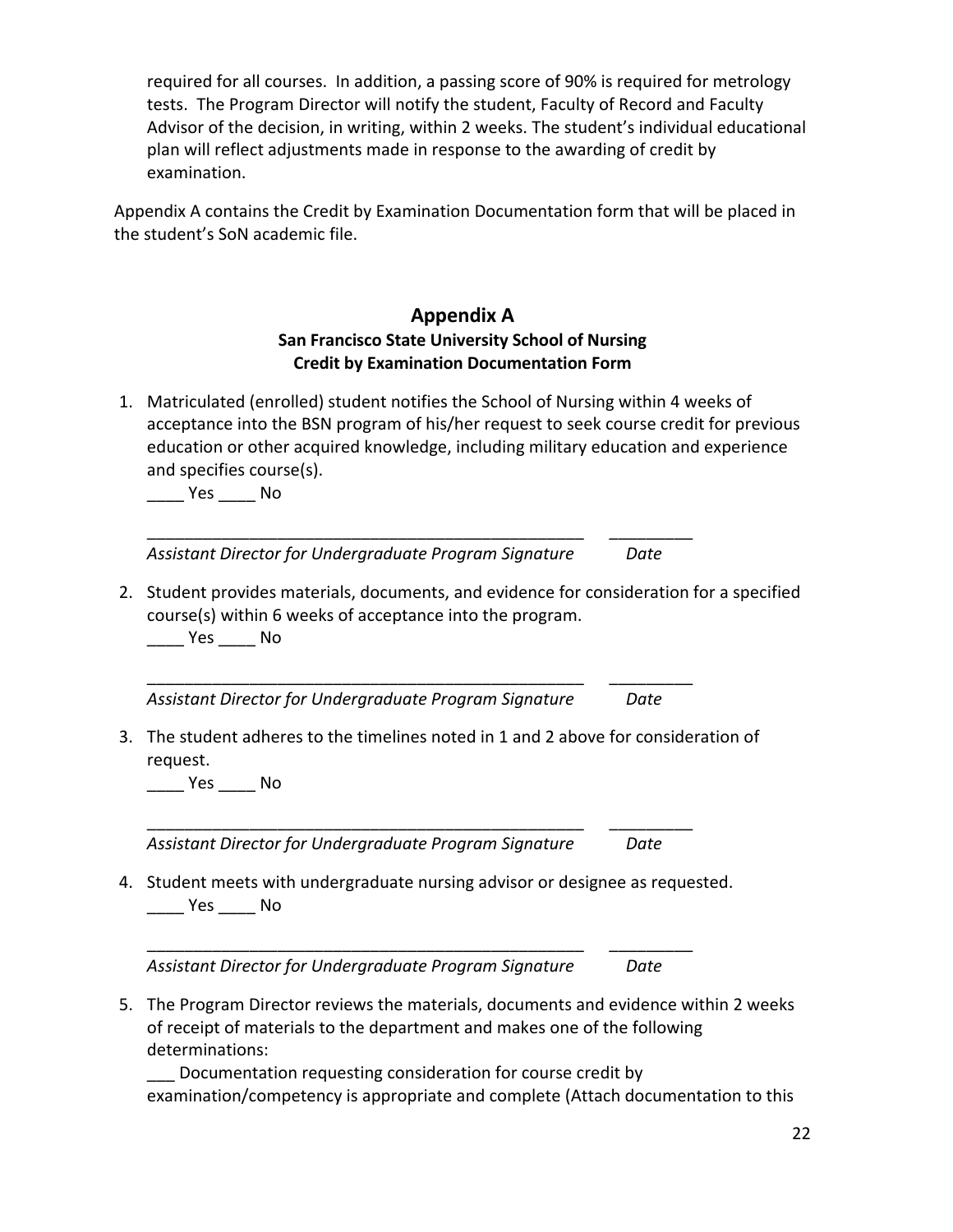form and place in student file).

Documentation requesting consideration for course credit by examination is inappropriate and/or insufficient to establish eligibility to sit for credit by examination/competency (Comment below with rationale for denial of the request).

Comments:

*Assistant Director for Undergraduate Program Signature Date*

\_\_\_\_\_\_\_\_\_\_\_\_\_\_\_\_\_\_\_\_\_\_\_\_\_\_\_\_\_\_\_\_\_\_\_\_\_\_\_\_\_\_\_\_\_\_\_ \_\_\_\_\_\_\_\_\_

6. The Program Director arranges for the student to complete examination(s) demonstrating knowledge and/or skill competence specific to the course(s) being challenged. The examination(s) must be completed within the first 2 weeks of the term.

\_\_\_\_ Yes \_\_\_\_ No

*Assistant Director for Undergraduate Program Signature Date*

\_\_\_\_\_\_\_\_\_\_\_\_\_\_\_\_\_\_\_\_\_\_\_\_\_\_\_\_\_\_\_\_\_\_\_\_\_\_\_\_\_\_\_\_\_\_\_ \_\_\_\_\_\_\_\_\_

7. The Program Director or designee reviews the outcomes of the student's examinations/competencies, as well as other submitted materials and evidence, within 1 week of completion, and makes one of the following determinations and places documentation in student file.

\_\_\_ Course credit is awarded. A passing score is required for all courses. In addition, a passing score of 90% is required for metrology tests.

\_\_\_ Course credit cannot be awarded based on failure to demonstrate knowledge/competency

\_\_\_\_\_\_\_\_\_\_\_\_\_\_\_\_\_\_\_\_\_\_\_\_\_\_\_\_\_\_\_\_\_\_\_\_\_\_\_\_\_\_\_\_\_\_\_ \_\_\_\_\_\_\_\_\_

Comments:

*Assistant Director for Undergraduate Program Signature Date*

8. Student, Faculty of Record and Faculty Advisor are notified by the Program Director of the decision within 2 weeks of the Program Director's decision. If a "cannot award credit" decision is made, the letter of notification will indicate the rationale behind the decision.

\_\_\_\_ Yes \_\_\_\_ No

*Assistant Director for Undergraduate Program Signature Date*

\_\_\_\_\_\_\_\_\_\_\_\_\_\_\_\_\_\_\_\_\_\_\_\_\_\_\_\_\_\_\_\_\_\_\_\_\_\_\_\_\_\_\_\_\_\_\_ \_\_\_\_\_\_\_\_\_

**History** 

Developed and Reviewed by Task Force: 2.16.17; Reviewed by Curriculum Committee: 4.05.17. Approved by Full Faculty 5.03.17; Reviewed by Student Success Committee 4.25.18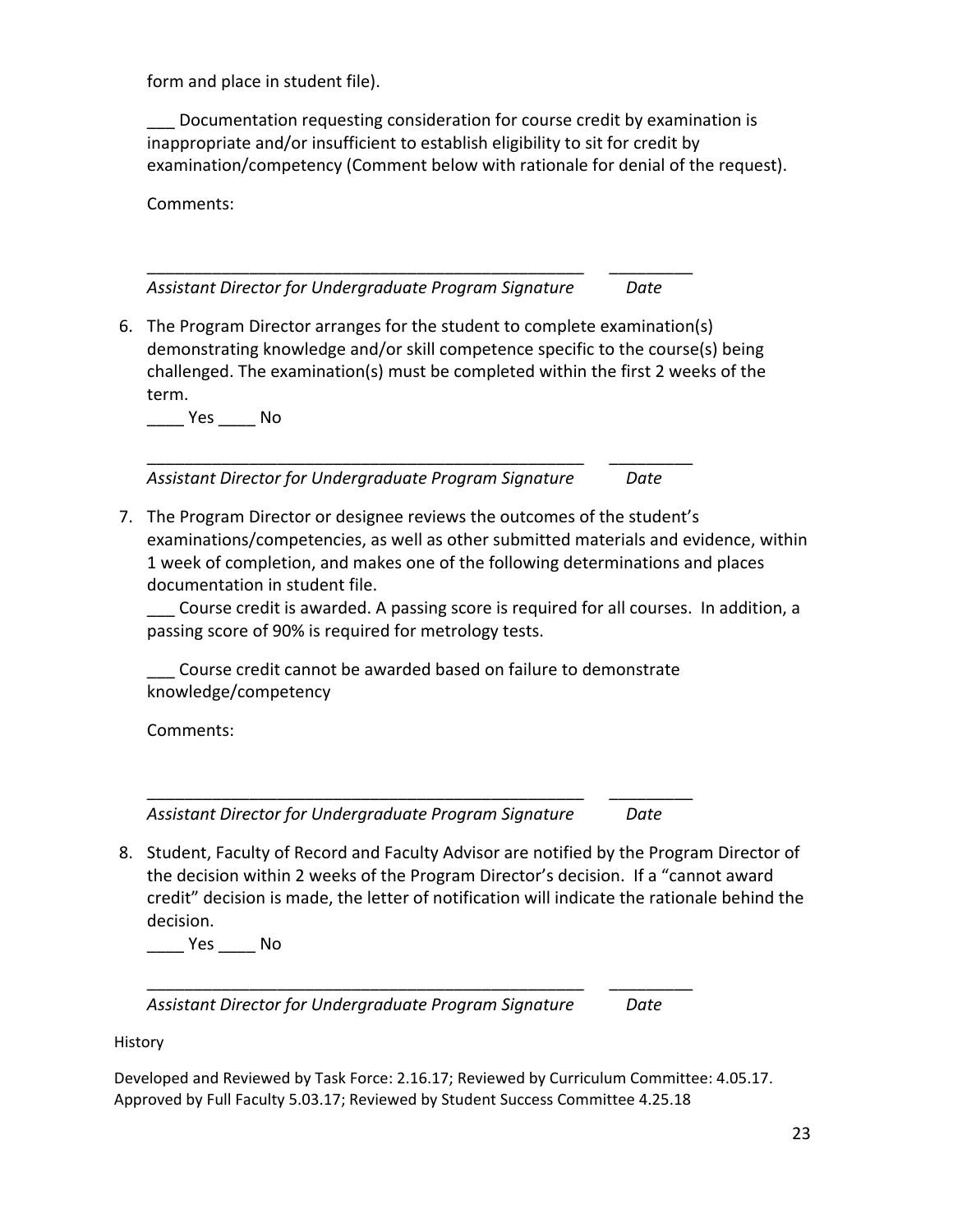## **POLICY AND PROCEDURE FOR GRADUATE COURSE WAIVER**

#### <span id="page-23-0"></span>**Background:**

Graduate students may have taken course work at another institution that is equivalent in content and sophistication to the proposed coursework in the graduate nursing program. In order to avoid redundancy in the student's educational experience and to allow the opportunity for students to experience other courses, the policy for a waiver was created. The policy includes the mandates of the Graduate Division and the greater university.

#### **Procedure:**

The student must communicate with the faculty content expert regarding their wish to waive the course. This communication must begin in the semester before the semesterthe waiver is requested. The student will provide the faculty with (1) verification of the completed course by providing a course description from the bulletin of the academic institution, and (2) non-official transcripts to verify grade and graduate status of the course. The instructor of the course must ensure that a course will be deemed eligible for transfer credit under the following conditions required by the Graduate Divisions, which including the following:

- 1. The course content is such that it clearly meets the program's curricular requirements stipulated in the university Bulletin.
- 2. The course was taken at a regionally accredited higher education institution.
- 3. The course was completed after earning the baccalaureate degree.
- 4. The student earned an acceptable grade (C or better) in the course.
- 5. The course was either an upper division or a graduate course at the institution at which it was taken and must be acceptable to that institution's advanced degree program.
- 6. The course was not used to meet any other degree requirement either at the institution where it was taken or at San Francisco State University.
- 7. The course was not taken any earlier than seven years from the date the student is planning to graduate.
- 8. The sum of all credit-by-examination, extension, or transfer courses being proposed for inclusion on the Advancement to Candidacy (ATC) does not exceed six units in a 30-unit program (or twelve units in a 60-unit program).
- 9. The ATC, with the transfer course(s) on it, has been approved by the student's graduate advisor.
- 10. The ATC has been approved by the college graduate coordinator and by the Graduate Division.

The instructor of the course must bring this waiver request to the Curriculum Committee for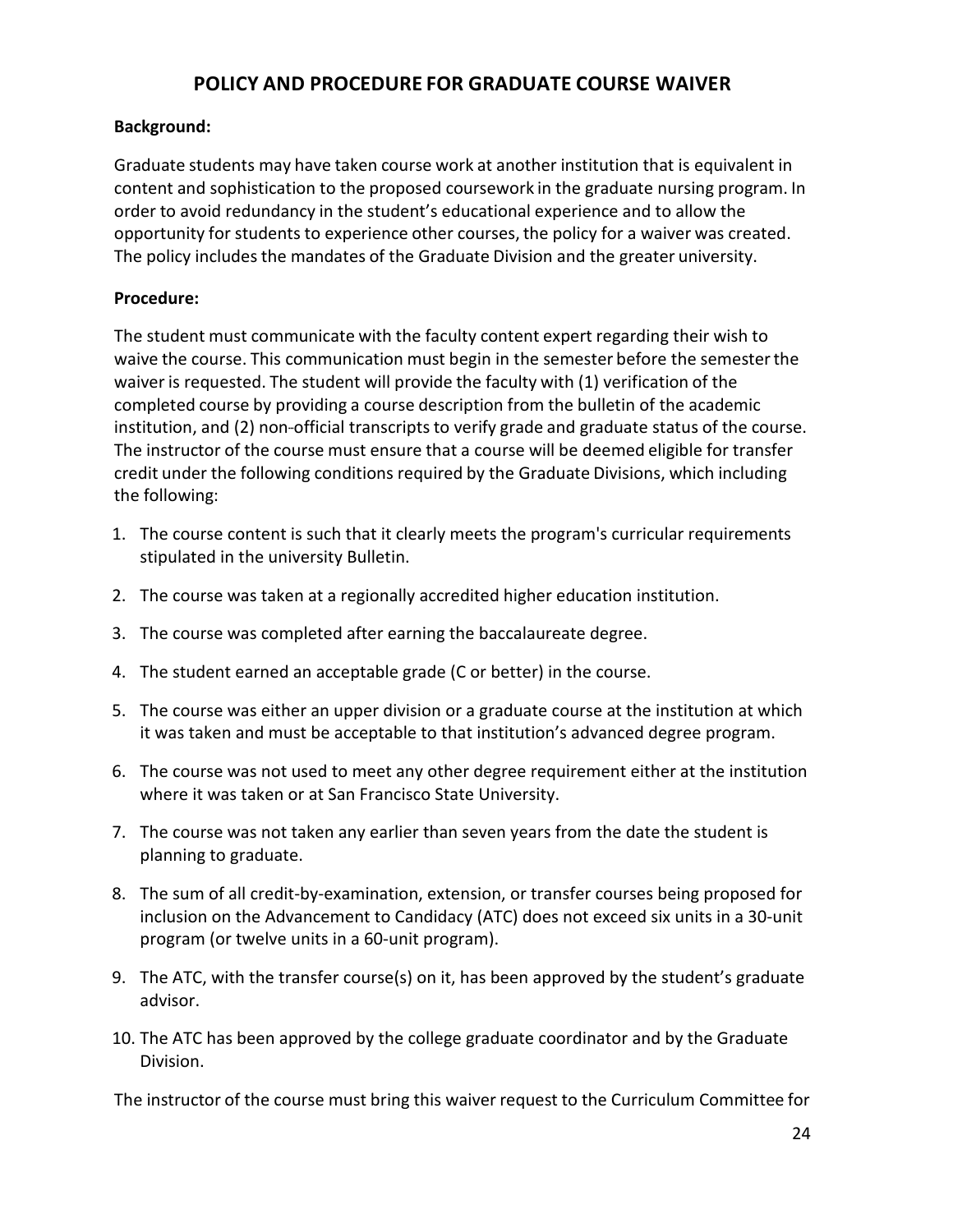approval along with their recommendation for either approval or rejection. The Curriculum Committee will provide a final decision and place a copy of this decision into the student's file.

#### **Resources:**

Graduate Study Coordinator's manual http://www.sfsu.edu/~gradstdy/forms/coordinator-manual.pdf page 16

Revised by Student Affairs Committee and Approved by Faculty 11.07.12; Reviewed by Student Success Committee 4.25.18

## **NURSINGSTUDENTSWITH DISABILITIESPOLICY**

#### <span id="page-24-0"></span>**Background:**

Nursing students may have a disability, which may interfere with academic success. The SF State Disability Programs and Resource Center (DPRC) states:

"Students with mobility, hearing, visual, communication, psychological, systemic (HIV/AIDS, environmental illness, etc.), and learning disabilities are encouraged to attend San Francisco State University. The Disability Programs and Resource Center (DPRC) is available to promote and provide equal accessto the classroom and to campus-related activities. Students are provided assistance in coordinating a full range of support services in order that they may define and achieve personal autonomy at SF State. The DPRC also provides eligible students with help understanding and managing DPRC services, campus-wide access, attitudinal barriers, other campus resources, and disability civil rights."

#### **Purpose:**

To ensure that a nursing student with an identified disability that may interfere with academic success will have accessto reasonable accommodation in the school of nursing (SoN) and as permitted in clinical facilities.

#### **Procedure:**

- 1. Students who suspect they have a learning disability and have not been tested for one are encouraged to contact a learning specialist at the campus DPRC for a consultation.
- 2. For students who wish to be tested for other disabilities, the Student Health Center does provide physical (extra fee), vision, hearing examinations, and HIV testing for enrolled students.
- 3. Students who self-identify as having a disability, and who wish reasonable accommodation, need to provide the DPRC with detailed documentation of their disability. The DPRC will then evaluate the documentation and determine if the student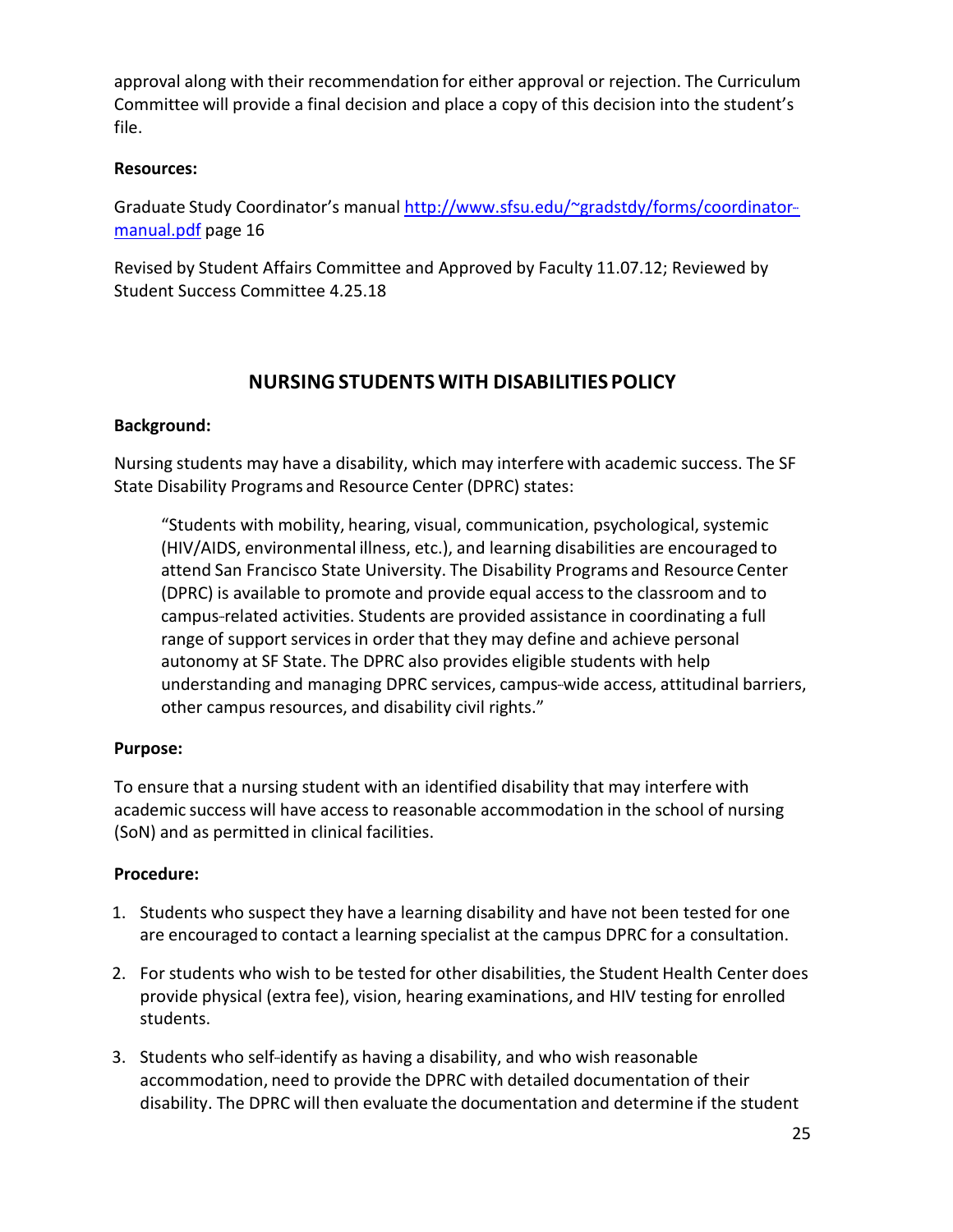is eligible for reasonable accommodation(s).

- 4. Once the DPRC determines that a student is eligible for a reasonable accommodation, they will make a recommendation in writing that the student will bring to their instructor, and a copy will be placed in the student's file. Reasonable accommodations are those that do not alter essential program requirements or those directly related to any licensing requirements. Thus, some accommodation decisions need to be made cooperatively with both DPRC and faculty input. Examples of reasonable accommodations include but are not limited to: greater time allowances for exam taking, tape recording lectures, or use of a note taker during lectures.
- 5. Faculty may determine that an accommodation is not reasonable because it requires them to alter an essential feature of the curriculum. The faculty will contact the DPRC as soon as possible to discuss this concern.
- 6. A student who is denied an accommodation deemed reasonable by the DPRC has the right to file a grievance. The DPRC grievance procedure is available at [www.sfsu.edu/~dprc/student.html.](http://www.sfsu.edu/%7Edprc/student.html)
- 7. All SoN student syllabi will include the SF State's statement regarding disability access:

Students with disabilities who need reasonable accommodations are encouraged to contact the instructor. The Disability Programs and Resource Center (DPRC) is available to facilitate the reasonable accommodations process. The DPRC is located in the Student Service Building and can be reached by telephone (voice/TTY 415-338--2472) or by email [\(dprc@sfsu.edu\)](mailto:dprc@sfsu.edu)

8. When applying to take the NCLEX exam, nursing students with disabilities requiring test taking accommodation must submit a "Request for Accommodation of Disabilities", "Professional Evaluation and Documentation of a Disability", and "Nursing program verification" forms with their application or their testing date may be delayed. The California Board of Registered Nursing (BRN) defines a disability as, "a limitation of a major life activity that makes achievement difficult, requires special education or services, or affects social activities or interactions." The BRN does not define substance abuse as a disability (2.11.7 & 2.11.8 Director's Handbook).

#### **Resources:**

The Disability Programs and Resource Center (DPRC[\) http://www.sfsu.edu/~dprc/](http://www.sfsu.edu/%7Edprc/) CA BRN Director's Handbook

Approved by Faculty 10.03.12; Reviewed by Student Success Committee 4.25.18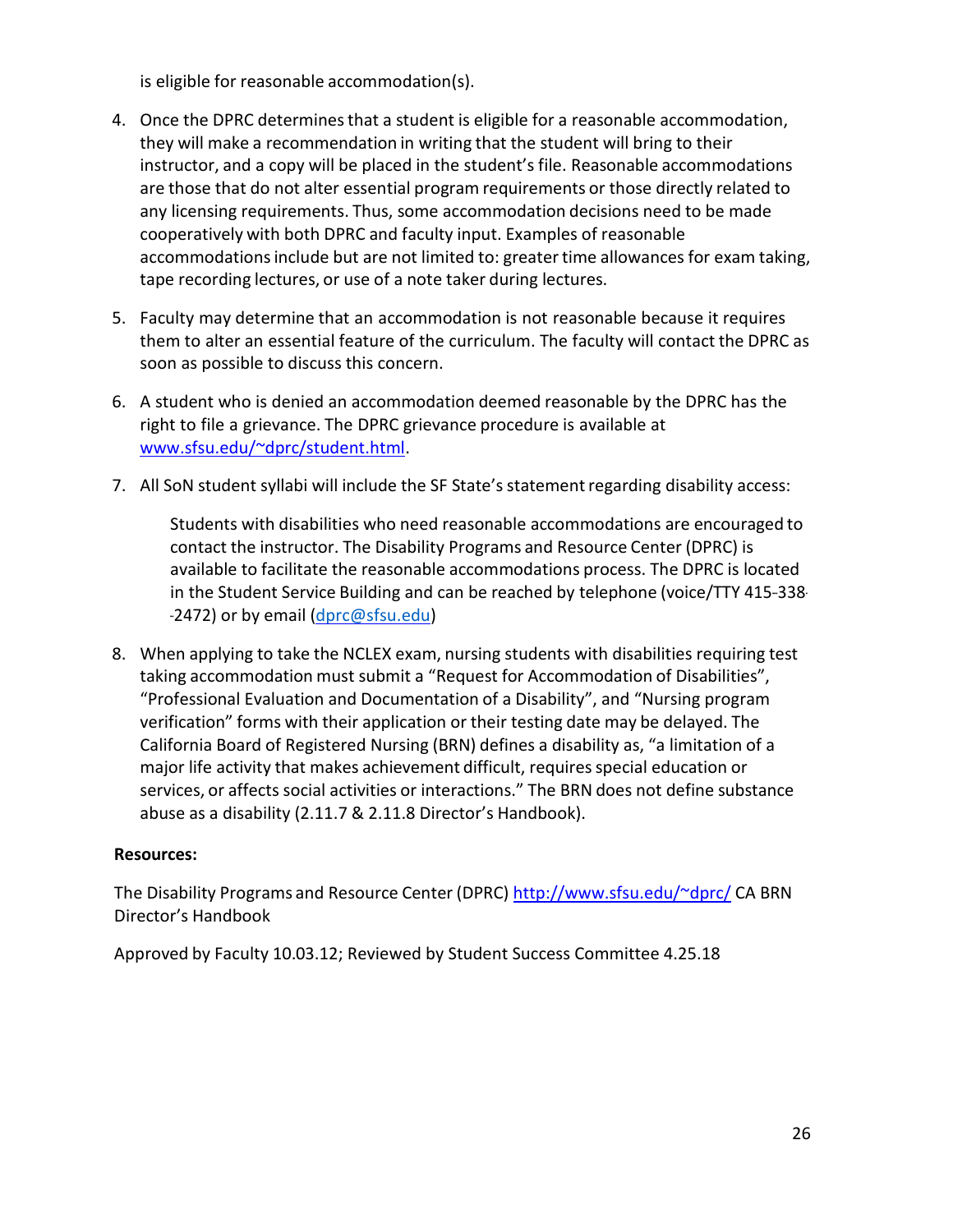## <span id="page-26-0"></span>**NURSINGSTUDENT INJURY WHILE IN THE CLINICAL SETTING PROCEDURE**

#### **Background:**

Students may be exposed to potentially dangerous micro-organisms and other hazardous conditions during clinical practical in various settings where they are caring for patients. Although many institutional policies exist at clinical sites to mitigate this risk, accidental exposure can still occur. Since Nursing students are not employee of the Hospital or University, students are neither eligible for nor entitled to Workers' Compensation benefits under Hospital's coverage or the University's coverage. Students will have to use their own insurance for coverage.

#### **Purpose:**

To facilitate timely treatment and prophylaxis where appropriate, of student injuries or microbial/viral exposures during clinical experiences.

#### **Procedure:**

1. The faculty or preceptor will immediately escort the student to the onsite emergency room for triage and treatment for all levels of injury/exposure. If the injury/exposure is serious, the faculty or preceptor may need to enlist staff to get the student to the onsite ER. Preceptors should notify the level coordinator about the student's injury as soon as possible.

If the injury/exposure is serious and there is no onsite emergency room and the facility cannot provide emergency treatment to the student, the faculty must call 911.

If the injury/exposure is emergent and there is no onsite emergency room and the facility cannot provide emergency treatment to the student, the student should immediately go to the nearest ER.

If the injury/exposure is non-emergent and there is no onsite emergency room and the facility cannot provide emergency treatment to the student, the student should immediately go to the nearest medical facility. If the injury occurs after hours, the student may be seen the next day as long as their appointment is within 24 hours of the injury/exposure.

If a student is injured on campus, the student can be seen at the Student Health Center. For emergencies, the instructor must call 911 if the student is in class.

The student must provide the instructor with a physician or nurse practitioner's work status report before being allowed to return to clinical.

2. The student should complete the incident form within 24 hours of the injury and submit it to Enterprise Risk Management ADM 260: [https://erm.sfsu.edu/sites/default/files/Report%20of%20Incident%20or%20Accident.p](https://erm.sfsu.edu/sites/default/files/Report%20of%20Incident%20or%20Accident.pdf) [df](https://erm.sfsu.edu/sites/default/files/Report%20of%20Incident%20or%20Accident.pdf)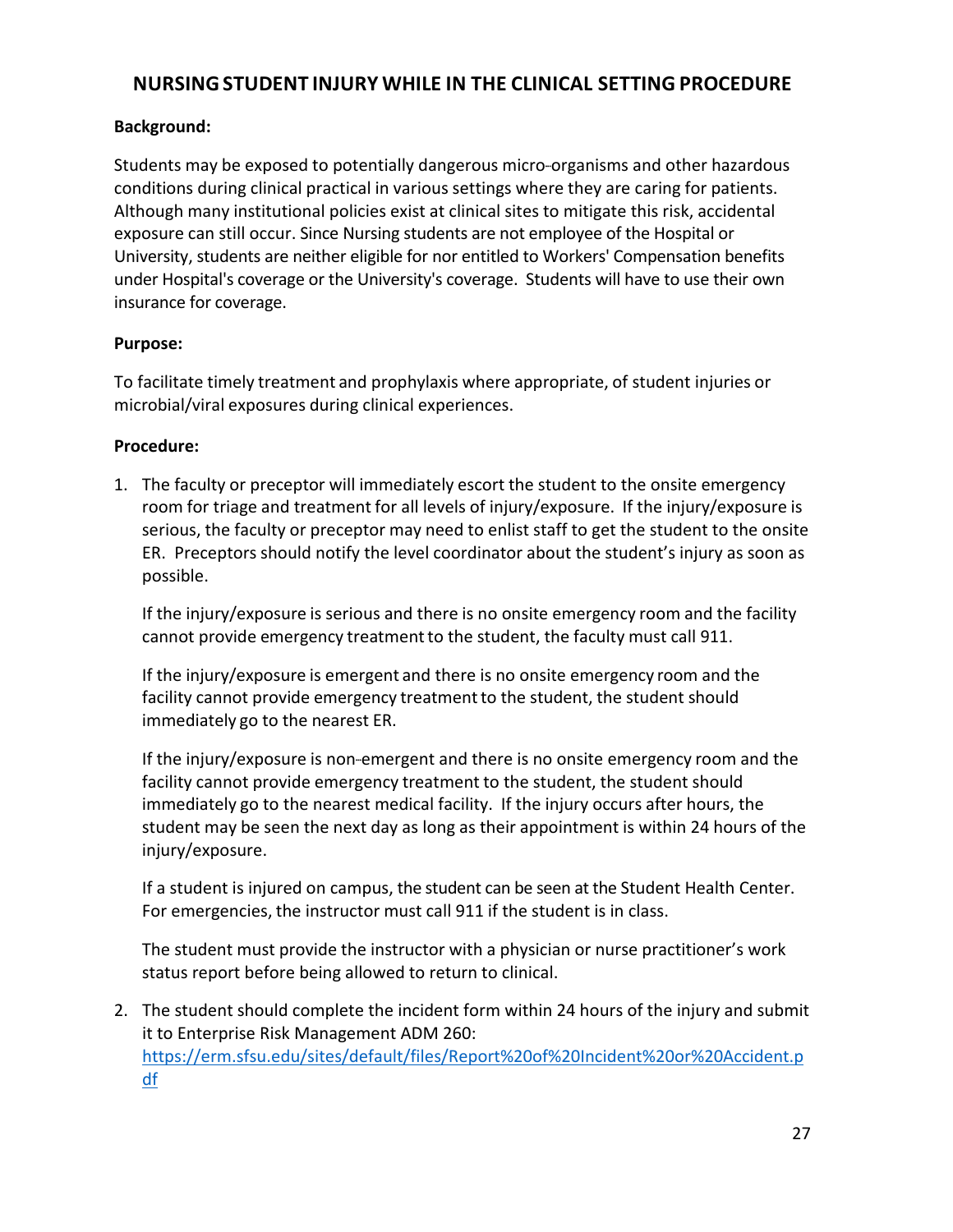#### **Procedure to Report a Hazard:**

- 1. Student completes fields #1-6 of the **Employee/Student Hazard Report and faculty or** preceptor completes the form as Supervisor. Faculty should forward the form to the Director of School of Nursing. The completed form will be submitted to the Environment, Health, & Safety Department.
- 2. If the student needs treatment an [Employee/Student Hazard Report](http://ehs.sfsu.edu/sites/default/files/Employee_Student%20Hazard%20Report%20%28a%29.pdf) must be completed prior to the treatment appointment.

#### **Environment, Health, & Safety**

Administration Building Room 260 (415) 338-2565 e-mail: [sfehs@sfsu.edu](mailto:sfehs@sfsu.edu)

#### **References** (citations from other on-campus sources and/or best practice):

Environment, Health, and Safety Office, Workers' Compensation Manager Workers' Compensation Claim Form (DCW1) & Notice of Potential Eligibility Information Sheet Work Related Report of Injury/ Illness Form Workers' Compensation Benefit Frequently Asked Questions Handout Kaiser on the Job clinic map

Approved by faculty 10.3.12; Reviewed by Student Success Committee 4.25.18

## <span id="page-27-0"></span>**POLICY ON ACADEMIC CHEATING AND PLAGIARISM FOR STUDENTS**

#### **Background:**

Academic dishonesty, including cheating and plagiarism, is unethical behavior that can result in disciplinary sanctions (SF State Bulletin, student conduct section). This document defines what School of Nursing considersto be cheating or plagiarism, and specifies what action will be taken if cheating or plagiarism occurs. This policy is based on and reiterates the Title 5, California Code of regulations, 41301, Standardsfor Student Conduct, item B available in the SF State Bulletin.

#### **Academic Cheating:**

Cheating is defined as using materials, including electronic devices, to obtain help in completing an assignment, report, quiz or exam that are not available to the entire class. Examples of materials include instructor manuals, solutions and questions for exams from previous semesters, lab reports or homework assignmentsfrom other students, notes or textbooks used for closed book exams, accessing ilearn or material download from ilearn (or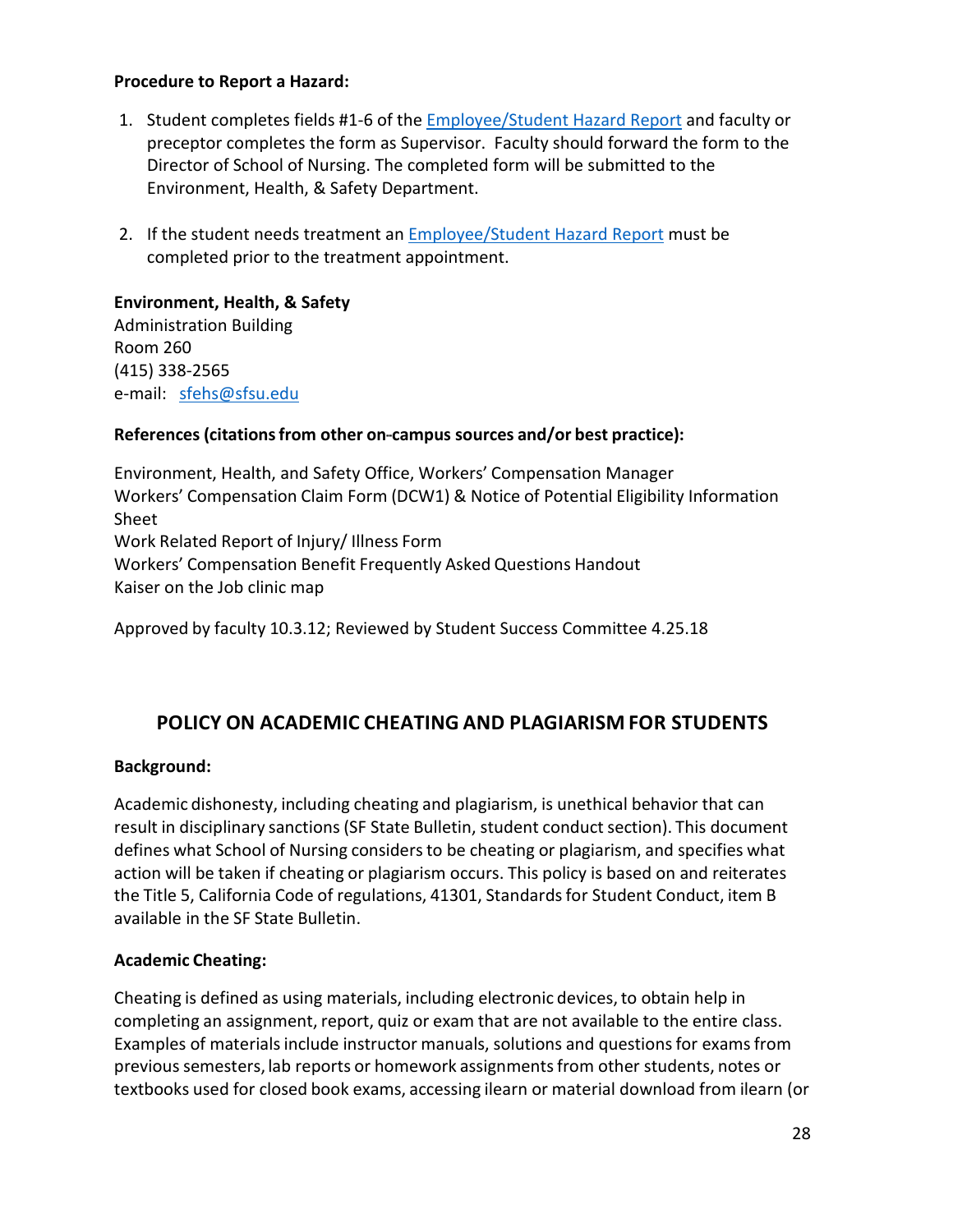other course website) during an exam or quiz, and looking at someone else's work during an exam or quiz. Only materials provided to the class by the instructor, or materials the instructor explicitly gives the class permission to use, are allowed.

#### **Plagiarism:**

Plagiarism is "the act of representing the work of another as one's own without giving appropriate credit, regardless of how that work was obtained, and submitting it to fulfill academic requirements. Examples of plagiarism include copying text, data, figures or graphs from any source without citing the source of the work, or adapting text, data, figures or graphs from any source without crediting the original source of the adapted work.

#### **Requirement on Originality of Student Work:**

Unless explicitly told to turn in one report or assignment for a group, any work submitted by students must be their own work. Any work incorporated from another source must be clearly identified as such by an appropriate reference. It is never acceptable, however, for students to copy any part of a report, assignment or exam from another student's work even if properly referenced.

### **Guidelinesfor Determining if Cheating or Plagiarism Has Occurred:**

The instructor may suspect students of copying each other's' work if the work submitted by two or more students is highly similar or identical either in content or presentation of information. Students may be suspected of plagiarism if information is provided that is beyond the scope of the assignment or data assumed to be used, or if the writing style changes. You must submit your paper to Turnitin.com to check the similarity of reports and assignments turned in by students to past and current student work and to sources of information on the web or provided by the instructor. The instructor may suspect a student of cheating, whether on a homework assignment or an examination, if the student cannot explain both the details and principles used to generate the answer or explanation.

#### **Turnitin.com**

Turnitin is an Internet-based plagiarism-prevention service created that is used to check documents for unoriginal content. The results can be used to identify similarities to existing sources or can be used in formative assessment to help students learn how to avoid plagiarism and improve their writing.

#### **How to Submit a Paper?**

To submit a paper to an assignment on Turnitin, the user must log in and upload a file to an existing assignment. Assignments on Turnitin cannot accept student submissions until the assignment start date and time has passed. Once the due date has passed, the Turnitin for that assignment will no longer be available for students to upload their paper.

#### SUBMITTING A PAPER BY SINGLE FILE UPLOAD:

1. Start by clicking on the class name you would like to submit to after logging into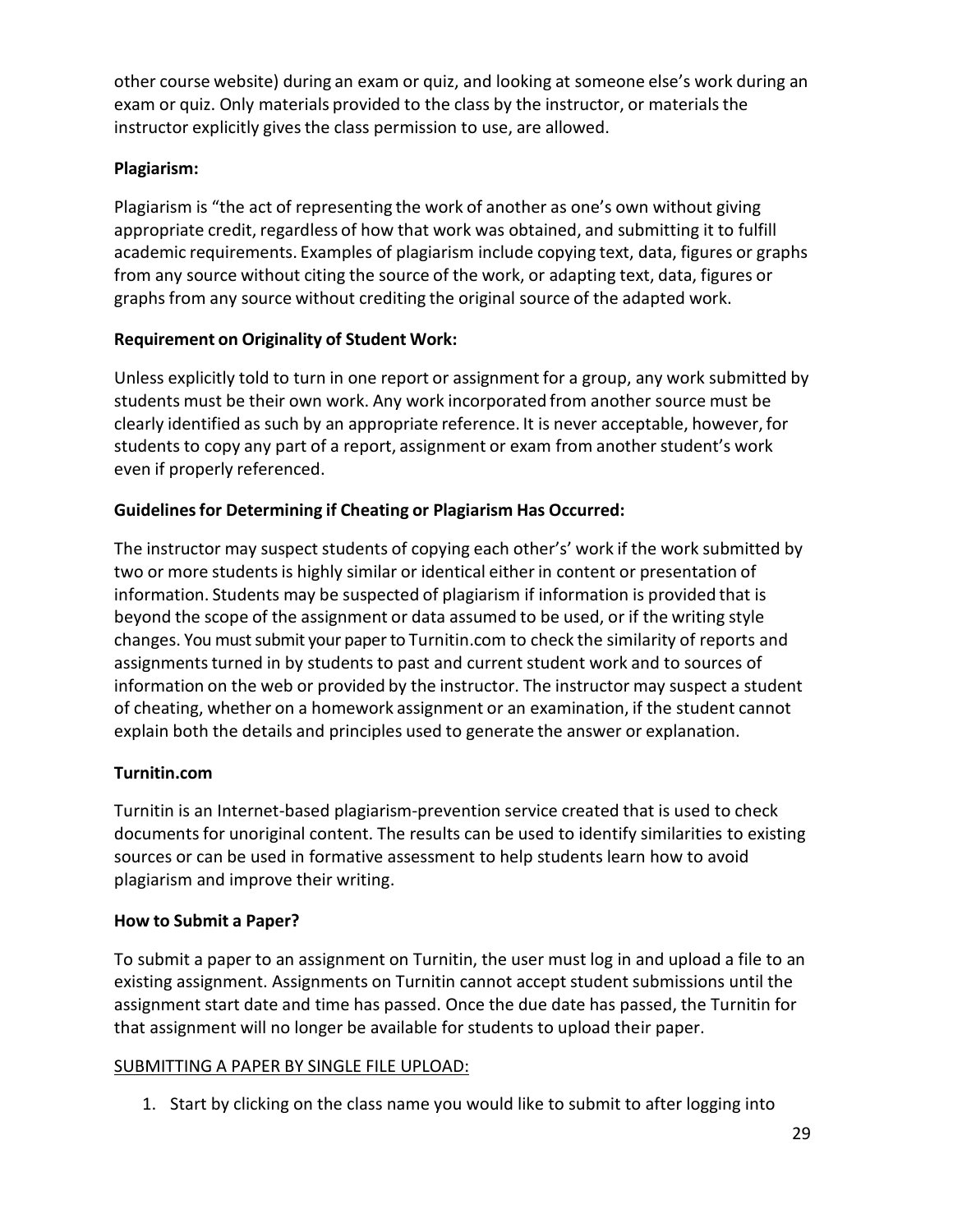iLearn.

- 2. Click on the assignment name, and then click on the Submit button.
- 3. Select single file upload from the choose a paper submission method: pull down menu.
- 4. Click the Browse button and select the file to upload. Fill in the submission title field with the paper name.
- 5. Click upload to upload the file. A status bar will appear displaying the upload progress.
- 6. Review the preview panel. This is a text only version of the paper being uploaded. Confirm it is the correct version of the file to send.
- 7. Click the "submit" button. Warning: This step must be completed, or the submission is not finished. The paper will not be available to the student or the instructor.

After the submission has been completed on step 7 a digital receipt is displayed on screen.

#### **How to Resubmit to an Assignment**

Student may resubmit their papers on Turnitin as many times as they wish. Please follow the same steps as above when resubmitting your documents.

Note: Originality Reports for any resubmission that is made in an assignment that allows resubmissions will require an additional twenty-four-hour delay to generate.

\*\*This applies to all submissions past the first submission made by any student user in any assignment.

For more information, please visit the Turnitin Website, and click on the student-training tab.

#### **<https://athelp.sfsu.edu/hc/en-us/articles/217105727-Submit-a-Turnitin-assignment>**

#### **Procedure for Suspected Academic Cheating or Plagiarism Cases:**

The instructor will discuss violations of this policy with the student(s) and then will inform the student(s) in writing of the charge and state the evidence. A copy will go to the School of Nursing Director and a record will be kept in the SoN office. The student must meet with the SoN Director to discuss the violation.

#### **Penalty for Academic Cheating or Plagiarism:**

Cheating and plagiarism are unethical, both academically and personally. In cases of academic cheating or plagiarism, no credit will be given for the assignment in question to all students involved in the incident, regardless of who instigated the cheating incident. Also, a letter describing the incident and all those involved in the incident will be forwarded to the Dean of Student Conduct of the University who enforces standards of student behavior,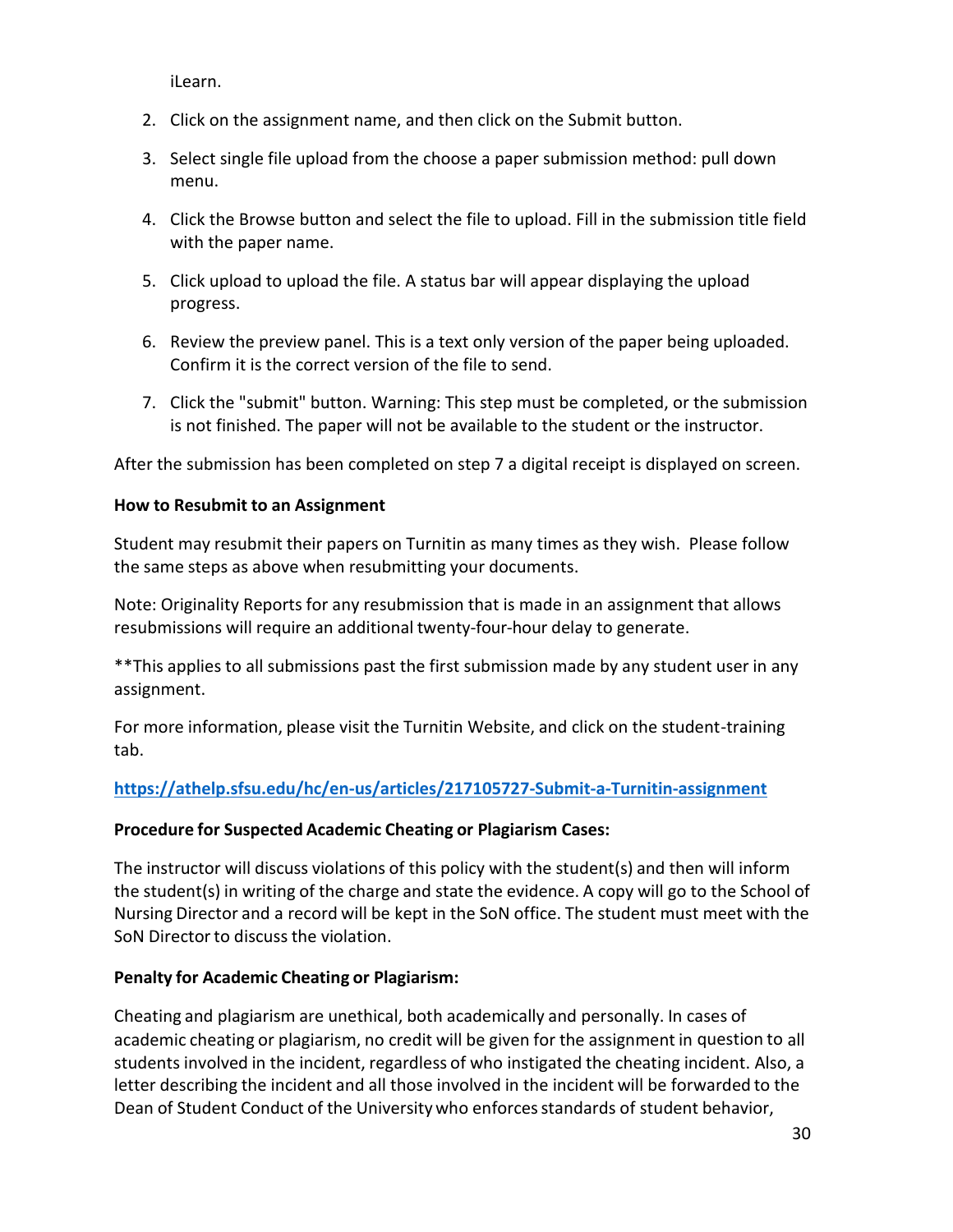under the State of California Code of Regulations, Title V, sections 41301-41304 through Executive Order 970, Student Conduct Procedures. This enforcementmay include expulsion, suspension, or probation.

#### **Examples of Academic Cheating (not a comprehensive list)**

- When a student copies the work of another student, either entirely or in part, and turns in that work as his or her own.
- When a student knowingly permits another student to copy from his or her work.
- When a student turns in equations, explanations, diagrams, tables, graphs, figures, drawings or computer code obtained from the work of another student.
- When a student deliberately transforms borrowed sections of someone else's work in order to disguise their origin.
- When several students collaborate on a project and fail to inform the instructor of this.
- When a student uses homework solutions or lab reports or other assignments from a previous semester to complete assignments in a class or lab.
- When a student uses the internet or other services to post assignments to obtain answers to homework or laboratory questions.
- When a student accesses course materials on a course website, or downloads course materials to an electronic device and accesses those materials during an exam or quiz.
- Illicit procurement, purchase and/or selling of any testing materials & assignments

#### **Examples of Plagiarism (not a comprehensive list)**

- When a student uses content from other sources to complete his/her work or projects without proper attribution.
- When Internet or other resources are used verbatim and/or "cut and pasted" into students work regardless of whether they are acknowledged or not.

#### **Cheating and Plagiarism have not occurred in these circumstances:**

- When students have permission to collaborate on a project, and all collaborators are listed on the submitted work.
- When students receive advice from instructors or teaching assistants involved in the course, or from tutors for the course.
- When students engage in a general discussion of the nature of an assignment, the requirements for an assignment, or general implementation strategies for an assignment.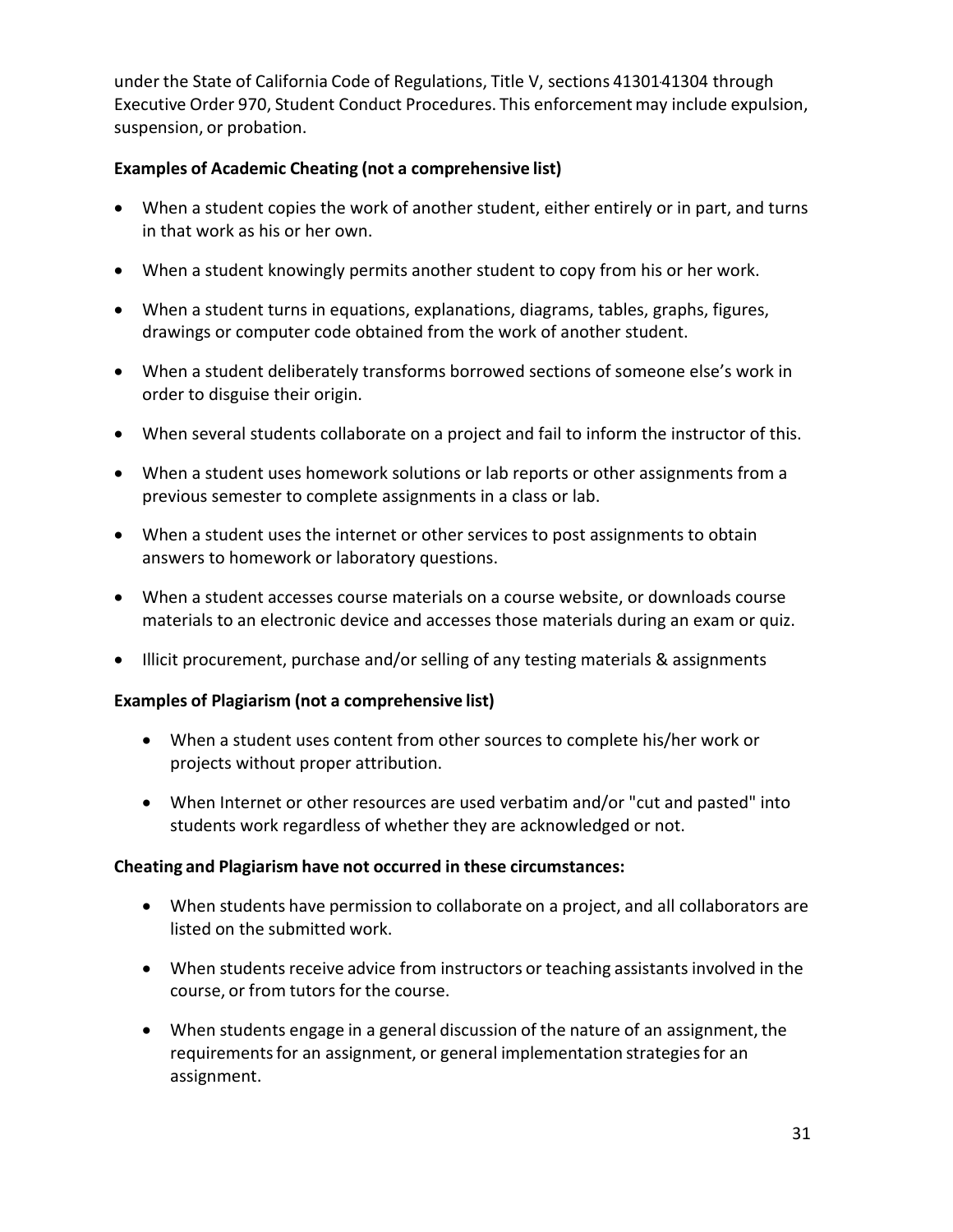- When students engage in discussion of course concepts or solution strategies to prepare for an assignment or examination (but not for take home exams).
- When students share knowledge about solution strategies, or compare independent solutions to problems on homework or lab reports(but not for take home exams).
- When students use primary literature, books or allowable internet resources for an assignment if the source is properly attributed.

Adapted from the SF State Department of Chemistry and Biochemistry Policy on Cheating and Plagiarism June 2012 by M. A van Dam Nov 2012. Reviewed by Student Success Committee 4.25.18

## **SOCIAL MEDIA POLICY**

#### <span id="page-31-0"></span>**Background:**

The San Francisco State University School of Nursing (SoN) supports the use of social media to reach audiences important to the University such as students, prospective students, faculty and staff. The University presence or participation on social media sites are guided by university policy. This policy applies to the School of Nursing students who engage in internet conversations for school-related purposes or school- related activities such as interactions in or about clinical and didactic course activities. Distribution of sensitive and confidential information is protected under the Health Insurance Portability and Accountability Act (HIPAA**)** and Family Educational Rights and Privacy Act (FERPA) whether discussed through traditional communication channels or through social media.

Social media are defined as mechanismsfor communication designed to be disseminated through social interaction, created using highly accessible and scalable publishing techniques. Social media is commonly understood as a group of Internet-based applications that are built on the ideological and technical foundations of the web that allows the creation and exchange of user-friendly content.

Many students use various forms of social media, including but not limited to Wikipedia, blogs, listserves, Flickr, podcasts, RSS feeds, Twitter, YouTube, Facebook and MySpace. As new technologies emerge, this policy may be modified. But the spirit of the policy will remain the protection of sensitive and confidential information.

Students represent the University and the School of Nursing and therefore are expected to share information is a fair, accurate and legal manner while protecting the brand and reputation of the institution. When using social media, students are expected to act with courtesy and respect toward others. Regardless of where or when they make use of these media, students are responsible for the content they post or promote. Students may be subject to action by the University for posting or promoting content that substantially disrupts or materially interferes with University activities or that might lead University authorities to reasonably foresee substantial disruption or material interference with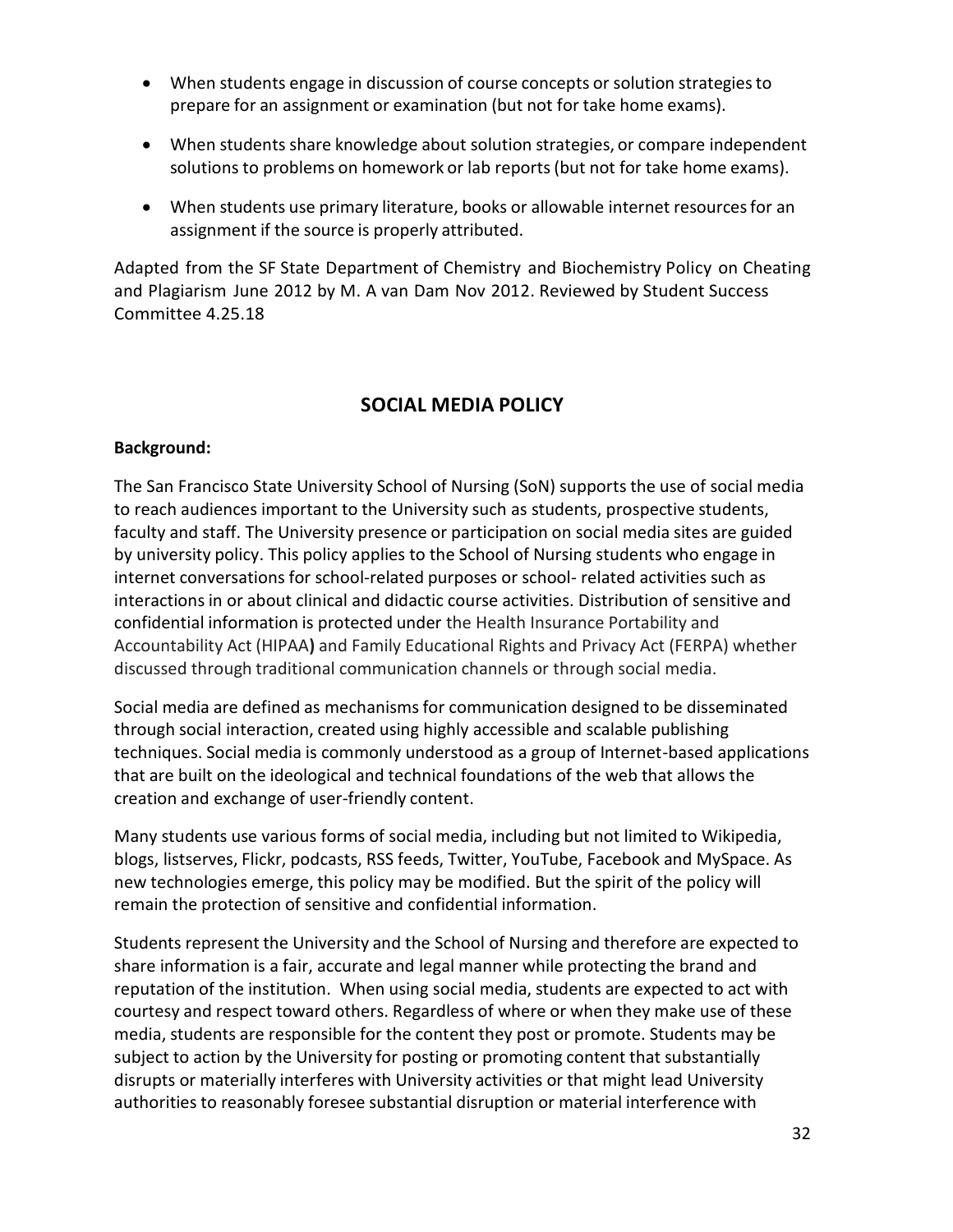University activities.

This action may be taken based on behavioral misconduct, academic performance, academic misconduct, or professional misconduct, and may range from a reprimand or failing grade to dismissal from a program or the University.

#### **Purpose:**

The purpose of this policy is to assist faculty, staff, and nursing students to maintain appropriate professional communication boundaries online to avoid future repercussion due to inappropriate postings and HIPAA violations on platforms such as e-mail, cell phone texting, Facebook, Twitter, or other sources of social media.

#### **General Information:**

Use of social media is prevalent among students. Nursing students may not post any material that could potentially violate patient confidentiality or professional behavior guidelines on social media sites. Although the online learning platform and other online tools used in a nursing course are not considered social media sites, students are expected to observe professional standards for communication in all interactions. Students may be subject to disciplinary action by the school and the clinical agency for comments that are either unprofessional or violate patient privacy. The Health Information Portability and Accountability Act (HIPAA) regulations apply to comments made on social networking sites and online learning platform such as iLearn or other online tools, and violators are subject to the same prosecution as with other HIPAA violations.

#### **Policy Guidelines:**

Students should be aware that unwise or inappropriate use of social media can negatively impact educational and career opportunities. To avoid these negative impacts, students should consider the following:

- 1. Protect confidential, sensitive and proprietary information. Do not post confidential or proprietary information about the university, staff, students, clinical facilities, patients/clients or others with whom one has contact in the role of a San Francisco State University School of Nursing student.
- 2. Respect copyright and fair use. When posting, be mindful of the copyright and intellectual property of others and the university.
- 3. Do not use the San Francisco State University or School of Nursing logos or graphics on personal or social media sites. Do not use the San Francisco State University name to promote a product, cause, political party or candidate.
- 4. Use the San Francisco State University or School of Nursing logos and graphics for SoN sanctioned events that have been approved by administration (these include posters, fliers, postings).
- 5. It is expected that during clinical hours, the use of electronic and other devices used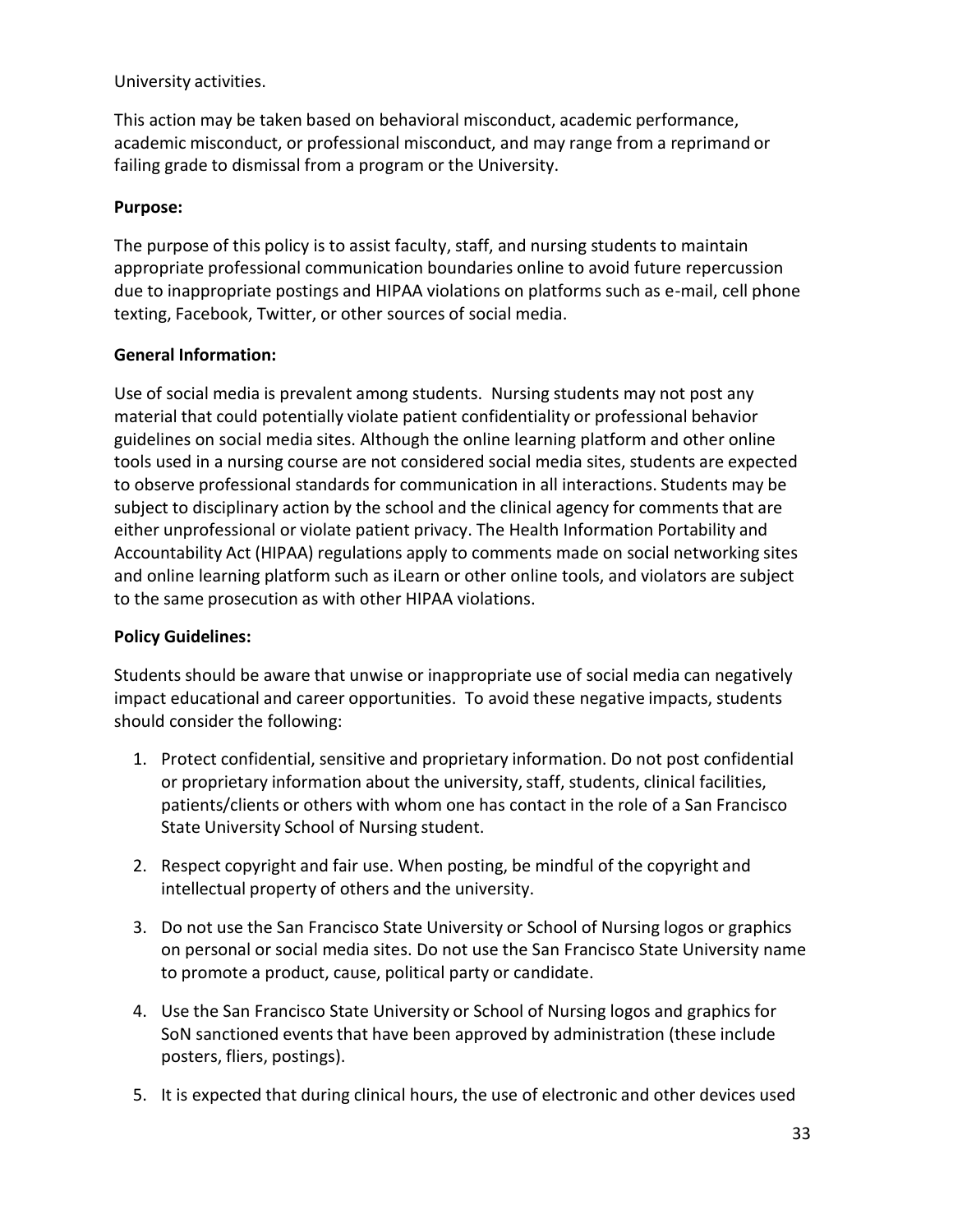for social media will be used only as authorized by faculty. If the electronic device is combined with a cell phone, it is expected that the cell phone feature of the device will be silenced.

- 6. No personal phone conversations, texting or social networking are allowed at any time while in patient/client areas or in the classroom. If the student needs to respond to an emergency text or phone call during class, the student is asked to leave the classroom and respond as deemed necessary.
- 7. Use of computers or other electronic devices during class shall be restricted to note taking and classroom activities.
- **8. Under no circumstances should photos or videos of patients or photos depicting the body parts of patients be taken or displayed online.**
- 9. Harassing, threatening, belittling photos, e-mails, texts, or videos that are demeaning, insulting or discriminating against anyone are not to be posted.

#### **Consequences**

Students who share confidential or unprofessional information will face disciplinary action including failure in a course and/or dismissal from the nursing program. Violations of patient/client privacy with an electronic device will be subject to HIPAA procedures, guidelines and consequences.

#### **Considerations**

- 1. There is no such thing as a "private" social media site. Search engines can turn up posts years after the posting date. Once you have posted something via social media, it is out of your control. Others may see it, repost it, save it, forward it to others, etc. Retracting content after you have posted it is practically impossible.
- 2. Though you may only intend a small group to see what you post, a much larger group may actually see your post. Be aware that your statements may be offensive to others, including classmates or faculty members who may read what you post.
- 3. It is strongly suggested that students are to adjust privacy settingsfor personal accounts to limit public access.
- 4. Restricted postings include but are not limited to protected health information individually identifiable information (oral, written, or electronic) about a patient's physical or mental health, the receipt of health care, or payment for that care.
- 5. Confidential information of patients, patient family members, and visitors, physicians, nursing staff, faculty, college staff, fellow students, class and clinical situations should never be discussed in any form online. HIPAA guidelines are to be upheld at all times. A student is subject to dismissal from the nursing program for any violation of HIPAA.
- 6. Personal information and photos with students, faculty, staff, and clinical sites may only be posted with written permission from **all** individuals involved.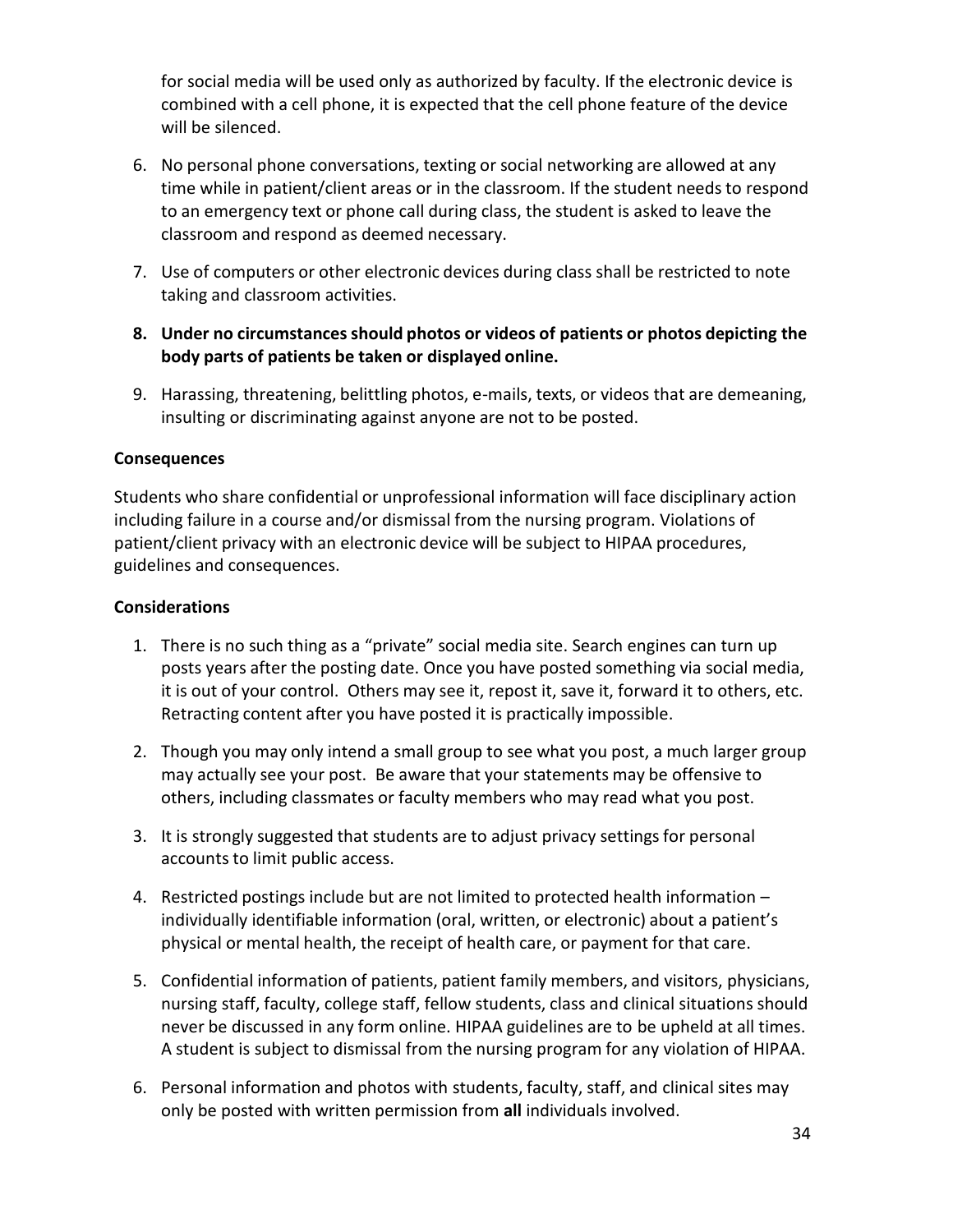7. Do not make disparaging remarks about patients/clients, family members, staff, other nursing students and faculty. Do not make threatening, harassing, profane, obscene, sexually explicit, racially derogatory, homophobic or other offensive comments.

#### **Implications**

Instances of inappropriate use of social and electronic media may be reported to the SoN Director. The SoN may investigate reports of inappropriate disclosures on social media by a student on the grounds of:

- 1. Unprofessional conduct;
- 2. Unethical conduct;
- 3. Moral corruption;
- 4. Mismanagement of patient records;
- 5. Revealing a privileged communication
- 6. Breach of confidentiality

#### **How to Avoid Problems?**

It is important to recognize that instances of inappropriate use of social media can and do occur, but with awareness and caution, students can avoid inadvertently disclosing confidential or private information about patients.

The following guidelines are intended to minimize the risks of using social media:

- 1. Students must recognize that they have an ethical and legal obligation to maintain patient privacy and confidentiality at all times.
- 2. Students are strictly prohibited from transmitting by way of any electronic media any patient-related image. In addition, students are restricted from transmitting any information that may be reasonably anticipated to violate patient rights to confidentiality or privacy, or otherwise degrade or embarrass the patient.
- 3. Do not share, post or otherwise disseminate any information, including images, about a patient or information gained in the student-patient relationship with anyone unless there is a patient care related need to disclose the information or other legal obligation to do so.
- 4. Do not identify patients by name or post or publish information that may lead to the identification of a patient. Limiting accessto postings through privacy settings is not sufficient to ensure privacy.
- 5. Do not refer to patients in a disparaging manner, even if the patient is not identified.
- 6. Do not take photos or videos of patients on personal devices, including cell phones. Follow School of Nursing policies for taking photographs or video of patients for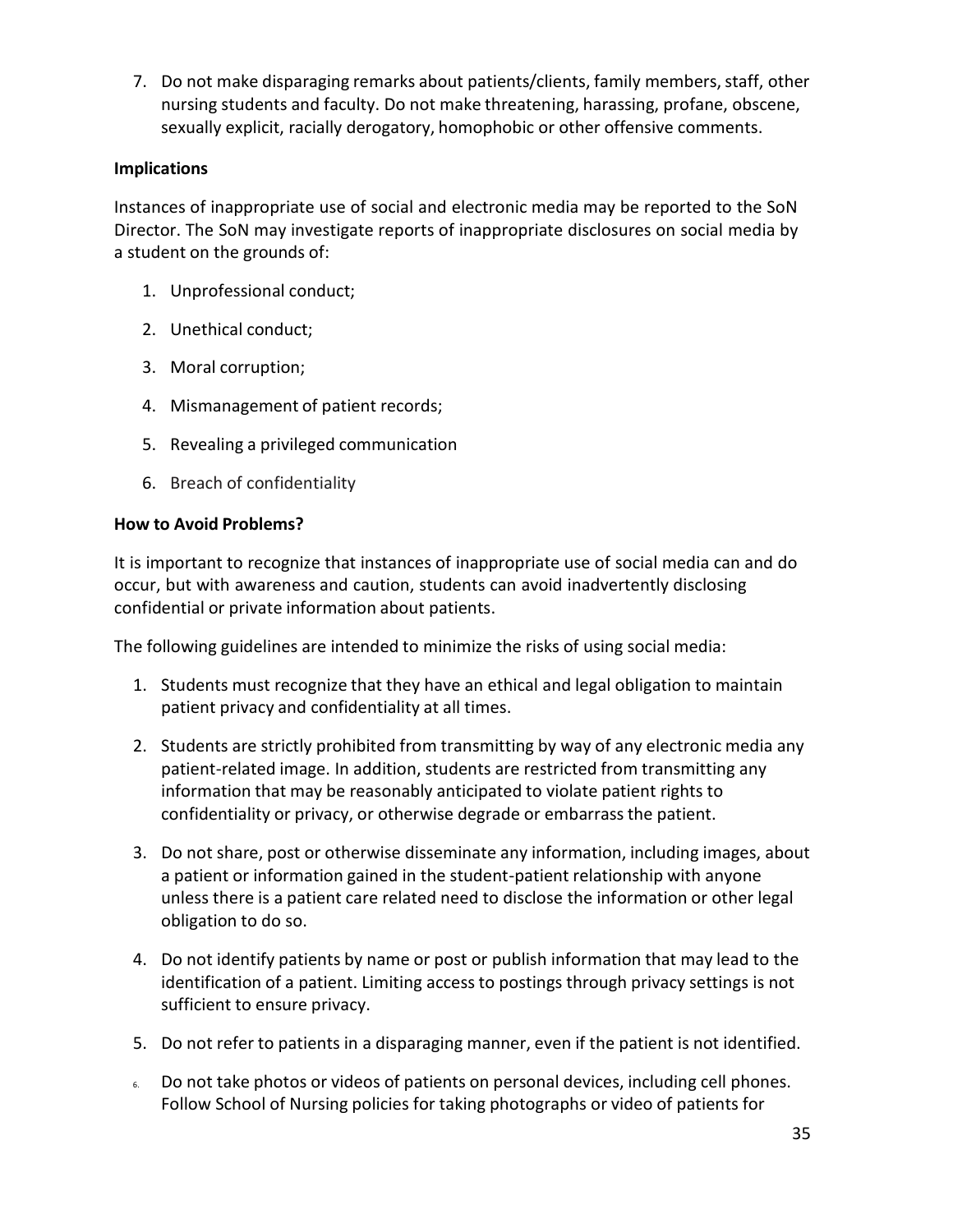treatment or other legitimate purposes using School of Nursing- provided devices.

- 7. Maintain professional boundaries in the use of electronic media. Like in-person relationships, the student has the obligation to establish, communicate and enforce professional boundaries with patients in the online environment. Use caution when having online social contact with patients or former patients. Online contact with patients or former patients blurs the distinction between a professional and personal relationship. The fact that a patient may initiate contact with the student does not permit the student to engage in a personal relationship with the patient.
- 8. Consult School of Nursing policies or a faculty member for guidance regarding work related postings.
- 9. Promptly report any identified breach of confidentiality or privacy.
- 10. Be aware of and comply with School of Nursing policies regarding use of School of Nursing-owned computers, cameras and other electronic devices and use of personal devices in the work place.
- 11. Do not make disparaging remarks about faculty, clinical instructors, preceptors, other students. Do not make threatening, harassing, profane, obscene, sexually explicit, racially derogatory, homophobic or other offensive comments.
- 12. Do not post content or otherwise speak on behalf of the School of Nursing unless authorized to do so and follow all applicable policies of the School of Nursing.

The following cases, based on events reported to National Council of State Boards of Nursing depict inappropriate uses of social and electronic media.

### **CASE SCENARIO 1**

A 20-year-old junior nursing student, Emily, was excited to be in her pediatrics rotation. She had always wanted to be a pediatric nurse. Emily was caring for Tommy, a three-year- old patient in a major academic medical center's pediatric unit. Tommy was receiving chemotherapy for leukemia. He was a happy little guy who was doing quite well and Emily enjoyed caring for him. Emily knew he would likely be going home soon, so when his mom went to the cafeteria for a cup of coffee, Emily asked him if he minded if she took his picture. Tommy, a little "ham," consented immediately. Emily took his picture with her cell phone as she wheeled him into his room because she wanted to remember his room number.

When Emily got home that day she excitedly posted Tommy's photo on her Facebook page so her fellow nursing students could see how lucky she was to be caring for such a cute little patient. Along with the photo, she commented, "This is my 3-year-old leukemia patient who is bravely receiving chemotherapy. I watched the nurse administer his chemotherapy today and it made me so proud to be a nurse." In the photo, Room 324 of the pediatric unit was easily visible.

Three days later, the dean of the nursing program called Emily into her office. A nurse from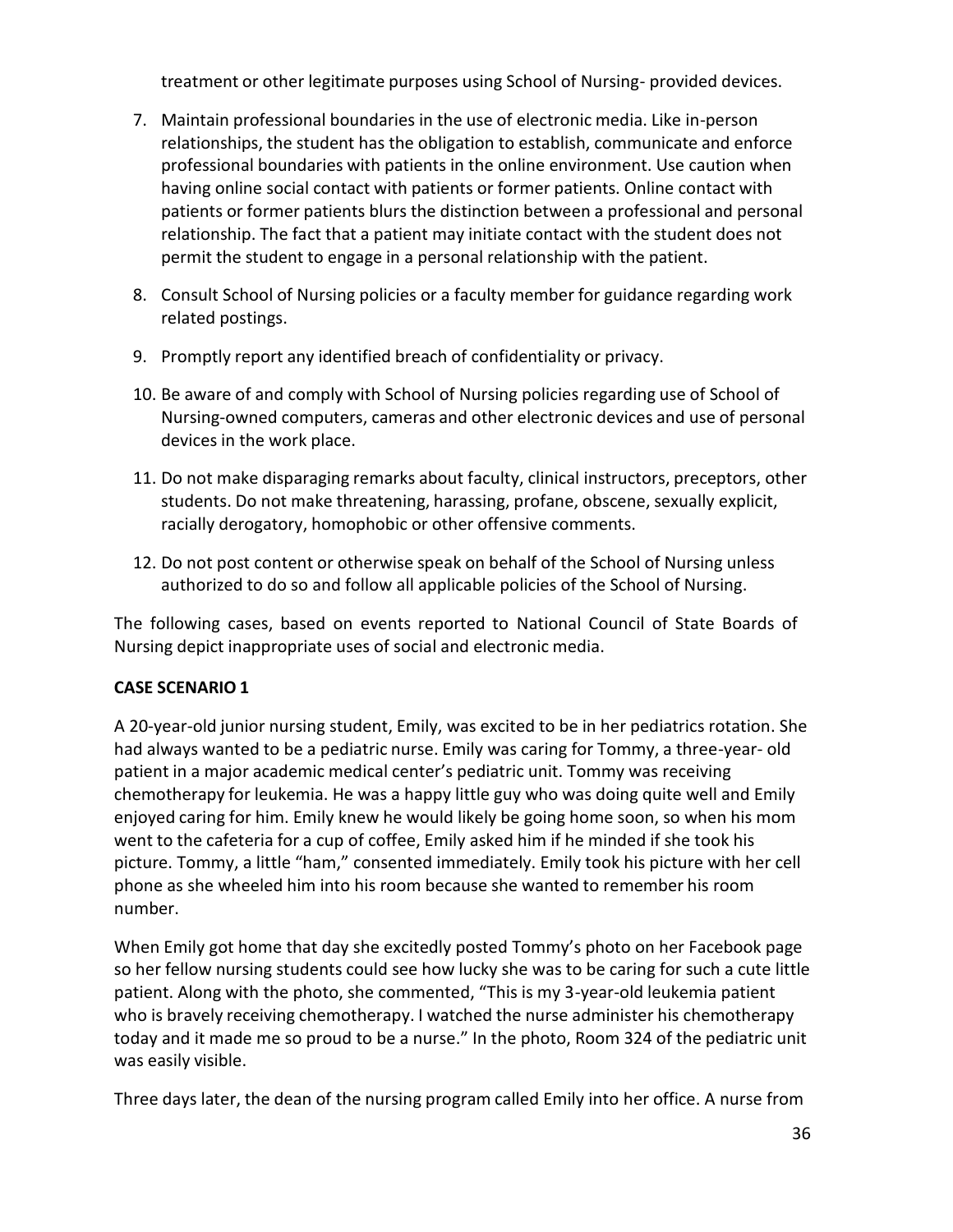the hospital was browsing Facebook and found the photo Emily posted of Tommy.

She reported it to hospital officials who promptly called the nursing program. While Emily never intended to breach the patient's confidentiality, it didn't matter. Not only was the patient's privacy compromised, but the hospital faced a HIPAA violation. People were able to identify Tommy as a "cancer patient," and the hospital was identified as well. The nursing program had a policy about breaching patient confidentiality and HIPAA

violations. Following a hearing with the student, school officials and the student's professor, Emily was expelled from the program. The nursing program was barred from using the pediatric unit for their students, which was very problematic because clinical sites for acute pediatrics are difficult to find. The hospital contacted federal officials about the HIPAA violation and began to institute stricter policies about use of cell phones at the hospital.

This scenario highlights several points. First of all, even if the student had deleted the photo, it is still available. Therefore, it would still be discoverable in a court of law. Anything that exists on a server is there forever and could be resurrected later, even after deletion. Further, someone can access Facebook, take a screen shot and post it on a public website.

Secondly, this scenario elucidates confidentiality and privacy breaches, which not only violate HIPAA and the nurse practice act in that state, but also could put the student, hospital and nursing program at risk for a lawsuit. It is clear in this situation that the student was well-intended, and yet the post was still inappropriate. While the patient was not identified by name, he and the hospital were still readily identifiable.

### **CASE SCENARIO 2**

Nursing students at a local college had organized a group on Facebook that allowed the student nurses' association to post announcements and where students could frequently blog, sharing day-to-day study tips and arranging study groups. A student-related clinical error occurred in a local facility and the student was dismissed from clinical for the day pending an evaluation of the error. That evening, the students blogged about the error, perceived fairness and unfairness of the discipline, and projected the student's future.

The clinical error was described, and since the college only utilized two facilities for clinical experiences, it was easy to discern where the error took place. The page and blog could be accessed by friends of the students, as well as the general public.

The students in this scenario could face possible expulsion and discipline. These blogs can be accessed by the public and the patient could be identified because this is a small community. It is a myth that it can only be accessed by that small group, and as in Scenario 3, once posted, the information is available forever. Additionally, information can be quickly spread to a wide audience, so someone could have taken a screen shot of the situation and posted it on a public site. This is a violation of employee/university policies.

#### **Netiquette Guidelines for Nursing Students**

Netiquette is etiquette of cyberspace. It is a set of rules for behaving and interacting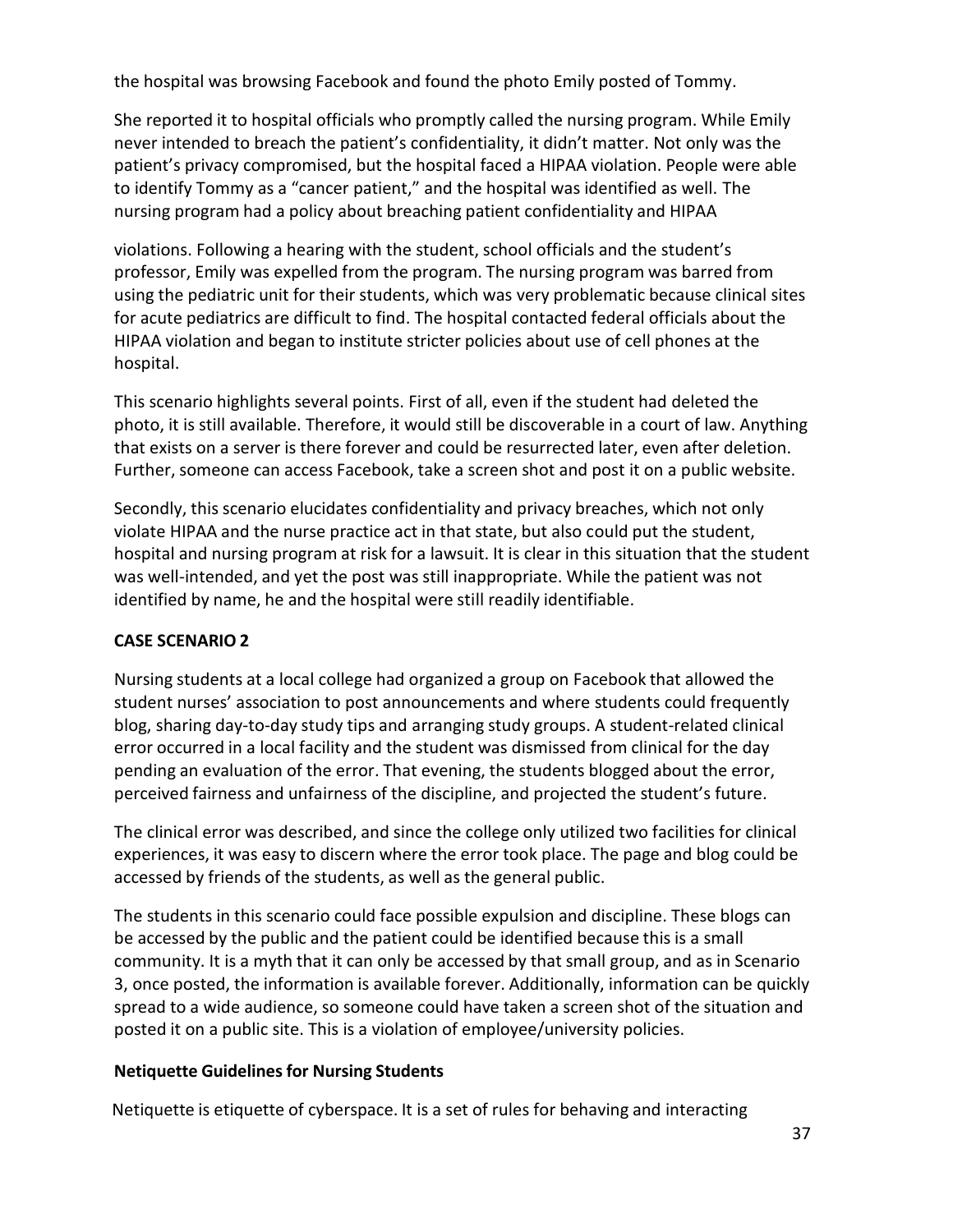properly online. Netiquette covers not only rules of behavior during discussions but guides and reflects the unique nature of the medium. Please help your instructors create and maintain a respectful atmosphere that is conducive for learning. This is how you can help:

- 1. When starting an email: Include a subject line with a descriptive phrase of the subject message/topic.
- 2. Address your classmates and instructors by name in course communication (such as e-mails, discussion posts). For example: "Hi Ms. Smith, I have a question" . . . or "Tamika, I like your answer to that question." This shows that you recognize the person at the other end of the communication.
- 3. Assume that your instructor prefers to be referred to in more formal terms, unless told otherwise (i.e., Dr. Adams, Professor Smith, Mrs. Jones, Mr. Clark).
- 4. Remember to identify yourself in the e-mail subject line (first and last name) as well as the class/section you're in so your professor can relate your question to a specific person and class.
- 5. Respect the fact that the class list is a closed discussion; do not forward mail from your classmates to others without their permission.
- 6. In an online forum or newsgroup, debate is welcome, but be tactful in responding to others. Remember that there's a person (or a whole class) at the receiving end of your post.
- 7. Use normal capitalization. Typing in ALL CAPITAL LETTERS is the Internet is equivalent to shouting at someone. Don't do it in e-mail or in the discussion boards. Also typing messages in all lower case makes your message difficult to read.
- 8. Do not post anything illegal, harassing, sexually suggestive, or inflammatory on your personal profile, blog, or the course discussion boards. This includes posting racy photos and using curse words, no matter how "mild", and religious, racial, sexual, or ethnic epithets. Your comments should relate to course content and not try to influence your classmates to your political, social, or religious beliefs or values. These are academic courses, not social networking sites. If instructors see something that they think might offend others, they might remove it or ask you to remove it. If you aren't sure about something, talk to your instructor about it. The instructor will be happy to help you determine if something is appropriate or not before you post it. Repeat offenses may result in further disciplinary action.
- 9. Follow the rules and conventions of standard English; use correct spelling, grammar and punctuation. This makes communication clear for everyone. Avoid use of text speak such as LOL or emoticons.
- 10. Demonstrate an acute awareness of purpose and audience. Show respect for the academic environment and those from other backgrounds. For example, if you have a question about a grade, ask your instructor about it rather than make demands or threats. Think about what you want from your instructor or your classmates before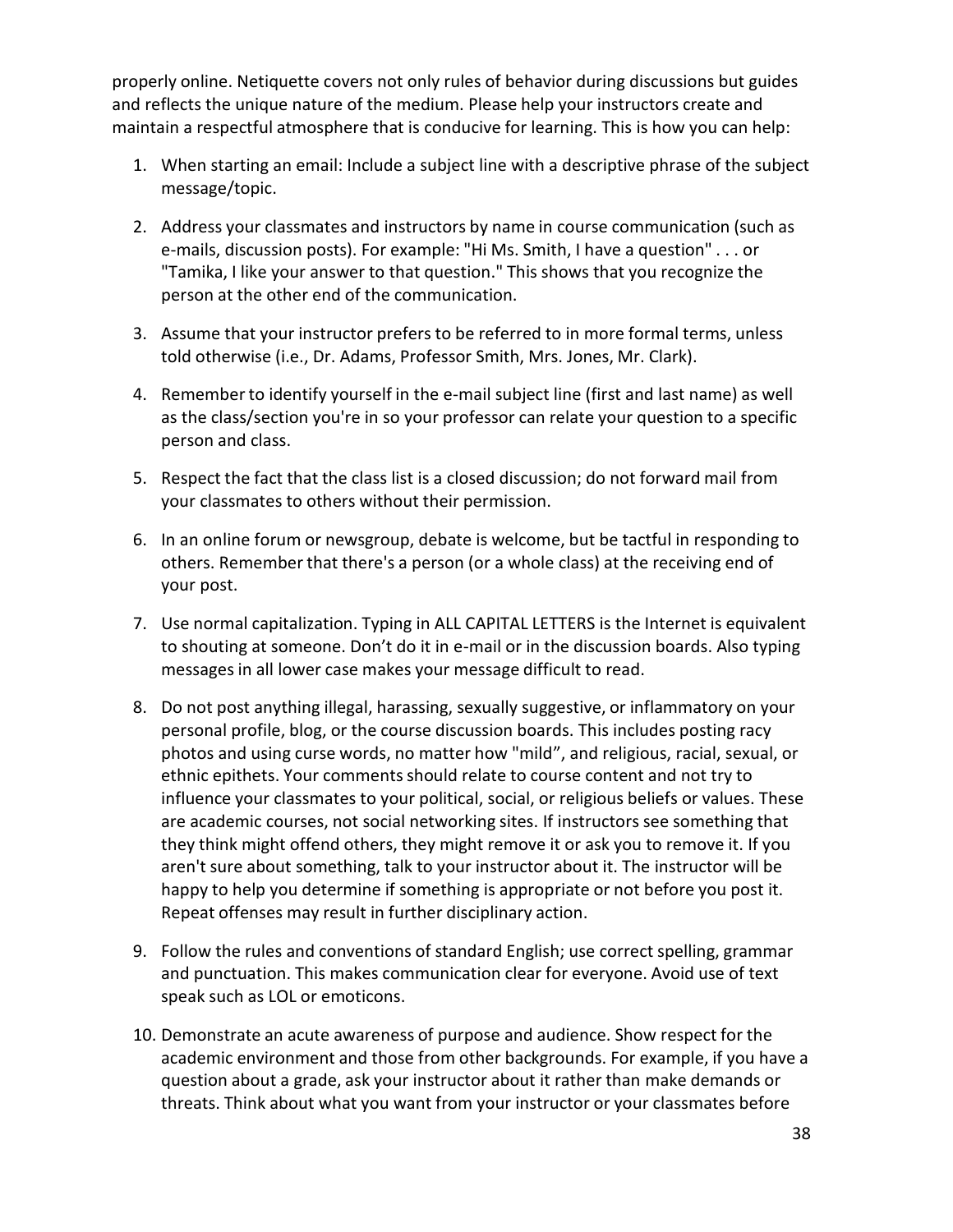you send an angry e-mail or make an angry discussion post.

- 11. Discuss personal matters, grades, and policy matters with instructors via e-mail, voice chat, over the phone, or in their offices, not in the course discussion boards. Refrain from posting complaints, rants, or problems about the course or your life in the discussion board. Please consider the topic and the delicate nature of the situation as you choose which medium you plan to use. Some topics are best discussed with a phone call or face-to-face visit.
- 12. Do not spam your classmates or instructor with e-mail advertisements or solicitations either through Moodle or their e-mail accounts. Students in this course have the same right to privacy as others. Also, please do not add classmates or instructors to email lists for jokes, horoscopes, religious materials, commercial information, or anything else that does not relate to class work.
- 13. Do not allow anyone access to this or any other online course through your account. Make sure you log out when using public computers. Allowing anyone (parents, friends, spouses, etc.) to access the course or see other students' work violates federal privacy laws.
- 14. Students communicating with instructors are required to use their SF State email account. All students are strongly encouraged to use the SF State email account when communicating with instructors and classmates.
- 15. Include your signature at the bottom of Email messages when communicating with people who may not know you personally or broadcasting to a dynamic group of subscribers.
- 16. Resist the temptation to "flame" others on the list. Remember that these discussions are "public" and meant for constructive exchanges. Treat the others on the list as you would want them to treat you.
- 17. Timeline for email message responses Email messages should be acknowledged and returned promptly (within 48 hours business hours)

#### **Resources:**

Students and faculty are encouraged to refer to the following resources:

Schmitt, T., Sims-Giddens, S., Booth, R., (September 30, 2012) "Social Media Use in Nursing Education" OJIN: The Online Journal of Issues in Nursing Vol. 17, No. 3, Manuscript 2. [http://search.proquest.com/openview/0d72304f534e36bb15a1ccae81a8223c/1?pq](http://search.proquest.com/openview/0d72304f534e36bb15a1ccae81a8223c/1?pq-origsite=gscholar&cbl=43860)[origsite=gscholar&cbl=43860](http://search.proquest.com/openview/0d72304f534e36bb15a1ccae81a8223c/1?pq-origsite=gscholar&cbl=43860)

NCSBN "White Paper: A Nurse's Guide to the Use of Social Media" (2011). Retrieved from [https://www.ncsbn.org/Social\\_Media.pdf](https://www.ncsbn.org/Social_Media.pdf)

NCSBN. (2010). Summary of social networking survey to boards of nursing. Chicago: Author.

American Nurses Association. (2011). Principles for social networking and the nurse. Silver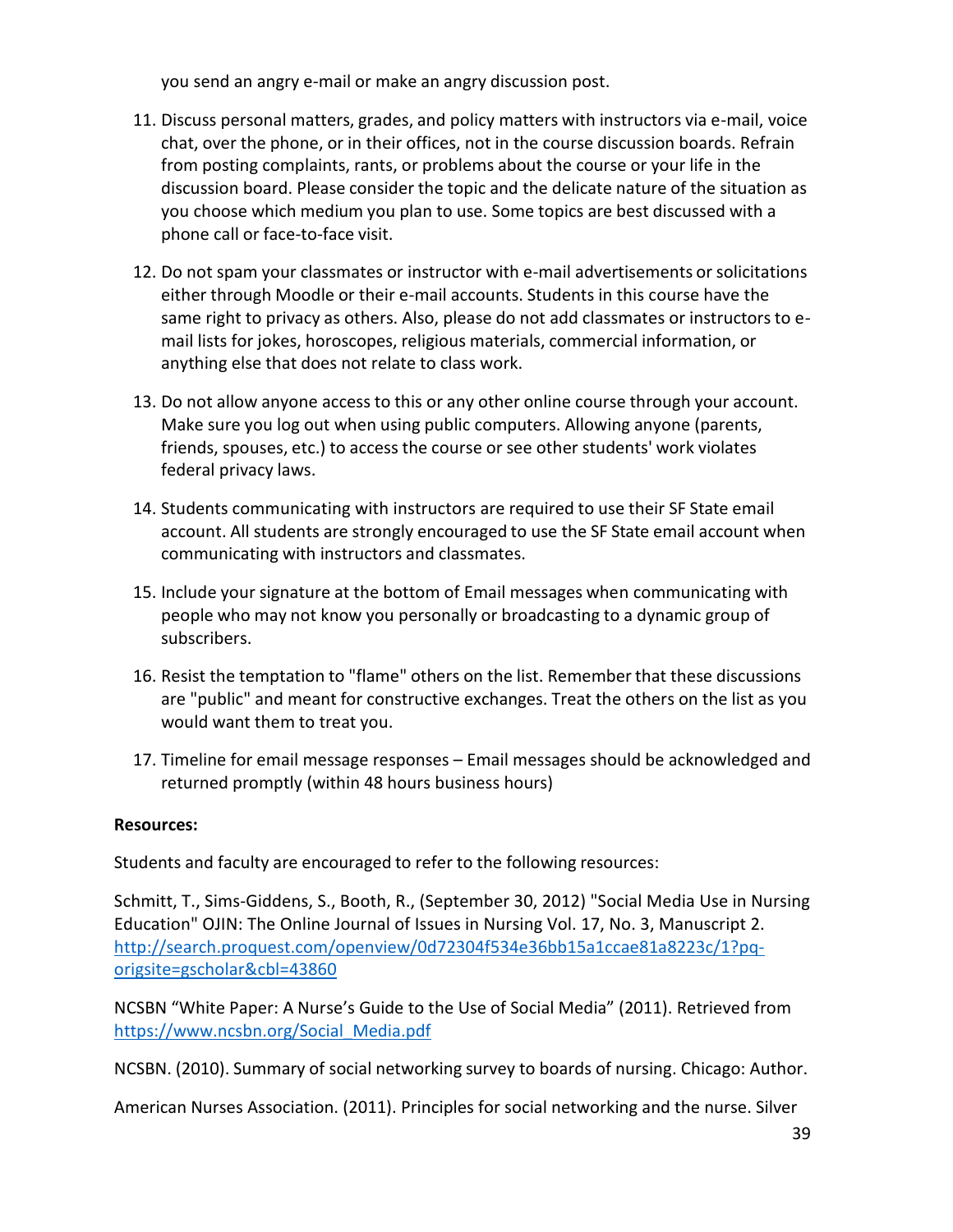Spring, MD: Author

<span id="page-39-0"></span>Approved by faculty May 2015; Reviewed by Student Success Committee 4.25.18

## **ANTI-BULLYING POLICY**

#### **Background:**

The School of Nursing is committed to maintaining a working, learning and social environment in which the rights and dignity of all staff, faculty and students is respected. Behaviors that can be considered bullying violate the University Code of Ethics which clearly states that all employees(regardless of disability, gender, gender Identity, gender expressions, sexual orientation, race/ethnicity, nationality, religion) will be treated with dignity and respect.

#### **Key words:**

bullying, bullying culture, horizontal or lateral violence, peer harassment, psychological harassment, preventing workplace bullying, psychological terrorization, nurses and bullying, workplace violence, microaggressions

#### **Definition:**

Bullying is defined as conduct of any sort directed at another that is:

- severe, pervasive or persistent
- of a nature that would cause a reasonable person in the victim's position substantial emotional distress and undermine his or her ability to work, study or participate in his or her regular life activities or participate in the activities of the University
- causes the victim substantial emotional distress
- undermines the victim's ability to work, study, or participate in the victim's regular life activities or participate in the activities of the University

#### **Purpose:**

The purpose of this policy is to guide students, faculty, and staff in fostering a positive learning and working environment, supporting the rights and well-being of all members of the SF State School of Nursing community, and effectively addressing behaviors perceived to be aggressive, inappropriate, or disrespectful.

#### **Policy Guidelines:**

"It is the position of the Center for American Nurses that there is no place in a professional practice environment for lateral violence and bullying among nurses or between healthcare professionals" (Center for American Nurses, 2008). Without exception, every reported incidence of bullying will be addressed.

SF State University considers the following types of behavior examples of bullying: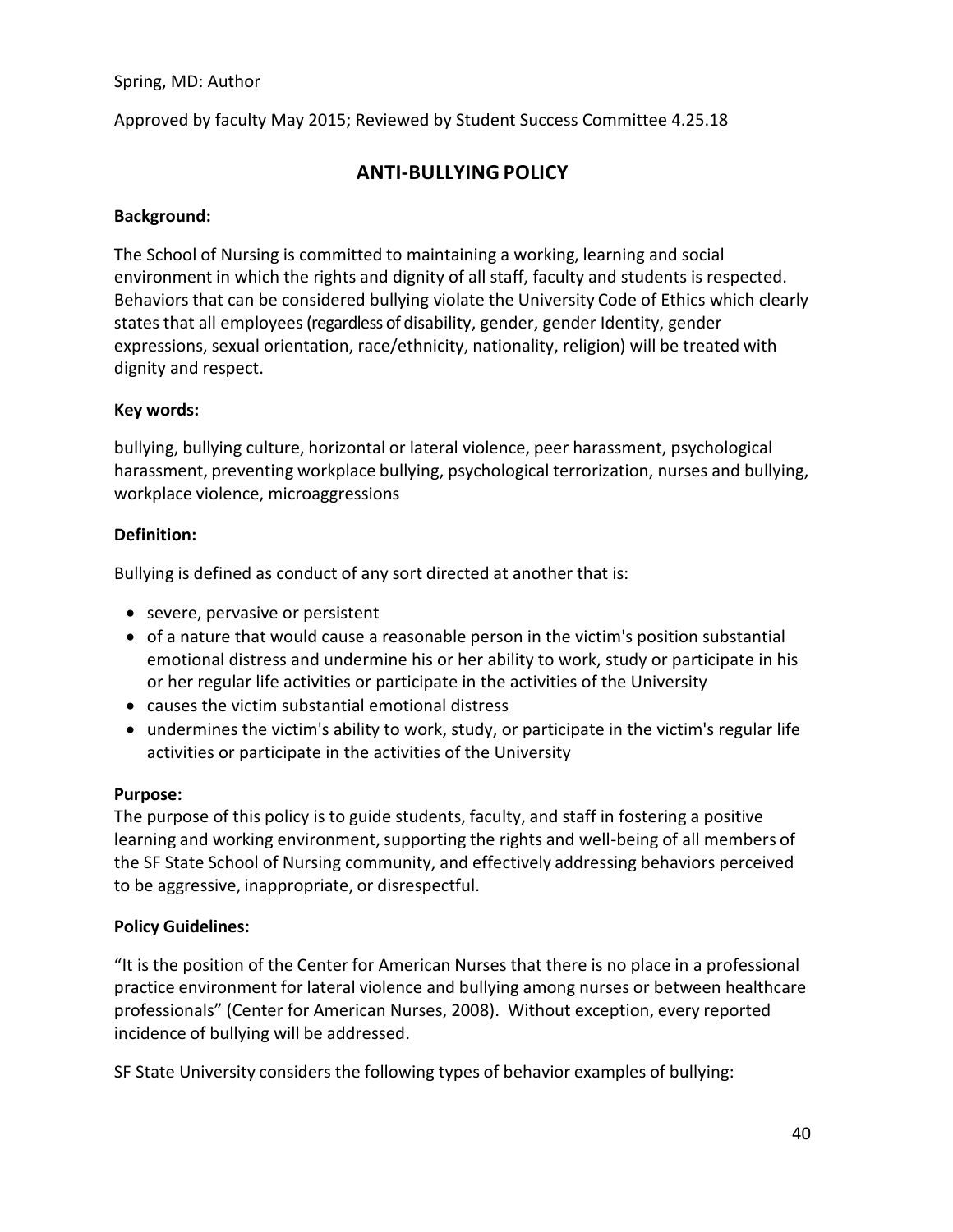- Being accused of errors made by someone else
- Nonverbal intimidation, including being stared or glared at
- Being belittled
- Having thoughts or feelings ignored
- Being excluded from activities or conversations
- Being gossiped about or being the topic of rumors
- Being yelled at or screamed at in front of others
- Being humiliated in front of others
- Being assigned undesirable work
- Being sabotaged
- Having resources or information withheld, thereby impeding job performance
- Being physically threatened (Center for American Nurses, 2008)
- manipulating the workload of another person in a manner designed to cause that person to fail to perform his or her legitimate functions;
- repeated verbal and written requests to professors by students or other professors after the final answer to request has been given (under the guise of 'self- advocacy')

#### **Possibly Responses and Corrective Action**

- Verbal abuse (yelling in front of others): "I do not appreciate being yelled at in front of others. It sets a bad example for the staff and does not leave a good impression on [others]. If there is something that you need to discuss with me, we can do it in a more private place."
- Nonverbal abuse (eye-rolling, making faces): "I sense that there is something that you want to say to me. Do you wish to discuss it?"
- Overhearing someone talking about you: "If there is an issue that we need to talk about, please come to me directly so we can discuss it."
- Backstabbing (complaining about a person to someone other than that person): "I do not know the facts of the situation and do not feel comfortable discussing it."
- Lack of respect: "I do not like to talk about others without their permission." (Center for American Nurses, 2008)
- Zero tolerance toward violent or abusive behavior (Rowell, 2010).
- Protection from retribution if reported. (Rowell, 2010).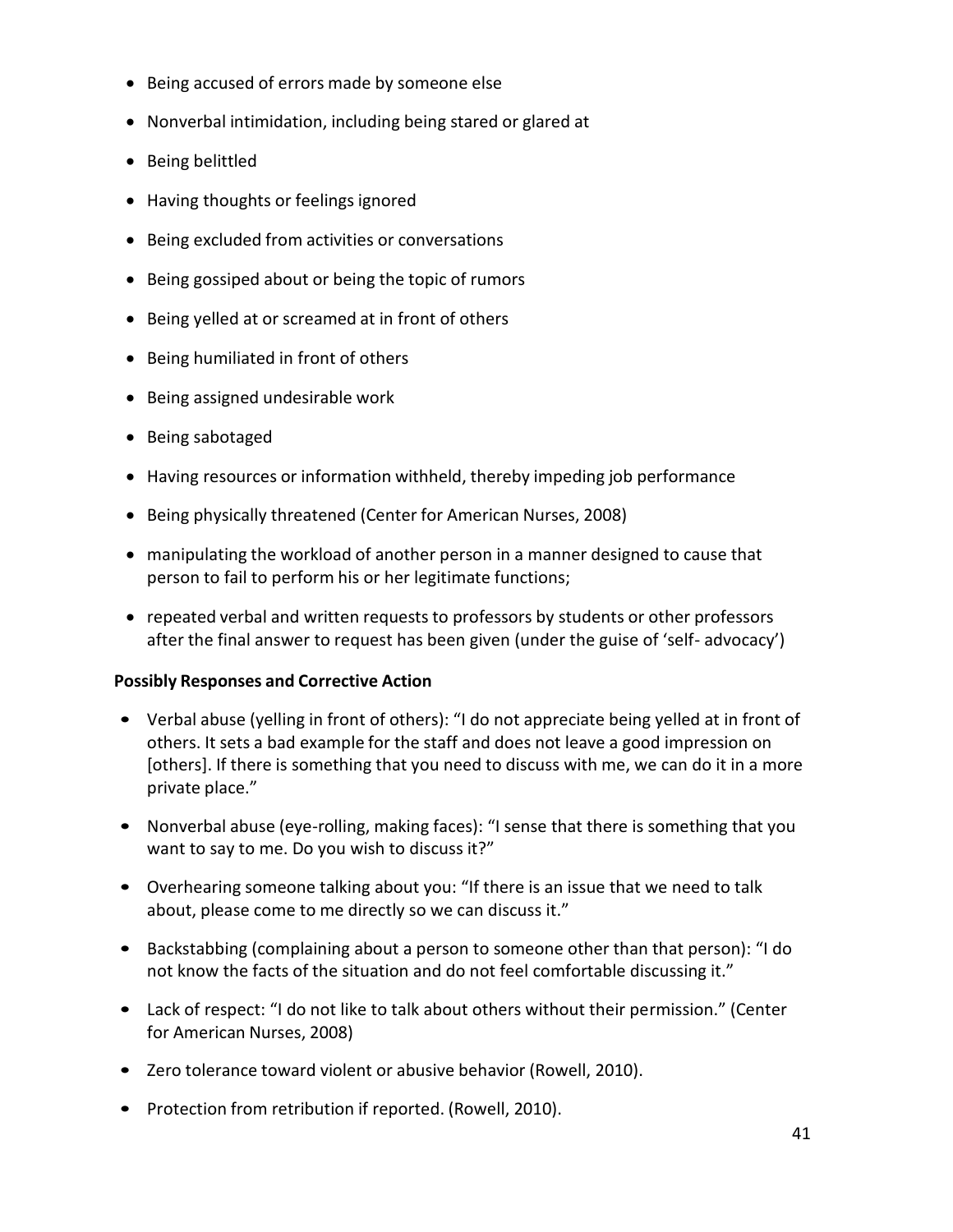- Utilize employee assistance program (Rowell, 2010).
- Interrupt the violence. (Griffin, 2004).
- Assess the nursing unit and raise awareness. (Dellasega, 2009).
- Brainstorm solutions and encourage dialogue. (Dellasega, 2009).
- Create unit specific guidelines. (Dellasega, 2009) (ANA, 2012)

#### **Consequences**

Should it be determined that there is a violation of this policy, the individual in question faces possible disciplinary action ranging from educational counseling to program dismissal. Employee violation will be governed by the faculty/staff handbook. Disciplinary action can range from a letter of reprimand up to and including termination. Students found in violation of this policy will be disciplined under applicable procedures established under the SF State Student Code of Conduct.

#### **Considerations**

Individuals, who believe they may have experienced bullying in any form, but are uncertain as to whether a complaint is justified or whether they wish to initiate a formal written complaint, may discuss their concerns confidentially and informally with the Chief Diversity Office in the Office of Equal Opportunity.

#### **References**

- American Nurses Association. (2015). Nursing: Scope and Standards of Nursing Practice. Silver Springs, MD: Nursebooks.org
- California website for anti-bullying laws and policies: https://www.stopbullying.gov/laws/californa/index.html
- American Nurses Association (2012). *Lateral Violence and Bullying and Nursing*. [http://www.nursingworld.org/Mobile/Nursing-Factsheets/lateral-violence-and](http://www.nursingworld.org/Mobile/Nursing-Factsheets/lateral-violence-and-bullying-in-nursing.html)[bullying-](http://www.nursingworld.org/Mobile/Nursing-Factsheets/lateral-violence-and-bullying-in-nursing.html) [in-nursing.html](http://www.nursingworld.org/Mobile/Nursing-Factsheets/lateral-violence-and-bullying-in-nursing.html)
- Center for American Nurses (2008). *Bullying and Horizontal Violence: How to Recognize It; How to Handle It.* <http://29891.bbnc.bbcust.com/document.doc?id=54>
- Dellasega, C. (2009). Bullying Among Nurses. *American Journal of Nursing*, *109*(1), 52-58.
- Griffin, M. (2004). Teaching Cognitive Rehearsal as a Shield for Lateral Violence: An Intervention for Newly Licensed Nurses. The Journal of Continuing Education in Nursing, *36*(6), pp. 257-263.
- Oregon State University. *Oregon State University Bullying Policy*. (2016) Retrieved from<http://oregonstate.edu/oei/bullying-policy>
- Rocker, C., (August 29, 2008) "Addressing Nurse-to-Nurse Bullying to Promote Nurse Retention" *OJIN: The Online Journal of Issues in Nursing* Vol 13 No 3. [http://ojin.nursingworld.org/MainMenuCategories/ANAMarketplace/ANAPeriodicals/O](http://ojin.nursingworld.org/MainMenuCategories/ANAMarketplace/ANAPeriodicals/OJIN/TableofContents/vol132008/No3Sept08/ArticlePreviousTopic/NursetoNurseBullying.html) [JIN/TableofContents/vol132008/No3Sept08/ArticlePreviousTopic/NursetoNurseBullyin](http://ojin.nursingworld.org/MainMenuCategories/ANAMarketplace/ANAPeriodicals/OJIN/TableofContents/vol132008/No3Sept08/ArticlePreviousTopic/NursetoNurseBullying.html)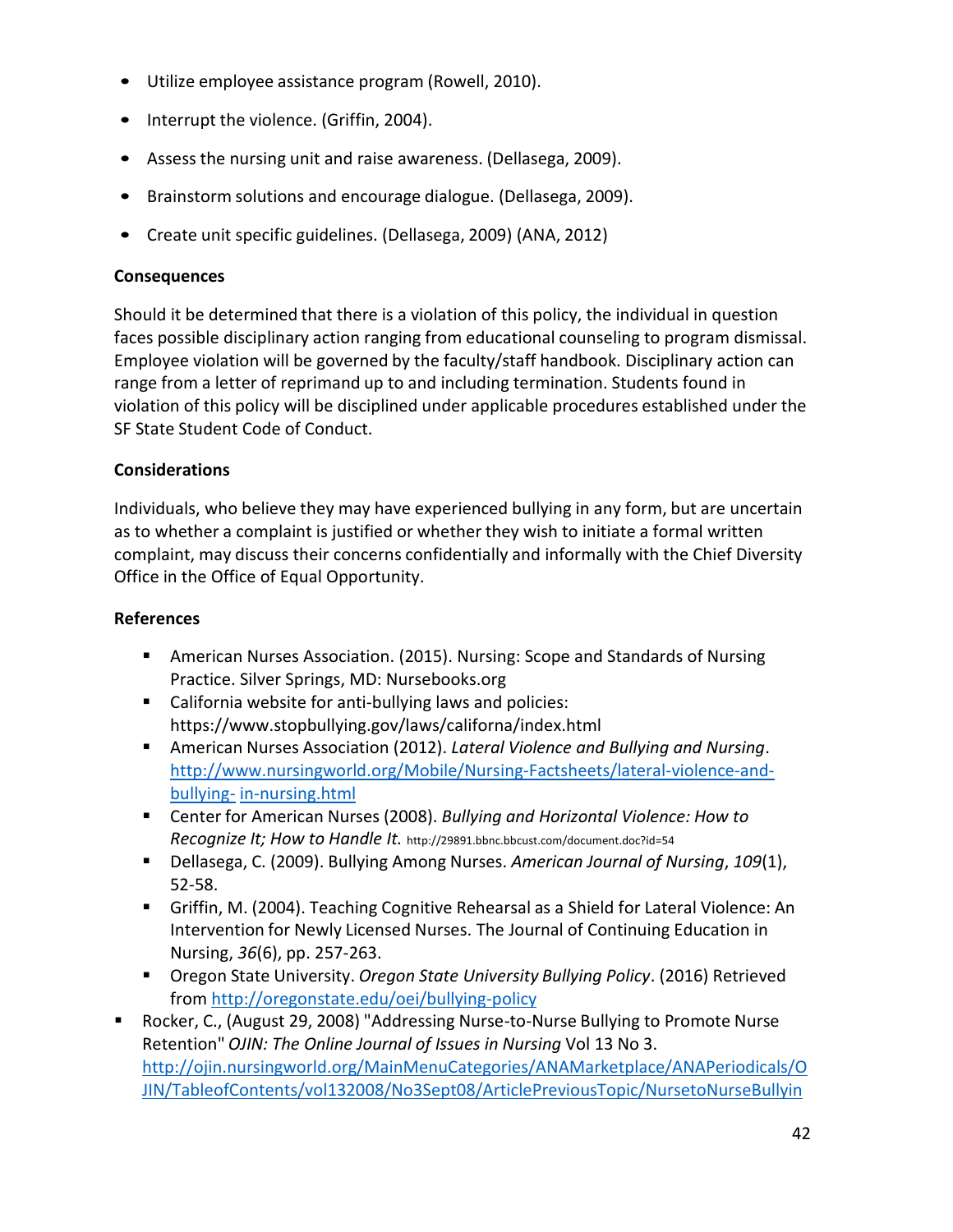#### [g.html](http://ojin.nursingworld.org/MainMenuCategories/ANAMarketplace/ANAPeriodicals/OJIN/TableofContents/vol132008/No3Sept08/ArticlePreviousTopic/NursetoNurseBullying.html)

Approved by faculty December 2015; Reviewed by Student Success Committee 4.25.18

## **NURSINGSTUDENT CPR REQUIREMENTS POLICY**

#### <span id="page-42-0"></span>**Background:**

Cardio-Pulmonary Resuscitation (CPR) is an emergency procedure performed during cardiac and/or respiratory arrest to maintain circulation and respiration until emergency services arrive. Students are required by professional standards and health facility requirementsto obtain American Heart Association (AHA) CPR certification, to maintain an active certification and to update themselves with the ongoing changes.

#### **Purpose:**

To ensure that all San Francisco State University, School of Nursing students have adequate training to render CPR in the clinical setting and in the community.

#### **Procedure:**

- 1. In conformance with health care and professional standards of nursing care, SF State School of Nursing students will obtain CPR/BLS for Health Care Providers(CPR, AED) certification before entering their first semester.
- 2. Thereafter, students will renew CPR certification before expiration (every two years).
- 3. Students will upload a copy of current CPR certification into the online system for called "Certified Profile Tracker" every time it is renewed.
- 4. CPR status must be current (up to date) each semester
- 5. Students without current CPR certification will not be allowed to attend a clinical practicum (see clinical attendance policy).

Approved by Faculty 10.3.12; Reviewed by Student Success Committee 4.25.18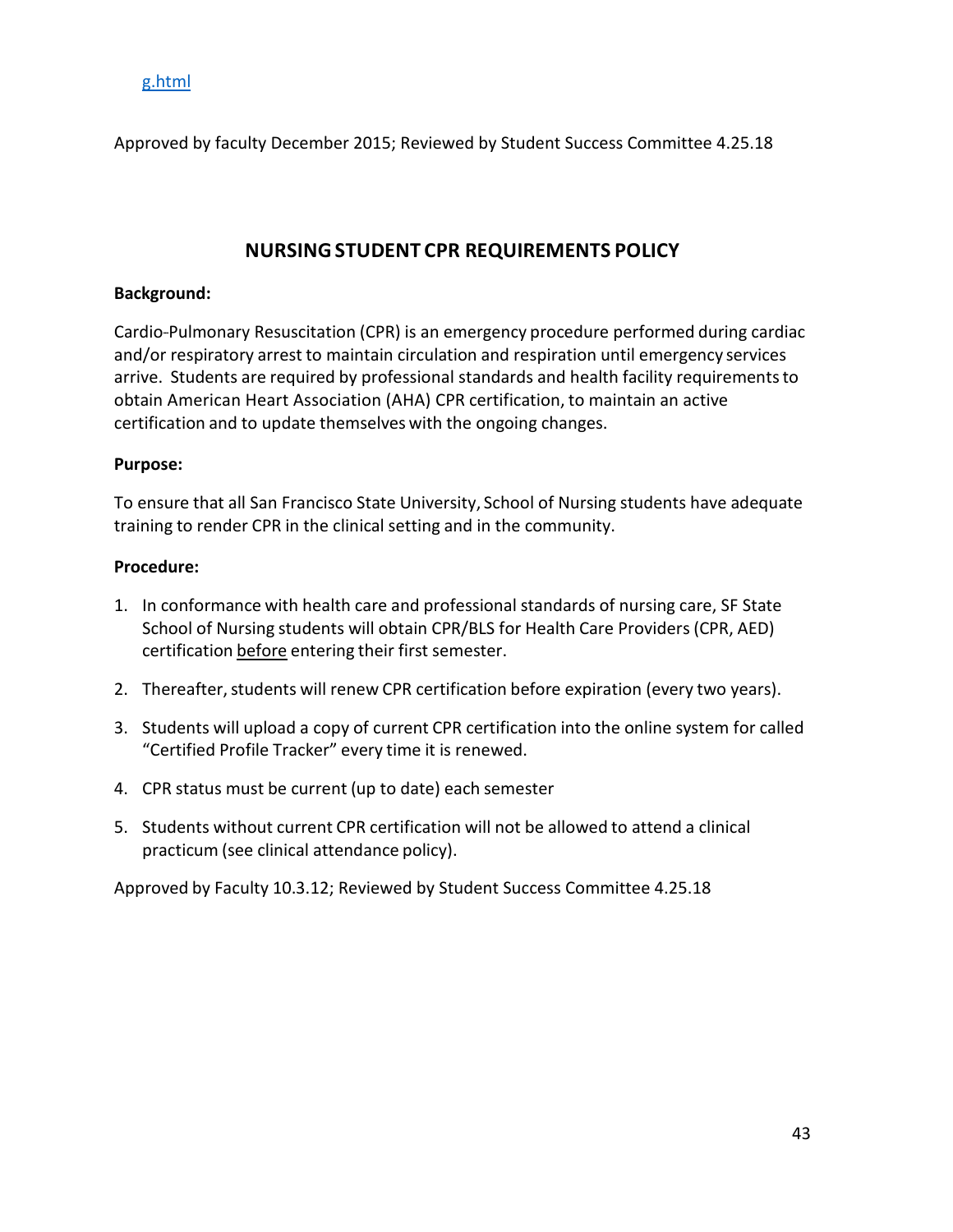## **METROLOGY TESTING POLICY**

#### <span id="page-43-0"></span>**Background:**

Metrology is a skill that is taught at each level. As educators and nurses, we understand the importance of meticulously teaching these skills, as patient safety requires it. As students are required to demonstrate safe practice as a registered nurse, the School of Nursing provides metrology testing every semester to assess the students' ability to calculate dosages of medications. The successful completion of the metrology test is a pre-requisite skill required to proceed into the clinical course. The complexity of the metrology calculations increases each semester, commensurate with level content and current clinical practice. Students are given the opportunity to practice these skills before testing.

#### **Procedure:**

- 1. The theory instructor will guide the creation of a metrology test with the input of the clinical faculty.
- 2. Each metrology test will reflect calculation questions that are frequently used in in that semester's clinical settings. Questions will be independent of each other i.e. the answer to a question will not rely on the correct answer of the previous question. The answers may be in a multiple-choice fashion or only fill in the blank calculation, however, the student must show all calculations on their test page in either format.
- 3. The theory instructor will review each metrology test annually with input from the clinical faculty to ensure that calculation questions are those currently seen in practice.
- 4. The faculty teaching the theory course associated with the clinical content will create and provide students with a study guide at least one week prior to administration of the metrology test. This guide may be in various formats. The study guide will be posted on the course iLearn site so that students can access it prior to the testing date.
- 5. After the metrology test are taken, they are given to the individual clinical faculty for grading and specific assessment of student weaknessesfor those who fail the test.
- 6. The metrology test will be given between the first day of the semester and before clinical time begins. The metrology test will have 20 questions and the students will be allotted one hour to complete the test.
- 7. In the event of metrology test failure, clinical faculty will provide those students tutoring specific to the items missed on the first test. The clinical faculty will oversee the second and third attempts. There will be 5 renditions of the metrology test so that clinical faculty may show the student their mistakes and provide specific guidance without permanently returning the test to the student.
- 8. The first score on the metrology test will count for 10% of the student's grade
- 9. A faculty member must administer all metrology tests.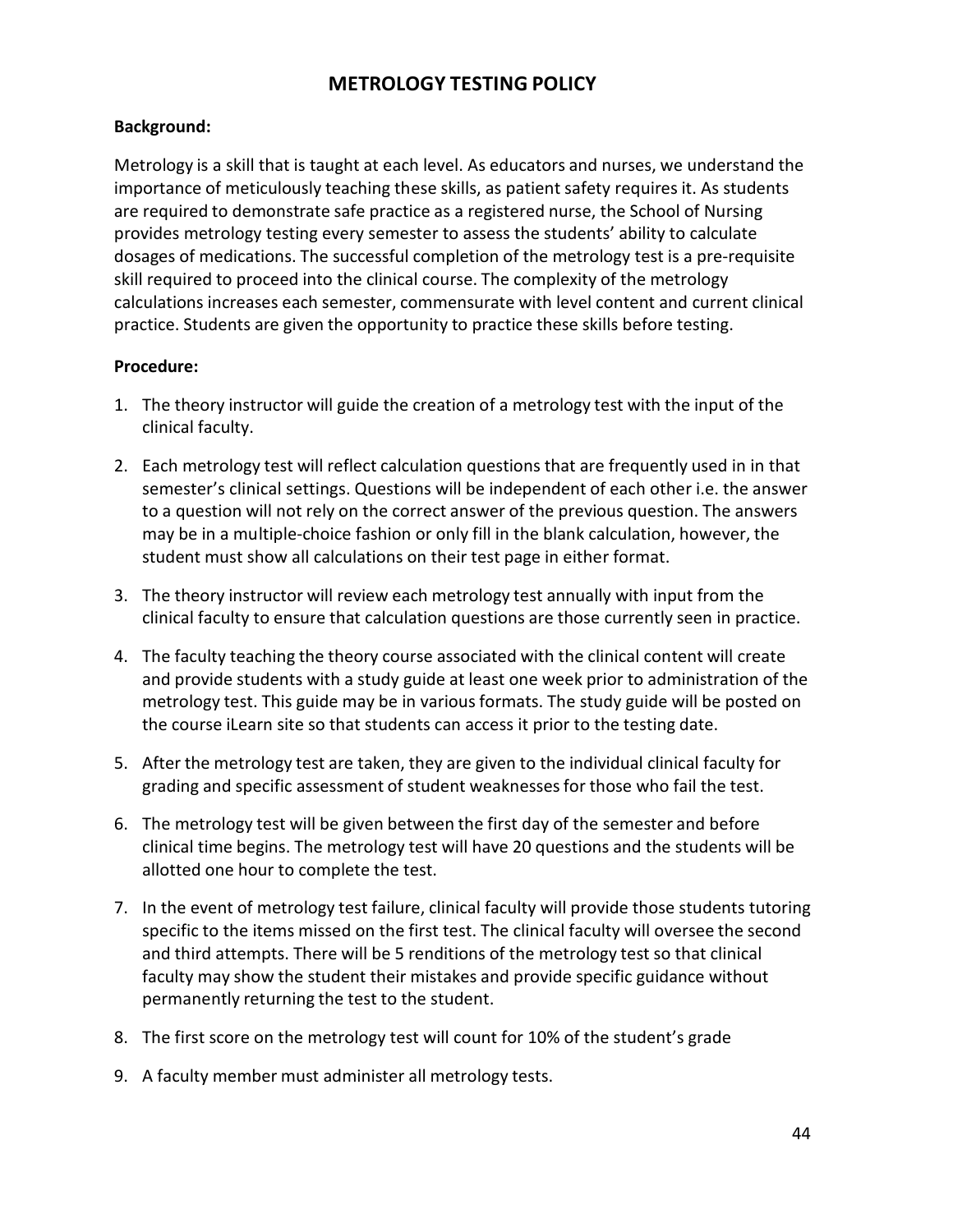- 10. The student must pass the metrology test with a minimum score of 90%. The students are NOT allowed to give medications in the clinical setting until they have passed metrology.
- 11. The student will be given 3 chances to pass the metrology test. Failure of a third and final test will result in the student being administratively dropped from the course. They will be given the option to withdraw from all other courses. The student will be allowed back into the same level the following semester on a space available basis. If a student fails to pass the metrology tests during a subsequent semester, the student will not be allowed to continue in the nursing major.

Approved by faculty 9/25.13. MvD. Reviewed by Student Success Committee 4.25.18

## <span id="page-44-0"></span>**KAPLAN STANDARDIZEDTESTING EXAMS (PRE-LICENSURE STUDENTSONLY)**

#### **Background:**

As students are required to pass a state licensure exam (NCLEX) to demonstrate safe practice as a registered nurse, the School of Nursing provides opportunities for students to have practice and assess core knowledge in the content and processes for the NCLEX exam. Students, along with the coursesin the curriculum, are expected to complete the Kaplan self-directed learning in order to complete the testing at every level in the nursing program late in each semester. The Kaplan testing is worth 10% of total course grade. For students taking one course only, the first Metrology score will be substituted for the Kaplan score for 10% of the grade. This usually applies to students who have received nursing degrees in other countries and must take one or two courses in order to sit for NCLEX.

#### **Procedure:**

#### The student:

- 1. Will purchase Kaplan materials for four semesters from the bookstore (one package).
- 2. Take Kaplan content mastery exams as part of the content of most of the required nursing theory courses.
- 3. Will receive points depending upon the score established by faculty and reported in syllabus.
- 4. Should remediate if minimum score is not achieved according to guideline in syllabus.
- 5. Failure to take the Kaplan at any level will result in dismissal from program.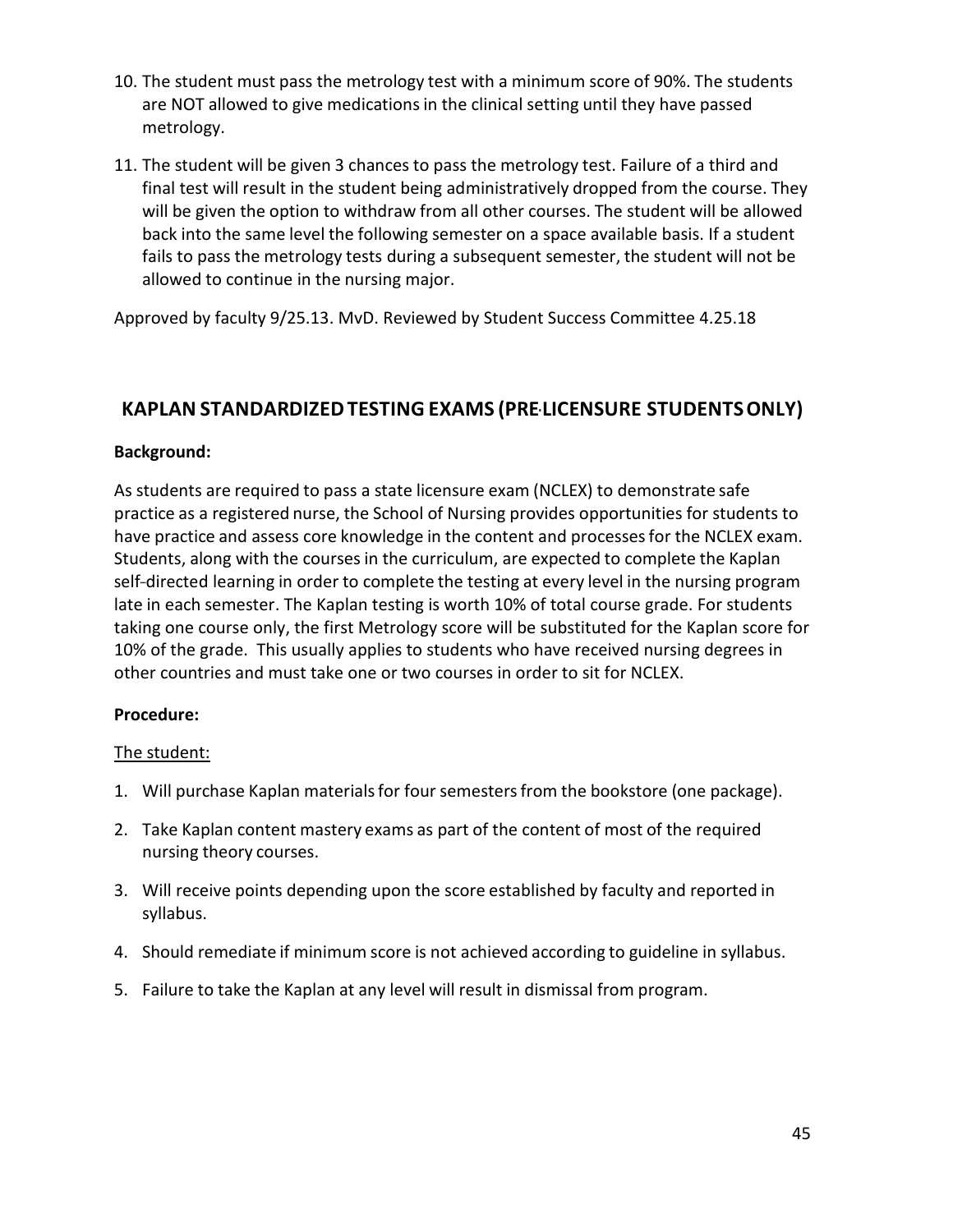## **PATIENT CONFIDENTIALITY (HIPAA) POLICY**

#### <span id="page-45-0"></span>**Background:**

Healthcare providers, including nurses are required by law (The Health Insurance Portability and Accountability Act of 1996 [HIPAA], Public Law 104-191) to protect patient confidentiality. The School of Nursing and contract clinical sites have an obligation to assure that students, staff and faculty are aware of policies and procedures related to patient confidentiality. In addition, the School of Nursing is responsible for taking corrective action should School of Nursing and/or clinical site policy and procedure not be followed.

#### **Purpose:**

The purpose of this policy is to describe the procedure within the School of Nursing for educating students, staff and faculty about the policies and procedures relevant to patient confidentiality. This policy also delineates the corrective actions that will be followed if School of Nursing policy and procedure is not followed.

#### **Procedure:**

- 1. All students entering the nursing major will be oriented to HIPAA requirements, as well as the School of Nursing policy and procedure, regarding patient confidentiality at beginning their first semesterin the nursing major.
- 2. All students will be required to sign an acknowledgementthat they have received copies of the School of Nursing HIPAA policy and procedure. The students will also acknowledge that they understand HIPAA regulations and are aware of how to protect patient confidentiality.
- 3. A standard summary statement regarding HIPAA regulations and the School of Nursing policy and procedure regarding patient confidentiality will be included in every course syllabus. Clinical faculty will remind students of the patient confidentiality policies and procedures and HIPAA regulations each semester.
- 4. Students who breach patient confidentiality will be subject to the following corrective action: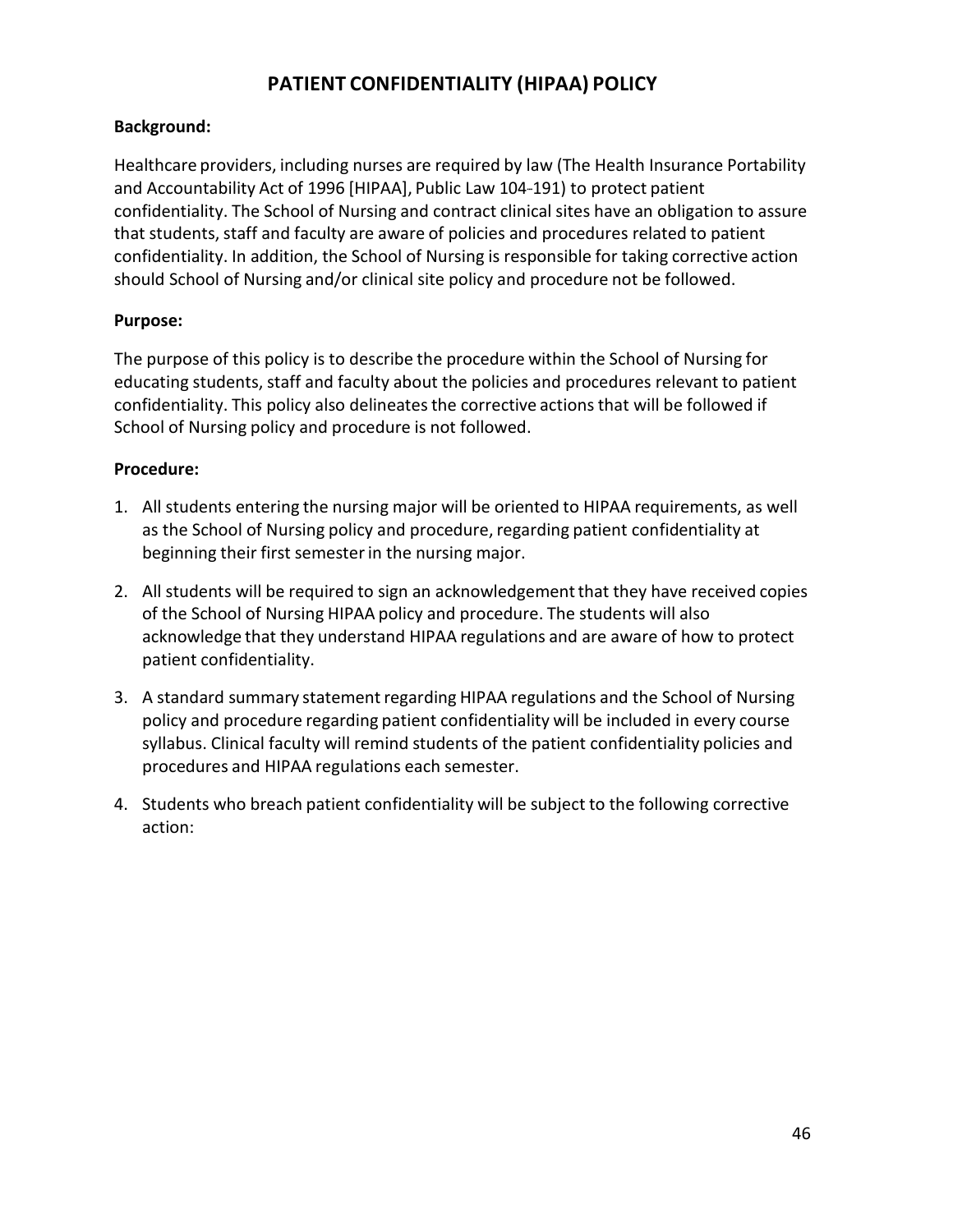| Type of Violation                                                                                                                                                                                                                                                                                                                                                                                                      | Process                                                                                                                                                                                                                | <b>Corrective Action</b>                                                                                                                                                                                                                                       | Notification                                                                                                                                                                                                                                         |
|------------------------------------------------------------------------------------------------------------------------------------------------------------------------------------------------------------------------------------------------------------------------------------------------------------------------------------------------------------------------------------------------------------------------|------------------------------------------------------------------------------------------------------------------------------------------------------------------------------------------------------------------------|----------------------------------------------------------------------------------------------------------------------------------------------------------------------------------------------------------------------------------------------------------------|------------------------------------------------------------------------------------------------------------------------------------------------------------------------------------------------------------------------------------------------------|
| I. Inadvertent or<br>accidental<br>breaches of<br>confidentiality<br>that may or may<br>not result in the<br>actual disclosure<br>of patient<br>information. For<br>example,<br>sending/faxing<br>information to an<br>incorrect address<br>OR Failure to<br>follow existing<br>policies/procedur<br>es governing<br>patient<br>confidentiality.<br>For example,<br>talking about<br>patients in areas<br>where others | Discussion between<br>instructor and<br>student.                                                                                                                                                                       | Reeducation and/or<br>process<br>improvement.                                                                                                                                                                                                                  | Written<br>communication<br>between instructor<br>and student to be<br>placed in student<br>file.                                                                                                                                                    |
| II. Repeat Offense                                                                                                                                                                                                                                                                                                                                                                                                     | May range from<br>discussion<br>between<br>instructor and<br>student to<br><b>Associate Director</b><br>or Director of the<br><b>School of Nursing</b><br>convening a<br>committee to<br>address corrective<br>action. | May vary from re-<br>education to<br>disciplinary<br>actions such as: a)<br>reprimand<br>b) removal from<br>clinical site<br>c) failure of the<br>clinical course<br>d) dismissal from<br>the nursing major<br>depending on the<br>severity of the<br>offense. | Written<br>communication<br>between<br>instructor and<br>student will be<br>included in<br>student record.<br>Notification of the<br>following:<br>1. Level<br>Coordinator,<br>2. Director and<br>Associate<br>Directors of the<br>School of Nursing |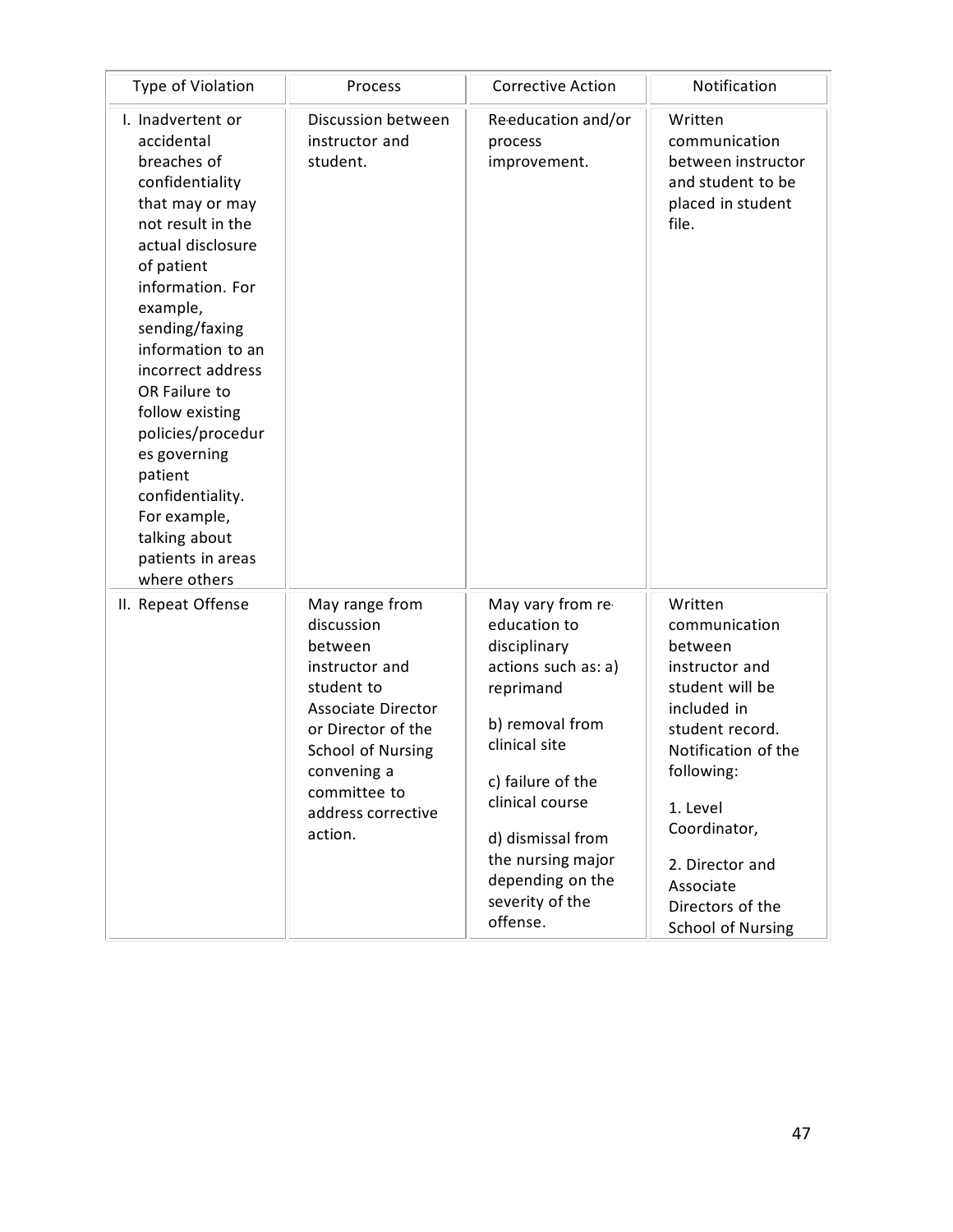| III. Using various<br>convenient<br>methods to<br>duplicate patient<br>information<br>using technology<br>or social media.<br>For example,<br>using a<br>telephone's<br>camera to<br>photograph files<br>or using voice-<br>recording<br>programs to<br>write the<br>patients' | May range from<br>discussion<br>between<br>instructor and<br>student to<br><b>Associate Director</b><br>or Director of the<br><b>School of Nursing</b><br>convening a<br>committee to<br>address corrective<br>action. | May vary from re-<br>education to<br>disciplinary<br>actions such as:<br>a) reprimand<br>b) removal from<br>clinical site<br>c) failure of the<br>clinical course<br>d) dismissal from<br>the nursing major<br>depending on the<br>severity of the<br>offense.     | Written<br>communication<br>between<br>instructor and<br>student will be<br>included in<br>student record.<br>Notification of the<br>following:<br>1. Level<br>Coordinator,<br>2. Director and<br>Associate<br>Directors of the<br>School of Nursing,<br>3. Student Success |
|--------------------------------------------------------------------------------------------------------------------------------------------------------------------------------------------------------------------------------------------------------------------------------|------------------------------------------------------------------------------------------------------------------------------------------------------------------------------------------------------------------------|--------------------------------------------------------------------------------------------------------------------------------------------------------------------------------------------------------------------------------------------------------------------|-----------------------------------------------------------------------------------------------------------------------------------------------------------------------------------------------------------------------------------------------------------------------------|
| IV. Inappropriately<br>accessing a<br>patient's record<br>without a need<br>to know. For<br>example,<br>accessing the<br>record of a<br>friend or family<br>member out of<br>curiosity<br>without a<br>legitimate need<br>to know the<br>information.                          | May range from<br>discussion<br>between<br>instructor and<br>student to<br><b>Associate Director</b><br>or Director of the<br><b>School of Nursing</b><br>convening a<br>committee to<br>address corrective<br>action. | May vary from re-<br>education to<br>disciplinary<br>actions such as: a)<br>reprimand<br>b) removal from<br>clinical site<br>c) failure of the<br>clinical course<br>d) dismissal from<br>the nursing major<br>depending on the<br>severity of the<br>offense.     | Written<br>communication<br>between<br>instructor and<br>student will be<br>included in<br>student record.<br>Notification of the<br>following:<br>1. Level<br>Coordinator,<br>2. Director and<br>Associate<br>Directors of the                                             |
| V. Accessing and<br>using patient<br>information for<br>personal use or<br>gain or to harm<br>another<br>individual.                                                                                                                                                           | Notification to<br>Associate<br>Directors and<br>Director of the<br>School of Nursing.<br>Director of the<br><b>School of Nursing</b><br>convenes<br>committee to<br>address action.                                   | May vary from re-<br>education to<br>disciplinary<br>actions such as:<br>a) reprimand<br>b) removal from<br>clinical site<br>c) failure of the<br>clinical course; or<br>d) dismissal from<br>the nursing major<br>depending on the<br>severity of the<br>offense. | Written<br>communication<br>between<br>instructor and<br>student will be<br>included in<br>student record.<br>Notification of the<br>following:<br>1. Level<br>Coordinator,<br>2. Director and<br>Associate<br>Directors of the<br>School of Nursing,                       |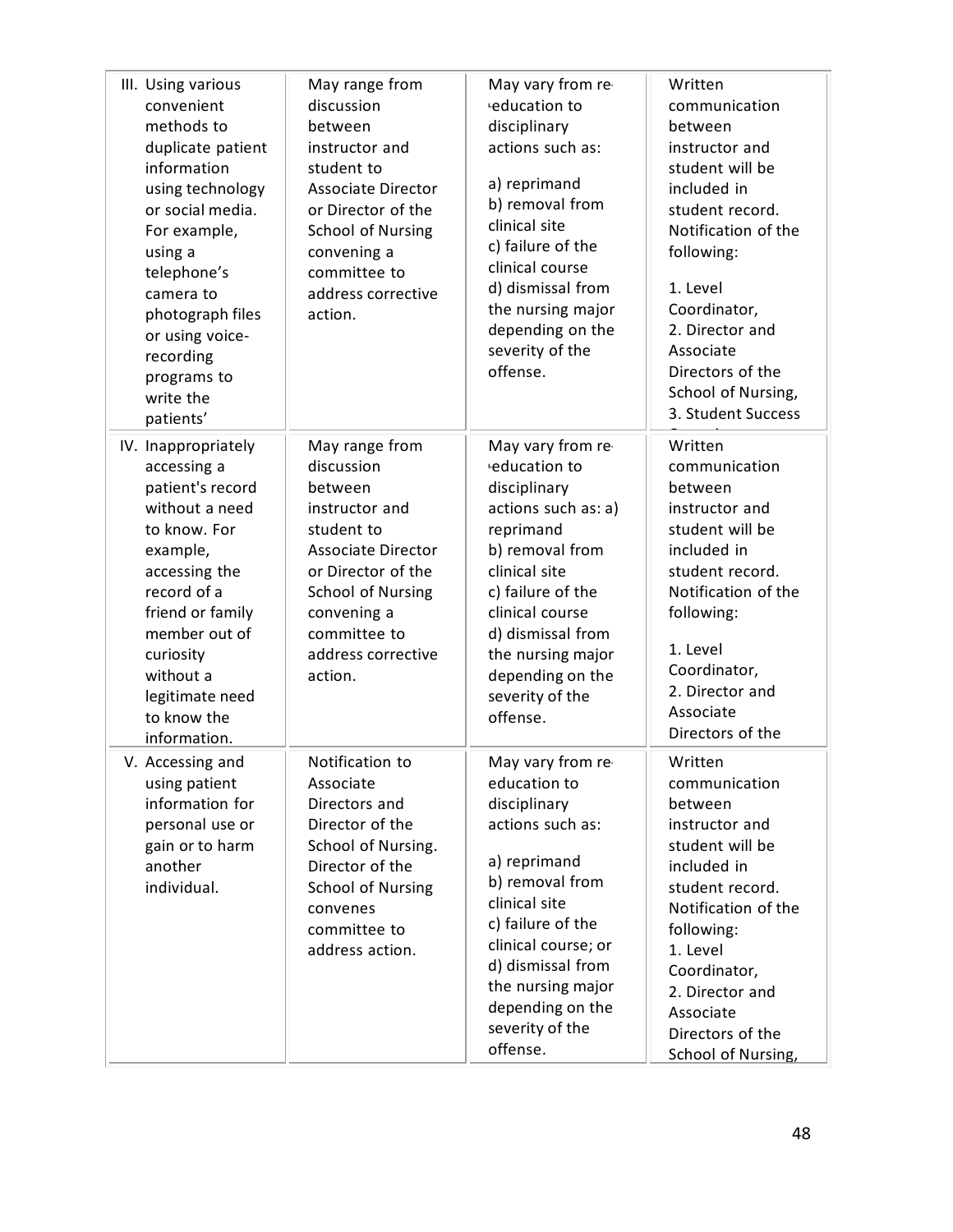5. Students may appeal any disciplinary action by filing a formal appeal with the School of Nursing Student Success Committee.

Approved by Faculty 10.3.12; Reviewed by Student Success Committee 4.25.18

## **CLINICAL ATTENDANCE POLICY**

#### <span id="page-48-0"></span>**Background:**

The California State Board of Registered Nursing (BRN) requires that every pre-licensure student complete a proscribed number of clinical hours related to the following content areas: 1) fundamentals of nursing, 2) medical/surgical, 3) pediatrics, 4) obstetrics, 5) psychiatric/mental health, and 6) community health. In addition, to attain a Bachelor of Science Degree in nursing each student must complete a capstone nursing practicum during his or her last semester in the pre-licensure nursing program.

#### **Purpose:**

The purpose of this policy is to describe the clinical attendance policy of the School of Nursing for all pre-licensure students.

#### **Procedure:**

- 1. All undergraduate and/or pre-licensure nursing students must attend all scheduled clinical days. Missed clinical days cannot be made up. Clinical faculty will document clinical days missed and the documentation will be placed in the student's academic file.
- 2. Students may be excused from a clinical day for the following reasons at the discretion of the faculty of record for the clinical course: 1) illness with a doctor's excuse, 2) family emergencywith documentation or 3) other legitimate reason for missing clinical (determined by clinical faculty).
- 3. One unexcused missed clinical day may result in a lowering of the grade for the course by a full point. Two unexcused missed clinical days may result in failure to pass the course.
- 4. Unexcused late arrival or leaving early without permission of the clinical faculty constitutes unprofessional behavior. Clinical faculty will document instances of late arrival or leaving early as well as advising students about the behavior. Documentation will be placed in the student's academic file. Repeated unprofessional behavior will result in a lowering the grade or failure of the course, as determined by the clinical faculty of record.
- 5. Students may appeal any disciplinary action by filing a formal appeal with the School of Nursing Student Success Committee.

Approved by Faculty 10.3.12; Reviewed by Student Success Committee 4.25.18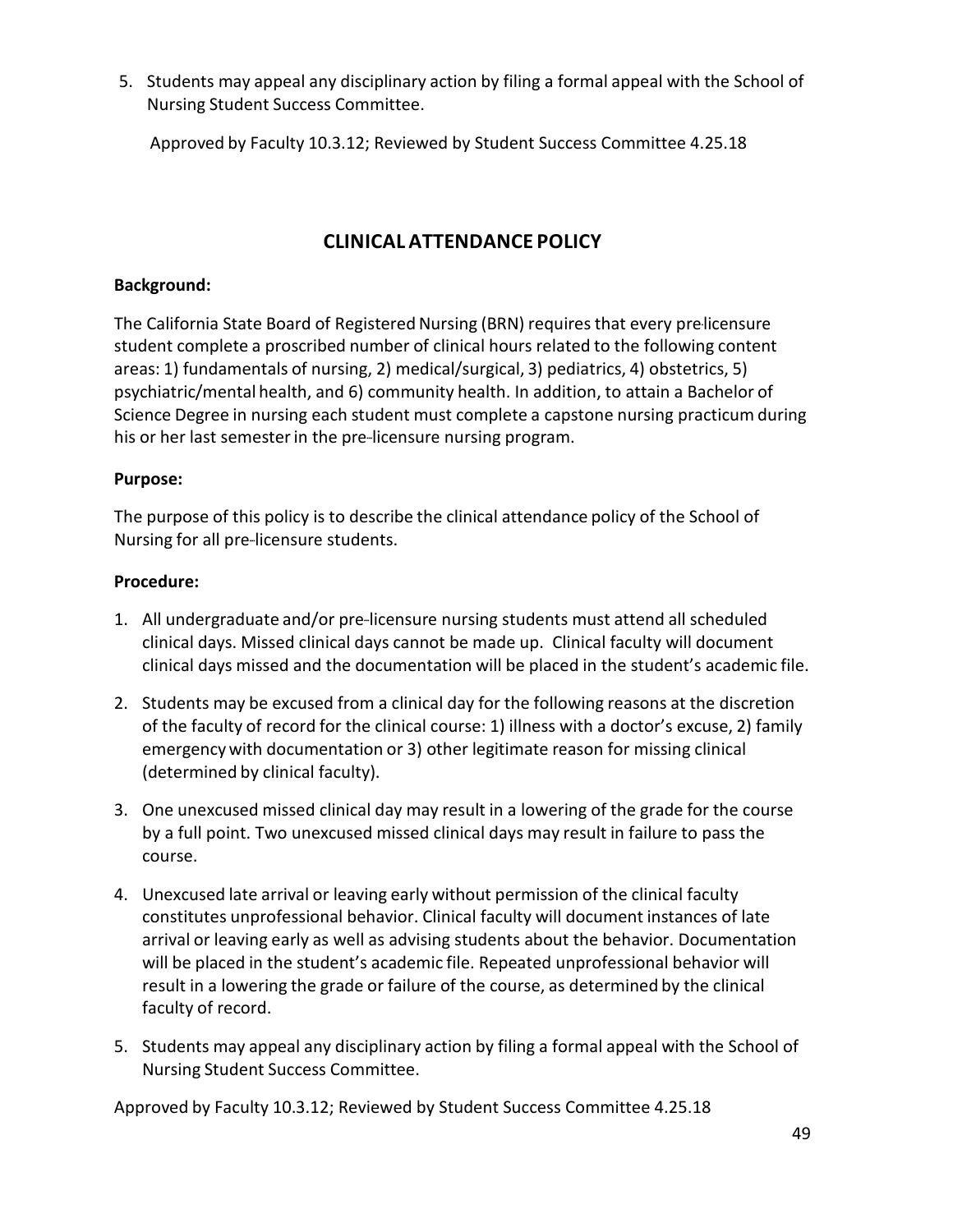## **IMPAIRED NURSINGSTUDENT POLICY**

#### <span id="page-49-0"></span>**Background:**

Nursing students may be subject to substance abuse and mental illness problems due to stressful situations as they try to balance work, school, and personal obligations that may exacerbate underlying conditions or predispositions. The School of Nursing (SoN) defines impairment as being under the influence of a psychoactive substance or experiencing a psychological illness or excessive stressthat affects clinical

#### **Purpose:**

- 1. To keep patients, other students, faculty and staff free from harm and to facilitate treatment for the student who is impaired due to substance abuse, mental illness or excessive stress.
- 2. To encourage students to seek evaluation and treatment of such conditions.

#### **Procedure:**

- 1. This policy and the BRN Guidelines for Schools of Nursing in Dealing with the Matter of Nursing Students Impaired by Chemical Dependency and Emotional Illness (8.12) will be posted on the SoN web site for student access.
- 2. If the student self identifies that they have a substance abuse, mental illness or problem with excessive stress, they will be referred to Student Health Services, SF State Counseling (in Student Services Building Room 208; 415-338-2208; [http://www.sfsu.edu/~psyservs/\)](http://www.sfsu.edu/%7Epsyservs/)) or their own private physician for evaluation and treatment. The director of the School of Nursing and the student will decide if and when the student can resume their studies.
- 3. If the student does not self-identify the following procedure will be followed. a. If faculty identifies a student experiencing signs and symptoms of substance abuse, mental illness or excessive stress, he/she will immediately remove the student from the classroom or clinical area.
	- a. The faculty will assess whether this student is suicidal, homicidal or gravely disabled and requires police intervention and transportation to a mental health facility.
	- b. If faculty cannot assess the student or feels harm is imminent, he/she must immediately call 911 or initiate emergency protocols per the clinical facility's procedures. If the faculty feels harm is not imminent, he/she should escort the student to the ER for further evaluation and/or treatment.
	- c. If the student does not fit the criteria for being suicidal, homicidal or gravely disabled, the faculty will arrange for someone to drive the student home and give the student an alternative assignment for make-up work as appropriate.
- 4. Behaviors and findings of substance abuse, mental illness or excessive stress include but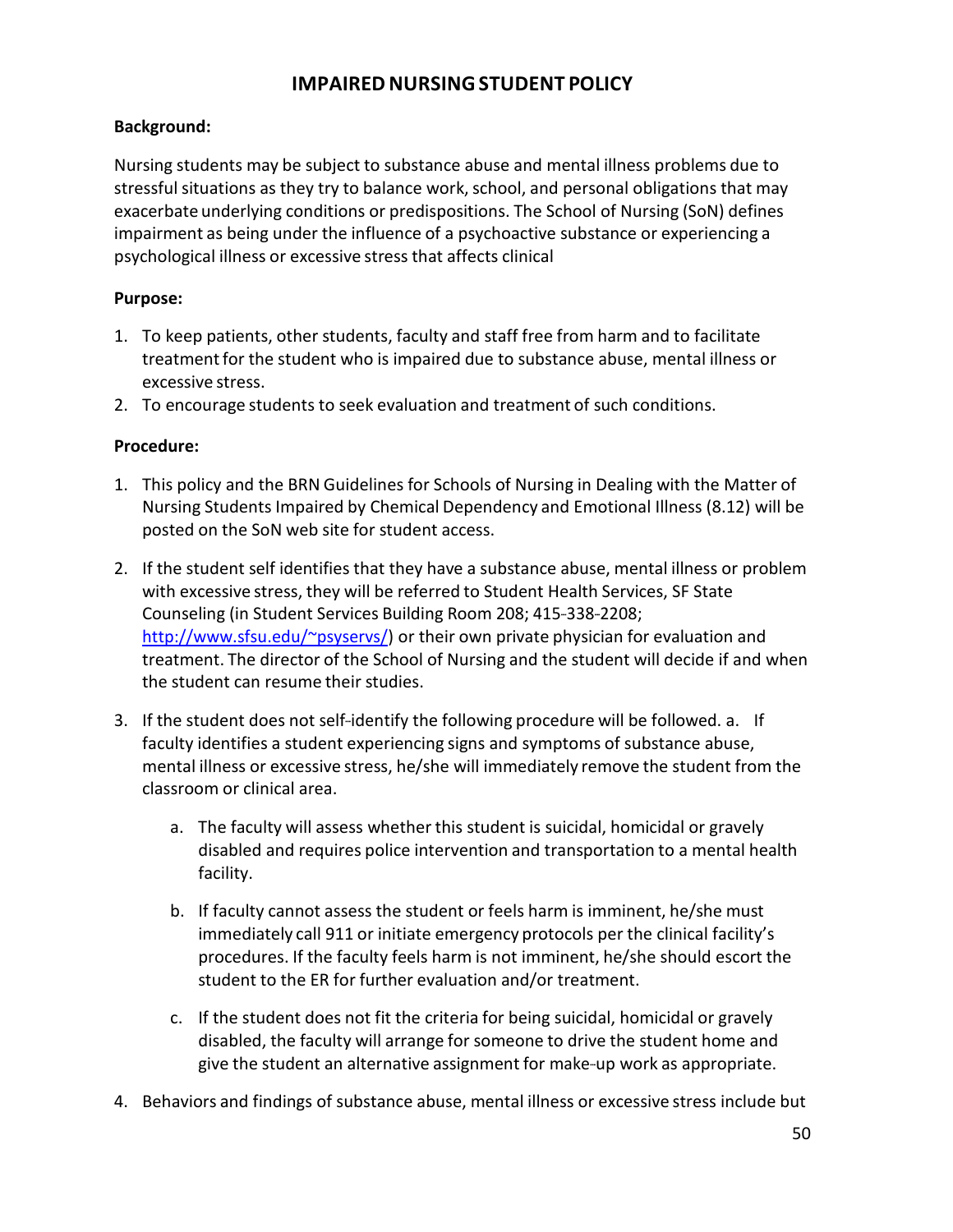are not limited to the following:

- a. Odor of alcohol or marijuana on breath
- b. Slurred or incoherent speech, hand tremors, lack of coordination, chronic drowsiness or sleeping in class, forgetfulness, blackouts, spiciness, frequent sneezing
- c. Increased absenteeism, arriving late and wishing to leave early, frequently requesting time off, taking extended meal and coffee breaks, frequent trips to the bathroom, frequent complaints of injury or illness
- d. Unusually aggressive behavior, unreasonable resentment, overreaction to criticism, inflexibility, controlling behavior, irritability, suspiciousness, defensiveness, blaming, frequent conflicts
- e. Isolation and withdrawal, difficulties with interpersonal relationships
- f. Deteriorating appearance, unexplained weight loss or gain, excessive bruising
- g. Increasing numbers of errors and poor judgment in nursing care
- 5. The faculty will immediately alert the director or associate director. Faculty will provide in a timely fashion, the associate director and director with objective documentation of behaviors exhibited by the student. This documentation will include whether patient outcomes were affected due to the student's behavior. This documentation will remain in the student's file and will remain confidential. If patient outcomes were negatively affected, the faculty must also immediately alert clinical staff and fill out an Incidence or Occurrence Report per agency protocol.
- 6. A conference will be arranged as soon as possible between the faculty, student and associate director/director and chair of the Student Success Committee to discuss student behavior during clinical.
- 7. The student will be referred to Student Health Services, SF State Counseling (in Student Services Building Room 208; 415-338-2208; [http://www.sfsu.edu/~psyservs/\)](http://www.sfsu.edu/%7Epsyservs/)) or their own private physician for evaluation and treatment.Once evaluation is complete, the director and/or the associate director will decide with input from the physician or therapist, if the student is able to return to the student's clinical experience.

#### **References (citations from other on---campus sources and/or best practice):**

- **BRN Director's Handbook, Impaired Nursing Students: Guidelines for Schools of** Nursing in Dealing with the Matter of Nursing Students Impaired by Chemical Dependency and Emotional Illness, 8.12
- Gradguide: Graduate Student Handbook 2012-13, page 4-5
- CSU Regulations and Procedures 41301 Standards for Student Conduct http://conduct.sfsu.edu/standards
- University Directive EO 89-12 "The Alcohol and Drug Policy"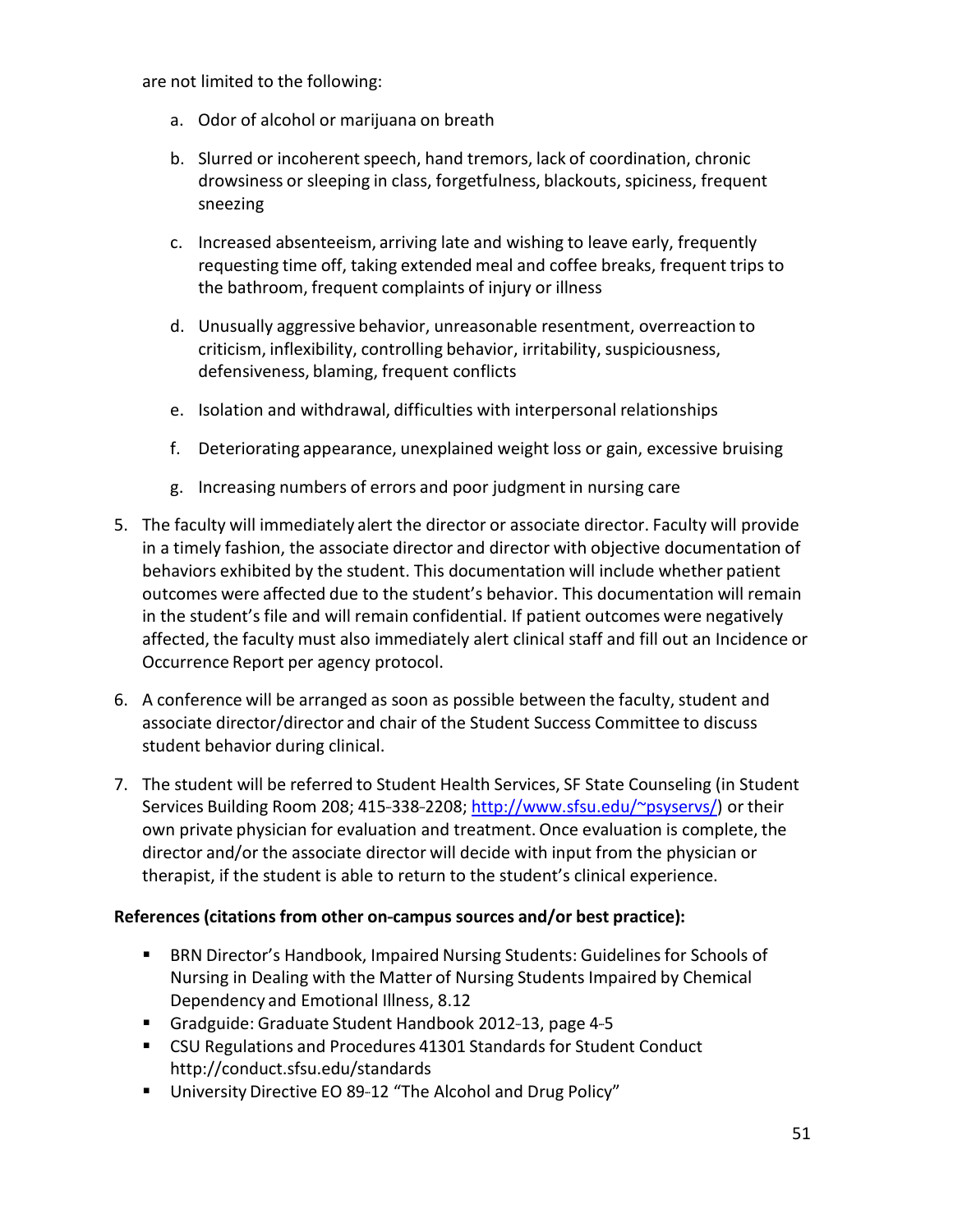[http://policiesand](http://policiesand/) practicedirectives.sfsu.edu/content/university-executivedirectives-ueds

■ Student Services Web Site: [http://www.sfsu.edu/~psyservs/](http://www.sfsu.edu/%7Epsyservs/)

Approved by faculty 10.3.12; Student Success Committee 4.25.18

## **STUDENT APPEAL FOR GRADE CHANGE**

### <span id="page-51-0"></span>**Preface**

The AAUP Statement of Principles on Academic Freedom and Tenure establishes the following principles in assigning grades: (1) the faculty has the responsibility for the assignment of grades; (2) students should be free from prejudicial or capricious grading; and (3) no grade may be assigned or changed without faculty authorization. The review of a student complaint over a grade should be by faculty, under procedures adopted by faculty, and any resulting change in grade should be by faculty authorization."

This revised policy on grade appeals practices and procedures supersedes AS Policy #1G (November 8, 1981) and S04-230 and conforms to Chancellors Office Executive Order No. 1037 Grading Symbols, Minimum Standards Governing the Assignment of Grades, Policies on the Repetition of Course, Policies on Academic Renewal, and Grade Appeals August 1, 2009).

### **Definition of Terms**

- 1. Appealable Grade: A grade is appealable when the grade assigned as a final course grade does not reflect what the student has earned according to the criteria for grading as outlined by the instructor of the course in the syllabus and other course materials.
- 2. Instructor: The instructor of record of the course, thesis, or project who is responsible for evaluation and determination of the final grade.
- 3. Chair: The chair is the chair of the academic department or designee.
- 4. Dean: The dean is the dean of the college or designee.

#### **Introduction**

The following recommendations are set forth in an attempt to offset the need to initiate formal grade appeal procedures.

1. The formal grade appeal process is a serious procedure which should only be initiated when the grade assigned does not reflect the criteria for grading as outlined by the instructor. It is the responsibility of the instructor to define the grading policy as early in the semester and as explicitly as possible while conforming to accepted university practices. If there is any deviation from this original statement of policy, all affected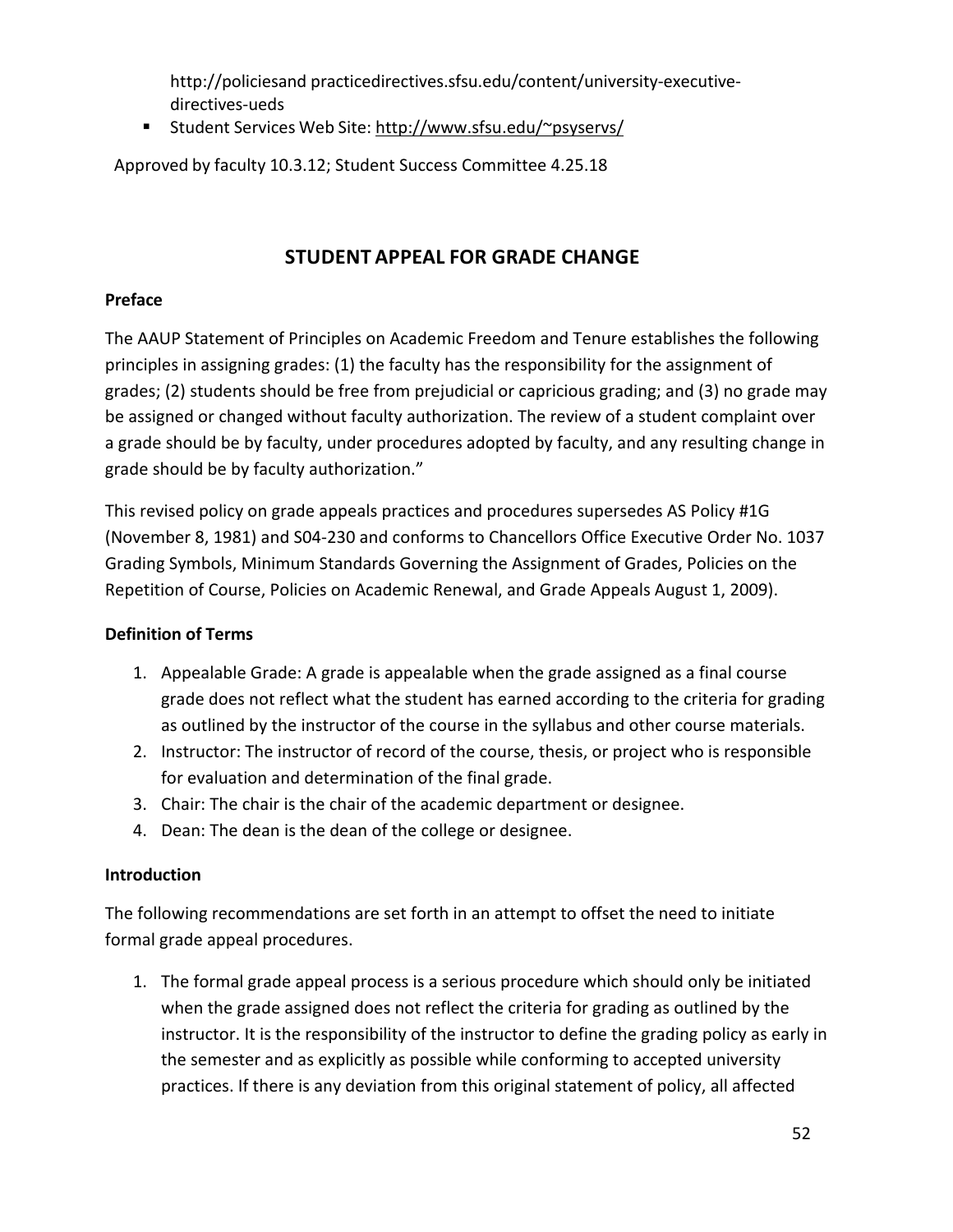students should be informed in writing.

- 2. It shall be assumed that the grade assigned is correct and that the student appealing the grade must justify the need for a change of the grade assigned. The student must submit a written justification for a grade change that addresses why the grade should be changed comparing the student's performance relative to the course grading criteria. This document should be submitted to the instructor prior to any meeting between the instructor and the student appealing their grade.
- 3. Procedural questions (e.g., allegations of improper grade appeal procedure) shall be referred to the University Counsel or designee, but the evaluation of the extent to which the instructors grading criteria were or were not followed will not be conducted beyond the college level.
- 4. Normally, grade appeals should be resolved informally between the student and faculty involved. A student who believes he/she has been assigned an appealable grade, as defined in definition of terms, should meet with the instructor of and together review the grading procedures used to determine the grade assigned on the student's transcript. If the student and instructor are unable to resolve their differences, the department chair will attempt to serve as mediator working with the individuals to resolve the dispute.
- 5. If the instructor refuses to take part in the informal process described in the paragraph above, or if following this process, the student is still dissatisfied, the student may initiate the formal grade appeal procedure.

#### **Formal Grade Appeal Procedure**

The following steps define the progress of the formal grade appeal procedures.

- 1. Formal grade appeals must be initiated by the student submitting a written justification to the instructor by the end of the fourth week of the semester following the award of the grade (Appendix B. Petition for Grade Appeal). The instructor may change a grade if it is found that there was an error, work was overlooked, etc. Except for changes made by the instructor, grades shall not be changed except through the appeal process.
- 2. Normally, any differences of opinion between an instructor and student concerning a grade herein relevant should be resolved between the individuals involved. If the instructor will not be available within one semester, the appeal may be postponed with the written agreement of the student until the instructor returns to campus. Alternatively, the instructor may agree to engage in a grade appeal by distance communication (e.g., email or telephone). The department chair may choose to act in lieu of the instructor for the purpose of grade appeals only if the instructor will not be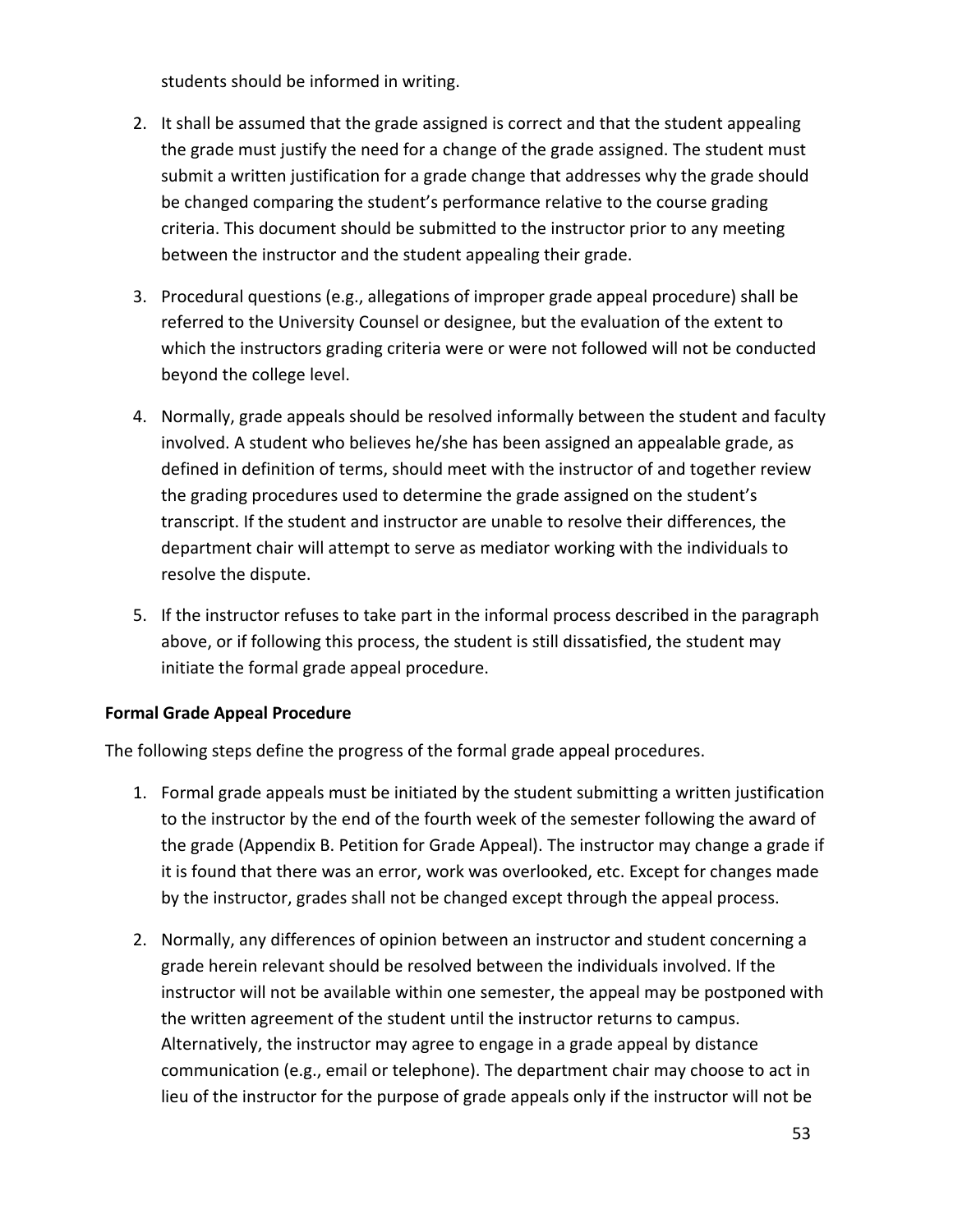available to participate by the end of the eighth week of the semester that the appeal was submitted. If neither the instructor nor the chair will fulfill the instructor role, then a college Grade Appeals Committee (GAC) shall be formed by the college dean for review of the appeal (see section 4).

- 3. If the instructor and student cannot resolve their differences of opinion, the student must present a written brief outlining the problem and the area of disagreement to the department chair that includes the original justification sent to the instructor (Appendix B. Petition for Grade Appeal). The Petition for Grade Appeal must submitted to the chair by the end of the eighth week of the semester following the award of the grade. The department chair will inform the instructor a grade appeal brief has been filed, the instructor will be given the student brief to review, and the instructor will be required to provide a written response to the department chair within ten working days. The department chair will then decide if a meeting should be held. The meeting will include the student, instructor, and department chair. The department chair will attempt to serve as mediator working with the individuals to resolve the dispute. If this mediation proves unsuccessful within fifteen working days of the instructor response, the department chair shall forward the Petition for Grade Appeal, instructor response, and department chair comments to the college dean.
- 4. The college dean will review the findings to date and will attempt to act as a mediator in resolving the dispute. If mediation at the college level does not lead to resolution within fifteen working days from the notification by the department chair, then a college Grade Appeal Committee (GAC) shall be formed by the college dean. This committee shall include the following persons:

Three qualified<sup>1</sup> faculty members from the university: one selected by the instructor of record, one by the student appealing the grade<sup>2</sup>, and one by the college dean.

• In accordance with Executive Order 1037, in addition to the three faculty, a student shall be appointed to the GAC. The students' role in the committee is limited to discussing whether in fact the evidence presented establishes that the grade assigned was erroneous, capricious, or prejudicial or involved the inconsistent or inequitable application of standards for evaluation; and if the evidence does establish that one of these conditions was operative. The student shall not participate in the assignment of grades. This student will be appointed by Associated Students.

It is possible for the instructor or student to challenge the composition of the committee. Such a challenge will be resolved by college dean's office; however, it can be requested to be elevated to the Dean of Faculty Affairs by the instructor or Dean of Students by the student.

The GAC shall elect its own chair. A simple majority shall prevail in the GAC.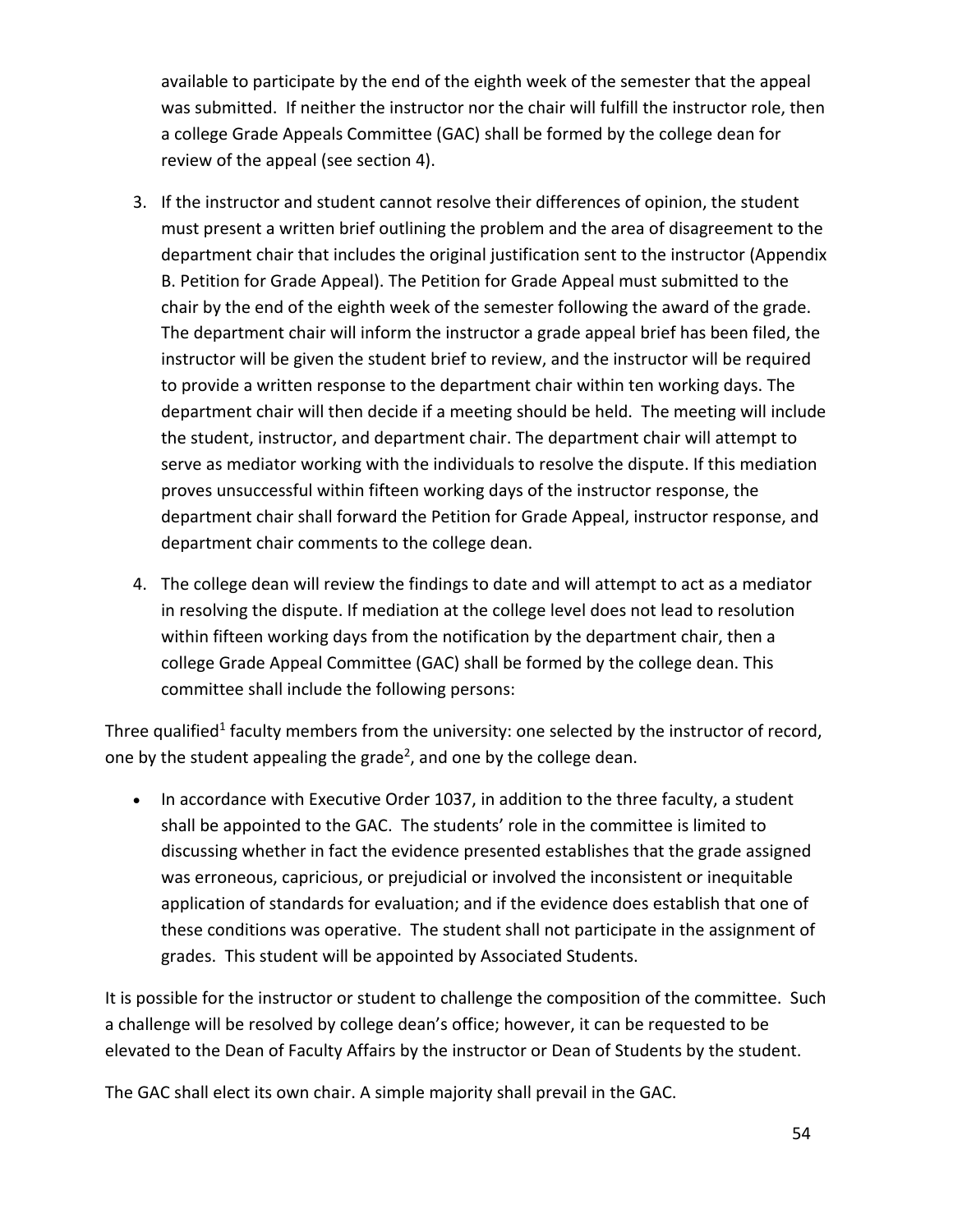- 1. The Petition for Grade Appeal, all pertinent data, papers, records, etc., together with written briefs, will be submitted to the GAC for study by the dean. Both the student and instructor will be given all materials used by the GAC at least ten working days before an initial GAC meeting. The initial GAC meeting will occur within twenty working days of the GAC formation. The GAC may meet individually or collectively with those involved in its quest for determination, and the GAC may choose to continue mediation efforts. Each party may bring an additional person not on the GAC with them as support or spokesperson at any stage in the process; however, the instructor is limited to bringing a current university employee. The student or instructor has the option of meeting with the GAC without the other party present.
- 2. The function of the GAC shall be to evaluate the grading procedures as well as to, if necessary, re-evaluate the student's assignments for the course in terms of criteria established by the instructor of the course. The GAC may decide to keep the assigned grade, or to raise the assigned grade.
- 3. The GAC shall provide a written justification to the college dean for its decision, including minority opinions when they exist, within ten working days of the original GAC meeting. The college dean shall inform the student and the instructor of the GAC's ruling and provide both parties with copies of the committee report.
- 4. In the case of a change of grade, if the instructor does not implement the change of grade decided upon by the committee within ten working days, the dean shall implement the change of grade on the student's official transcript through the ordinary change of grade procedure. This shall be the last step in the deliberation of the formal grade appeal.
- 5. The college dean shall provide a written record of the results of all grade appeals to the VPAA/Provost. College deans shall also provide an annual summary to the Academic Senate of the number of cases heard and the result of each case.

 $1$ . A "Qualified faculty "means one or more persons with academic training comparable to the instructor of record who are present on the faculty at the campus (Executive Order No. 792).

 $2.$  If the student appealing the grade cannot find a qualified college faculty person to serve, the college dean shall appoint the third faculty person.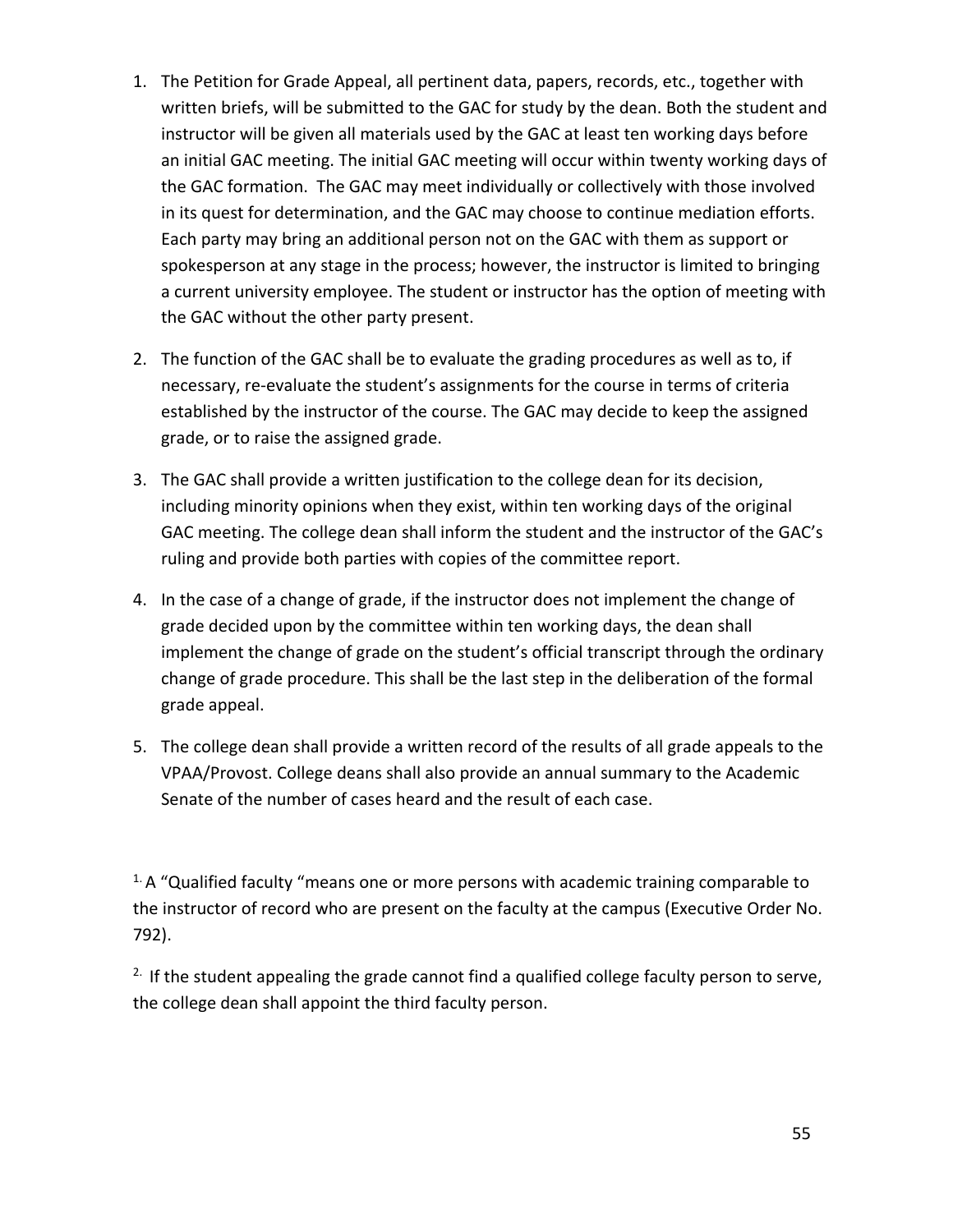## **Appendix A. Grade Appeals Timeline**

| <b>Timing</b>                                                                                                                               | <b>Action</b>                                                                                                                                                                                                                                              |
|---------------------------------------------------------------------------------------------------------------------------------------------|------------------------------------------------------------------------------------------------------------------------------------------------------------------------------------------------------------------------------------------------------------|
| End of fourth week of the semester<br>following the award of the grade.                                                                     | Formal grade appeals must be initiated by<br>the student submitting a Petition for<br>Grade Appeal to the instructor.                                                                                                                                      |
| End of the eighth week of the semester<br>that the appeal was submitted                                                                     | Deadline for the student promoting the<br>Petition for Grade Appeal to the chair.                                                                                                                                                                          |
| End of the eighth week of the semester<br>that the appeal was submitted                                                                     | The department chair may choose to act in<br>lieu of the instructor for the purpose of<br>grade appeals, only if the instructor will<br>not be available to participate by the end<br>of the eighth week of the semester that<br>the appeal was submitted. |
| Within ten working days of being<br>informed by the department chair that<br>the Petition for Grade Appeal has been<br>submitted and shared | Instructor must provide a written response<br>to chair regarding the student's grade<br>appeal brief.                                                                                                                                                      |
| Within fifteen working days of the<br>instructor response                                                                                   | The department chair shall forward the<br>student's brief, instructor response, and<br>department chair comments to the college<br>dean.                                                                                                                   |
| Within fifteen working days after the<br>notification by the department chair                                                               | A college Grade Appeal Committee (GAC)<br>shall be formed by the college dean.                                                                                                                                                                             |
| At least ten working days before an<br>initial GAC meeting                                                                                  | Both the student and instructor will be<br>given all materials used by the GAC.                                                                                                                                                                            |
| Within twenty working days of GAC<br>formation                                                                                              | The initial GAC meeting will occur.                                                                                                                                                                                                                        |
| Within ten working days after the<br>original GAC meeting                                                                                   | The GAC shall provide a written<br>justification to the college dean for its<br>decision including minority opinions when<br>they exist.                                                                                                                   |
| Within ten working days after the GAC<br>decision                                                                                           | The dean shall implement the change of<br>grade if the instructor has not done so.                                                                                                                                                                         |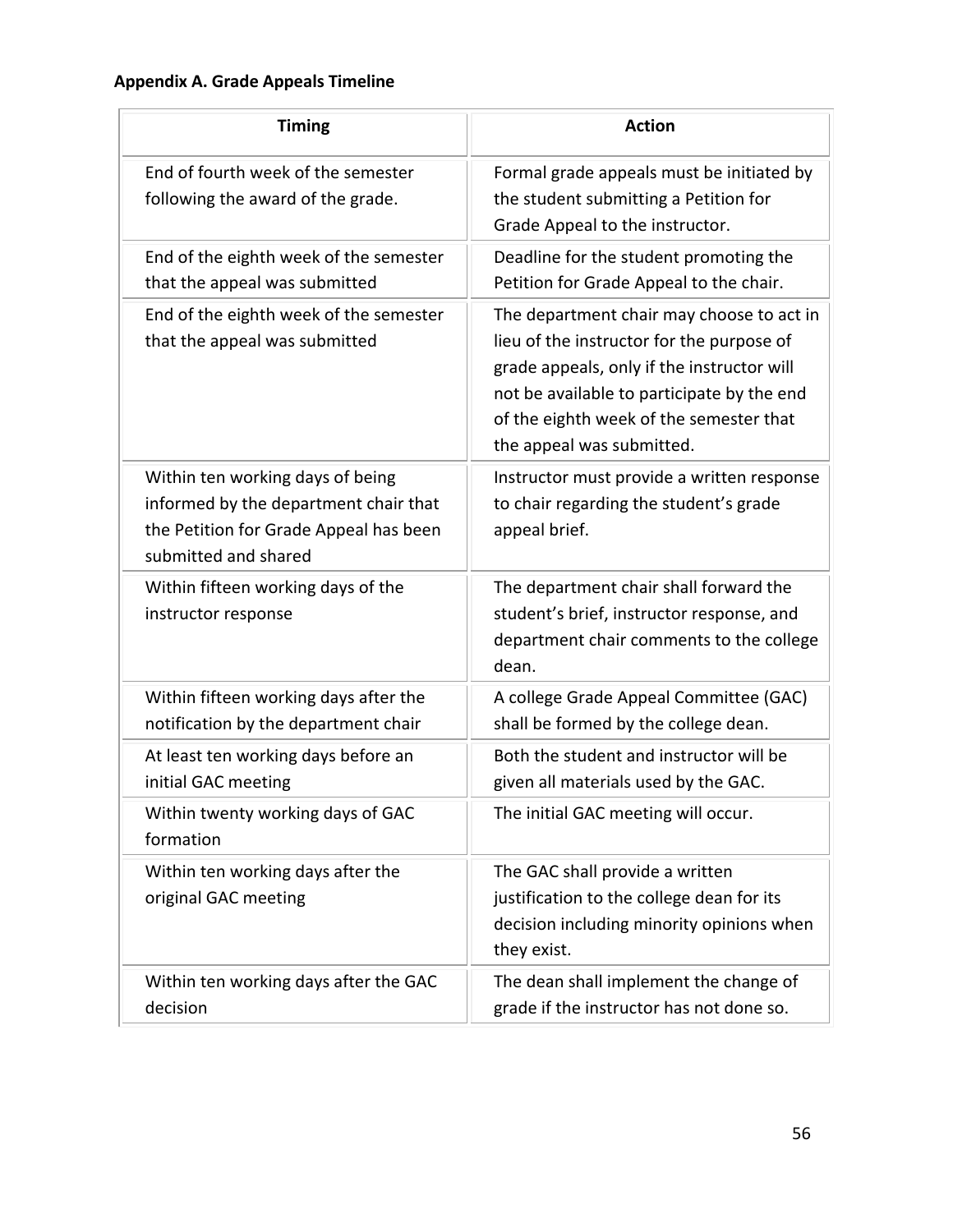#### **Appendix B. Petition for Grade Appeal**

Last Name The Middle Communist Communist Communist Point Communist Point Communist Communist Communist Communist Communist Communist Communist Communist Communist Communist Communist Communist Communist Communist Communist Initial Student ID Number

#### **PETITION FOR GRADE APPEAL**

**Normally, the student and instructor meet to review the grading procedures used to determine the grade assigned before any formal grade appeal process is initiated.** This form must be completed in full and submitted to the instructor by the end of the fourth week of the semester following the award of the grade. Please refer to the Academic Senate policy on Grade Appeal Practices and Procedures: [https://senate.sfsu.edu/policy/grade-appeal](https://senate.sfsu.edu/policy/grade-appeal-practices-procedures)[practices-procedures.](https://senate.sfsu.edu/policy/grade-appeal-practices-procedures)

#### **This** *Petition for Grade Appeal* **submission must include the following:**

- The syllabus for the course
- A written justification for a grade appeal that addresses how the grade should be changed based on the student's performance relative to the course grading criteria. Supporting documentation should be included, if possible, to support the justification. Examples of supporting documentation are:
- Any record of relevant communications with the professor (e.g. copies of emails, etc.)
- Copies of course assignments, papers, exams, etc. that are relevant to the appeal

| Dept. & Course #:       |               | Class Number: |
|-------------------------|---------------|---------------|
| Term/Year course taken: |               |               |
| Units:                  | Course Title: |               |
| Instructor:             |               |               |

## **Student's justification for requesting a grade appeal** (please attach justification, maximum of 250 words):

I understand that any documentation provided will be shared with those who are charged with reviewing this petition. I have completed the informal process of requesting a grade change without satisfactory resolution.

| Student Signature: |  |  |
|--------------------|--|--|
| Date:              |  |  |

| Department Chair Signature: |  |
|-----------------------------|--|
|                             |  |

Date: \_\_\_\_\_\_\_\_\_\_\_\_\_\_\_\_\_\_\_\_\_\_\_\_

**Senate Approval Date:** Tuesday, April 17, 2018

**Presidential Approval Date:** Tuesday, April 24, 2018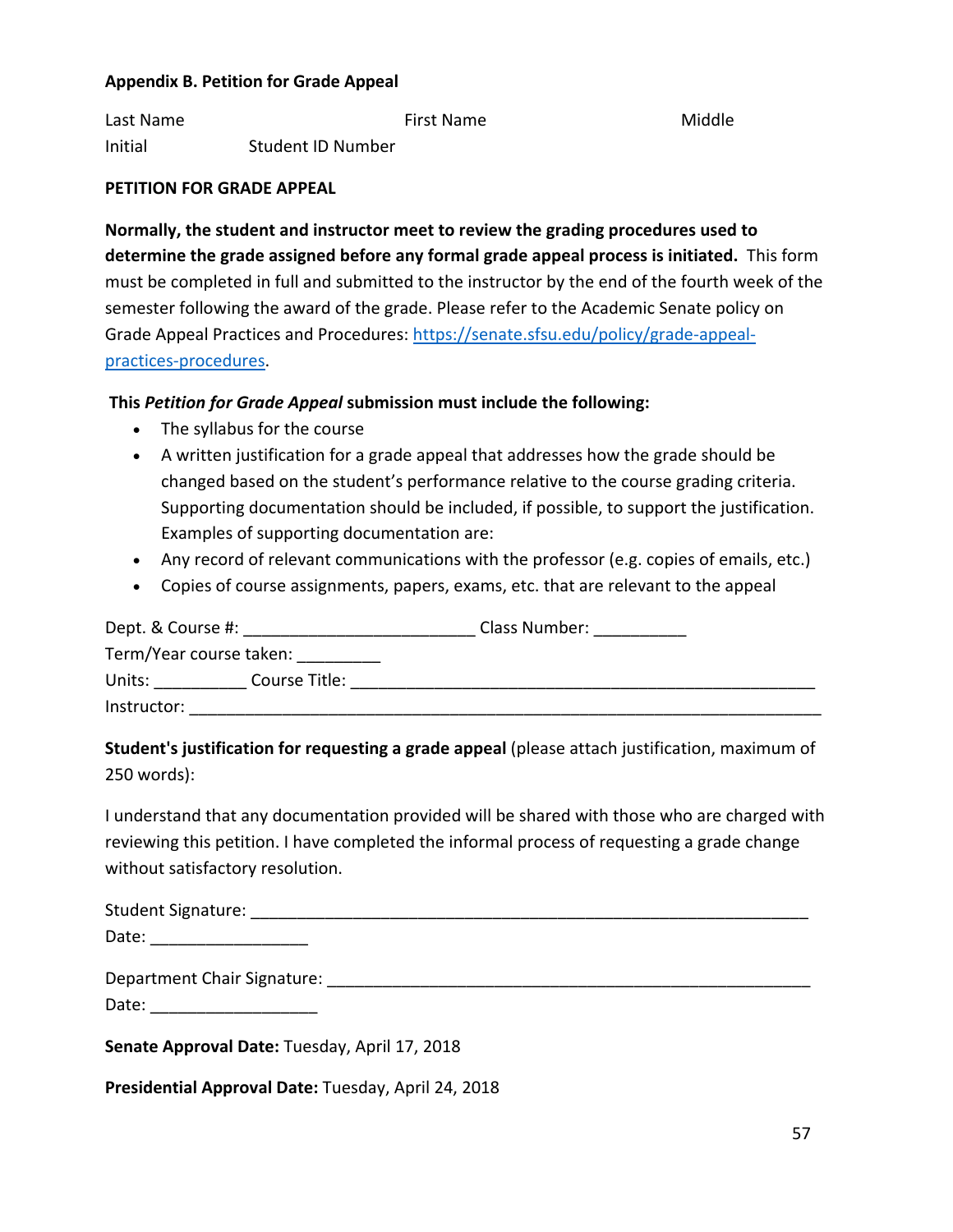## **WITHDRAWAL POLICY**

<span id="page-57-0"></span>Students who find it necessary to cancel their registration or to withdraw from classes after enrolling for any academic term are required to follow the University's official withdrawal procedures. Please note the following considerationsrelated to course withdrawalsin the School of Nursing:

- 1. Discuss their withdrawal with the faculty teaching the course and their advisor.
- 2. Students withdrawing from the University should submit a letter to the Director of the School of Nursing. The letter should follow the following format: address to the Program Director, state the reason for leaving, date and sign the letter. Students should also inform their advisor.
- 3. Be aware that when they withdraw from a course or coursesthey will need to apply to the School of Nursing's Academic Review Committee for reinstatement in the program.
- 4. If reinstated, the student will take the course or courses on a space available basis; a space in the program is not guaranteed.
- 5. The faculty of record is NOT responsible for withdrawing the student from the class list.

## **PINNING/HOODING CEREMONY GUIDELINES**

#### <span id="page-57-1"></span>**Background:**

The School of Nursing's Pinning and Hooding Ceremony (PHC) has traditional importance for students of the nursing profession. Undergraduate students will be pinned and graduate students will be hooded. It reflects a professional milestone where students of nursing are recognized as professional nurses and are educationally deemed able to practice the art and science of nursing. They are now eligible to sit for the state licensure exams.

The School of Nursing's Hooding Ceremony recognizes graduate students who have successfully completed graduate study for the advanced role in nursing.

#### **Ceremony Template**

- 1) There will be one ceremony combining the Pinning of the eligible BSN students and the Hooding of the eligible MSN students. The only programmatic delineation will be between CSM BSN students and SF State campus BSN students when applicable.
- 2) The PHC will take place at the end of each semester.
- 3) The PHC will be held on the SF State campus, preferably at McKenna Theater or Annex 1, since it is needed for its seating capacity.
- 4) The ceremony's content outline will be guided by the PHC Staff advisor and will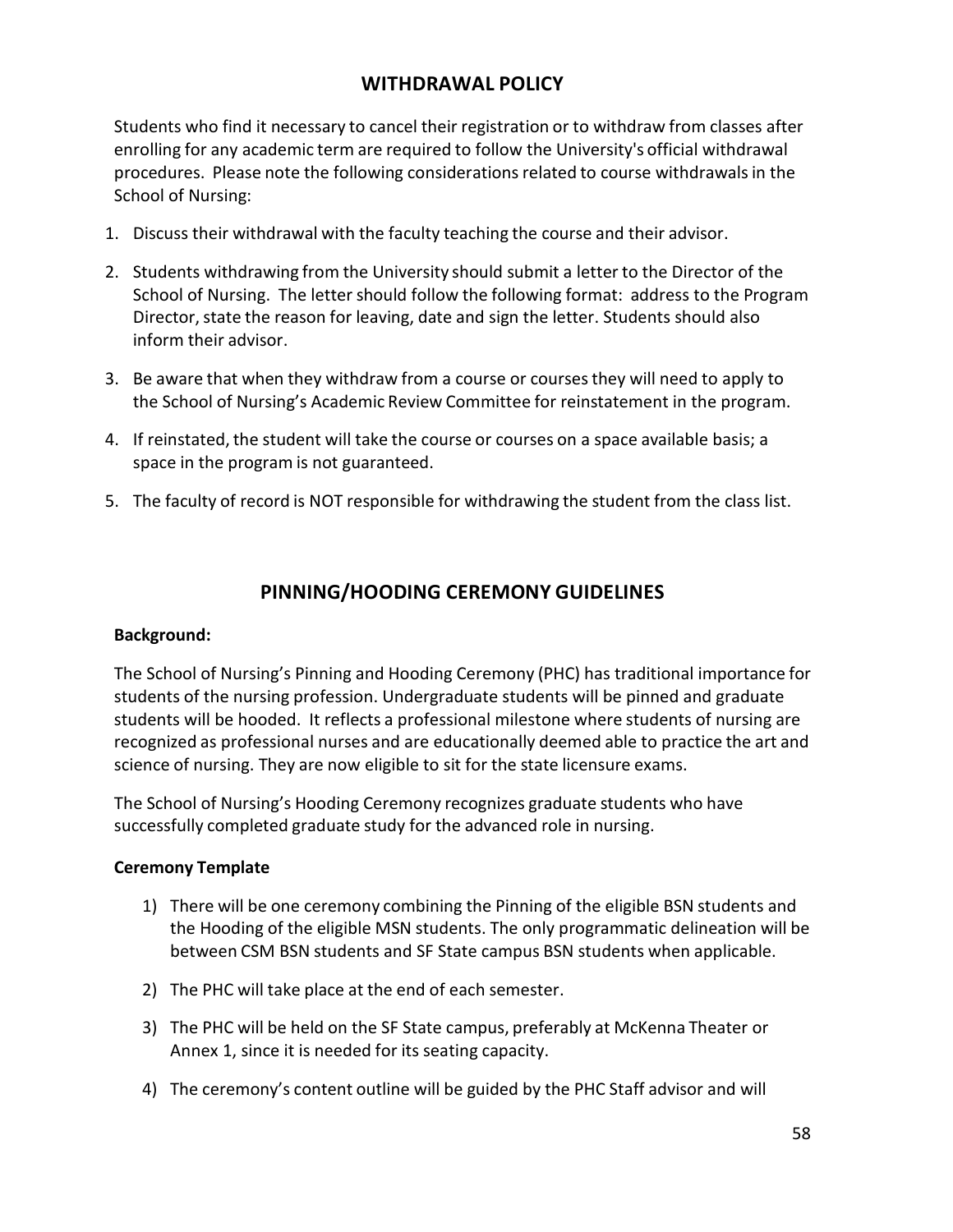include:

- A short speech from the director of the School of Nursing (SON) or the Associate Director.
- Philip Derf Service Award Presentation
- Significance of the Hood
- Keynote Speakers
- Class Speakers
- Hooding of MSN Candidates
- Significance of the Pin
- Recital of Nursing Pledge
- 5) BSN students eligible for pinning will choose a BSN keynote speaker; MSN students eligible for hooding may choose keynote speakers. When CSM campus is included, they may also choose a keynote speaker.
- 6) All speakers will be asked to limit their speechesto 3 minutes.
- 7) Students may choose a student (one from CSM, one from SF State campus) to receive the Philip Derf Service Award.
- 8) MSN eligible students must be hooded by the first reader of their culminating project (field study or thesis) on stage. If the first reader is not available, students must be hooded by the second reader or SON Director.
- 9) BSN students must be pinned by SON Director and will shake the hand of the Associate Director.
- 10) The ceremony, in any language or signage, cannot be called a 'graduation' ceremony since it must be delineated from the SF State campus general graduation.
- 11) Any changes from the template of the ceremony must be agreed upon by the PHC advisor.

#### **Eligibility for Student Participation**

#### **BSN Pinning**

- 1) Students eligible to participate in the SoN's PHC will have successfully completed all undergraduate nursing courses and be eligible to sit for the California State Licensure Boards for nursing (NCLEX).
- 2) They may have one class pending in their degree and graduation from SF State.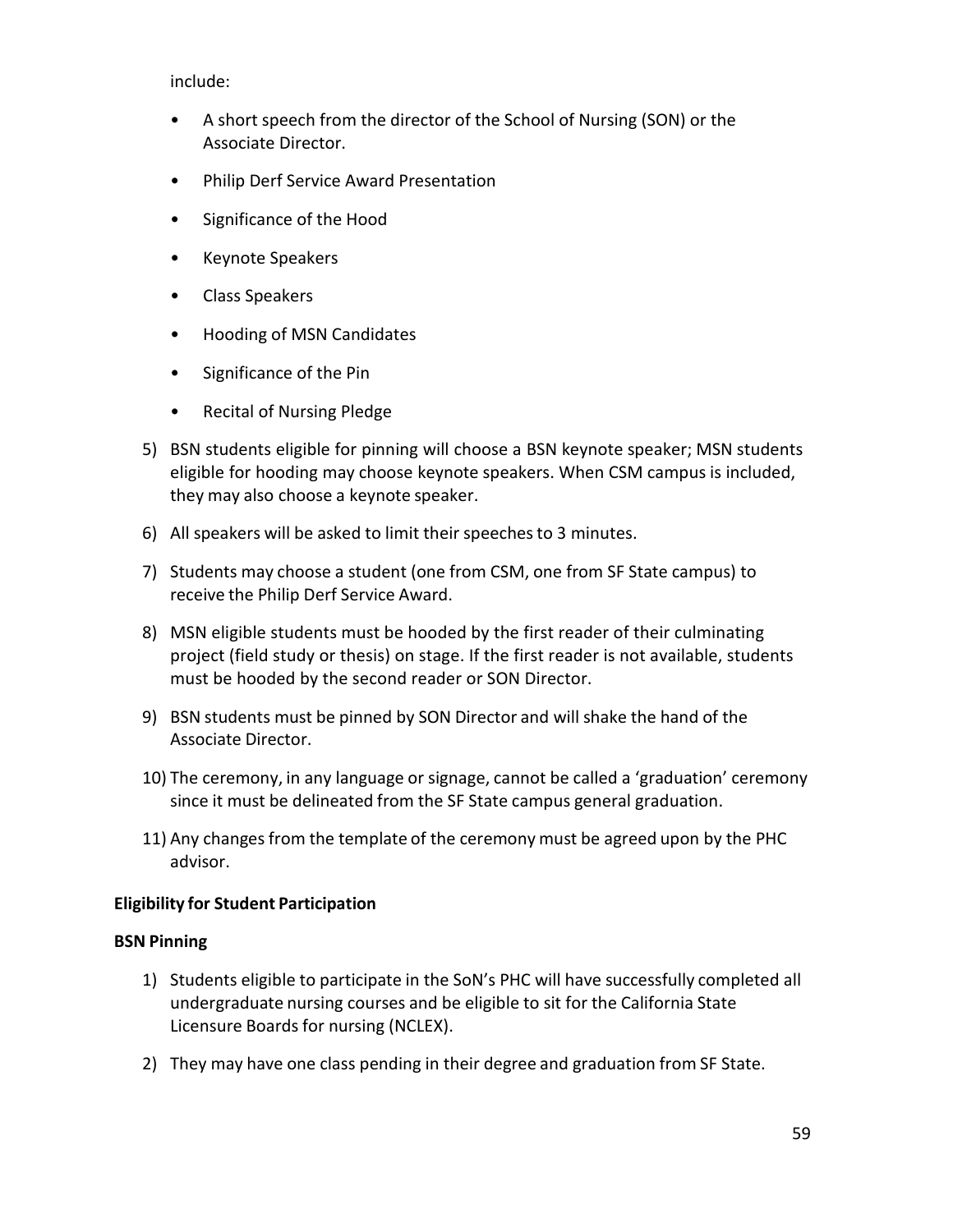#### **MSN Hooding**

- 1) Students must have completed their culminating experience (field study or thesis) and have it filed in the graduate division at least by the last date accepted in the semester of their participation in the PHC.
- 2) ELM or ELM-A students will be hooded upon completion of Nursing program.

#### **Role of the Staff Advisor**

- 1) The student PHC committee should organize the first meeting with staff advisor within the first two weeks of the semester. The purpose of this meeting is to clarify student and advisor roles and the template of the ceremony.
- 2) The staff advisor will identify MSN students who may be eligible for the PHC by their enrollment in N895/N898/N899. The advisor will communicate with the faculty first readers to identify those students who are likely to finish their field study or thesis within that semester.

#### **Role of StudentsOrganizers**

- 1) The students will organize the details of the ceremony including but not limited to:
	- a. Student participation, numbers and seating arrangements
	- b. Choose an SF State venue with a weekday date approved by the staff advisor
	- c. Invitations to faculty; tickets for invitees
	- d. Program development and printing
	- e. Flowers if desired
	- f. Class speakers and/or keynote speakers
	- g. Gown rentals required
	- h. Pins with School of Nursing logo
	- i. including music (with advisor guidance)
	- j. Arrange for graduation pictures
- 2) The student will create their budget and assume financial responsibility:
	- a. Organize and pay for their ceremony costs
	- b. Communicate and gather monies needed from students participating the PHC
	- c. Pay the bills associated with their arrangements.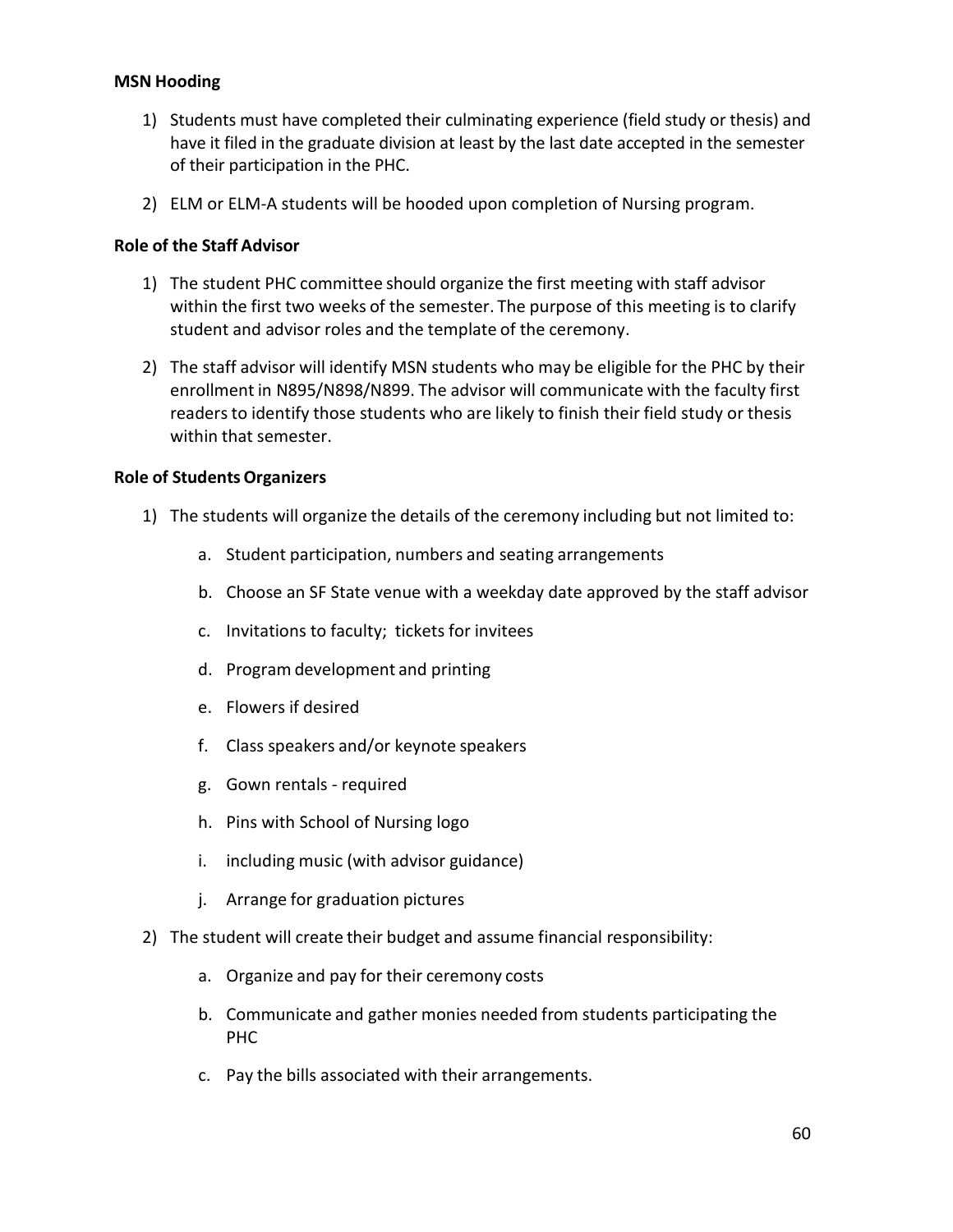- d. Fund raise to support their PHC costs.
- e. Find sponsorship for program printing costs if desired.

#### **Finances**

- 1) The students are responsible for the costs they incur for the details of the PHC as outlined but not limited to section student organizer roles listed above.
- 2) The Student Organizers may request the School of Nursing to help pay for the rental and use of McKenna Theater or Annex 1 to offset the cost. The request may be denied, at the discretion of the Director, because of lack of funds supporting the School of Nursing.
- 3) The Nursing Student's Association may donate any sum they deem possible in support of the PHC.

Approved by faculty 10.3.12; Reviewed by Student Success Committee 4.25.18

## <span id="page-60-0"></span>**NURSING SCHOOL SURVIVOR TIPS – WORDS OF ADVICE FROM CURRENT STUDENTS**

## **SOCIAL**

- <span id="page-60-1"></span> Build your social network starting from Day 1. This can include classmates, professors, or anyone else from school, work, or volunteer experiences. This network will be useful for future connections in terms of career, but more importantly, to enjoy your time as a nursing student.
- **Join a study group to help reinforce the material and to optimize time through** collaborative work in building study guides.
- Sign up to get matched with a mentor. Your mentor will be a student in a higher level who could pass on valuable tips for exams and give you the inside scoop on professors and clinical sites. For more information or to sign up, e-mail us at [nsaofficers@yahoo.com.](mailto:nsaofficers@yahoo.com) **[SF State---specific]**
- Warn family and friends that you might be a bit of a hermit during the semester and not to be offended by your absence.
- On the other hand, try NOT to be a hermit and accept support from family and friends. Remember, emotional health is just as important as physical and mental health.
- Take full advantage of your breaks; because, believe me, you'll need that time to decompress and recuperate: work, volunteer, learn another language, travel, pick up a new hobby, and reconnect with those non-school friends who you might not have seen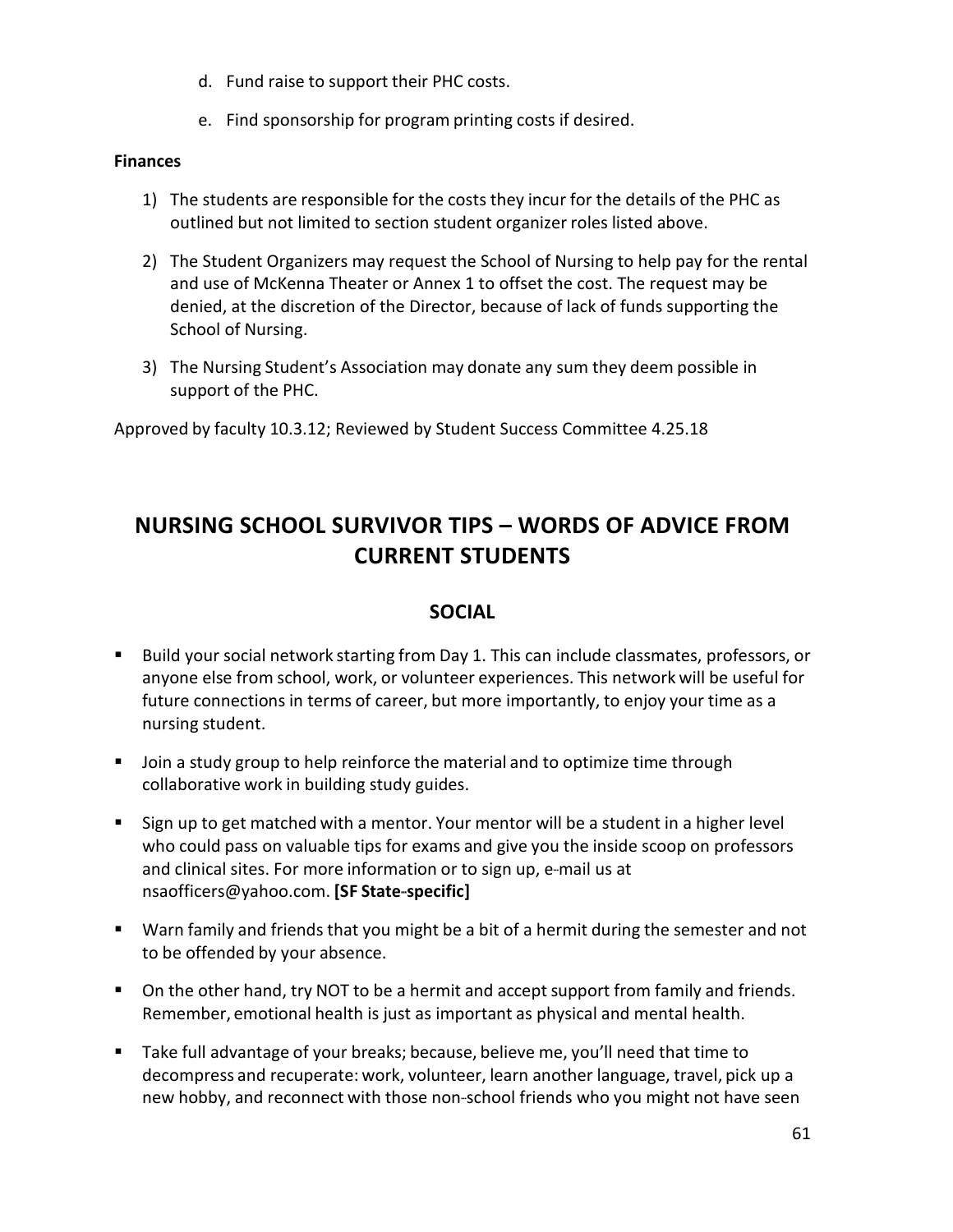since school started.

**When you learn something that your colleagues don't yet know, share what you've** learned. It is up to you to create an environment of collaboration and not competition. Nursing school is infinitely more fun when you take a "we're in this together and for the long haul" approach with your peers.

## **SELF CARE**

- <span id="page-61-0"></span> Make time for the things you love. Despite any feelingsto the contrary, nursing school is only a *fraction* of your life. In order to maintain sanity and balance, you need to find outlets! Don't let cortisol build up chronically. Rock climb, run, yoga, walk, dance, cook, meditate. . . the list is endless.
- Engage in at least 30 minutes of exercise most days of the week. It helps to clear your mind, alleviate stress, and it will prepare you for the physically demanding aspects of nursing.
- **Continue to be involved. You may have gotten into a nursing program which is** admirable, but that is only one step toward your nursing career. Start building your resume now, because you never know how the job market will be when you're ready to apply. Get involved with NSA and volunteer, even if it's only for a day at a flu clinic.
- <span id="page-61-1"></span> Give yourself a reward after a big test or exam. You worked hard, and you deserve a Godiva bar. . . or two.

## **TIME MANAGEMENT**

- **•** Organize and prioritize your time. Keep an up-to-date calendar to organize exams, pre---lab time, care plans (yes, they really do take at least four hours to complete!), reading assignments, other assignments, group presentations, skills lab (practice, practice, practice), study sessions, and social events. Start this early and try your best to stick to it.
- It's very difficult to play catch-up in nursing school. Literally, hundreds of pages of reading are assigned each week, plus you have group presentations and other assignments that are due. All the while, you'll be juggling clinicals and writing care plans each week. That's a lot to handle. If you need help managing your time, creating a study schedule, getting organized, or need to brush up on taking notes and those subsequent exams, contact the Campus Academic Resource Program (www.sfsu.edu/~carp1) for assistance. **[SF State---specific]**
- Be clear about your assignments and what the professor is asking of you at the outset. If you need clarification, ask your colleagues first, then your professors. Set up a Google Group for your cohort to share information about assignments.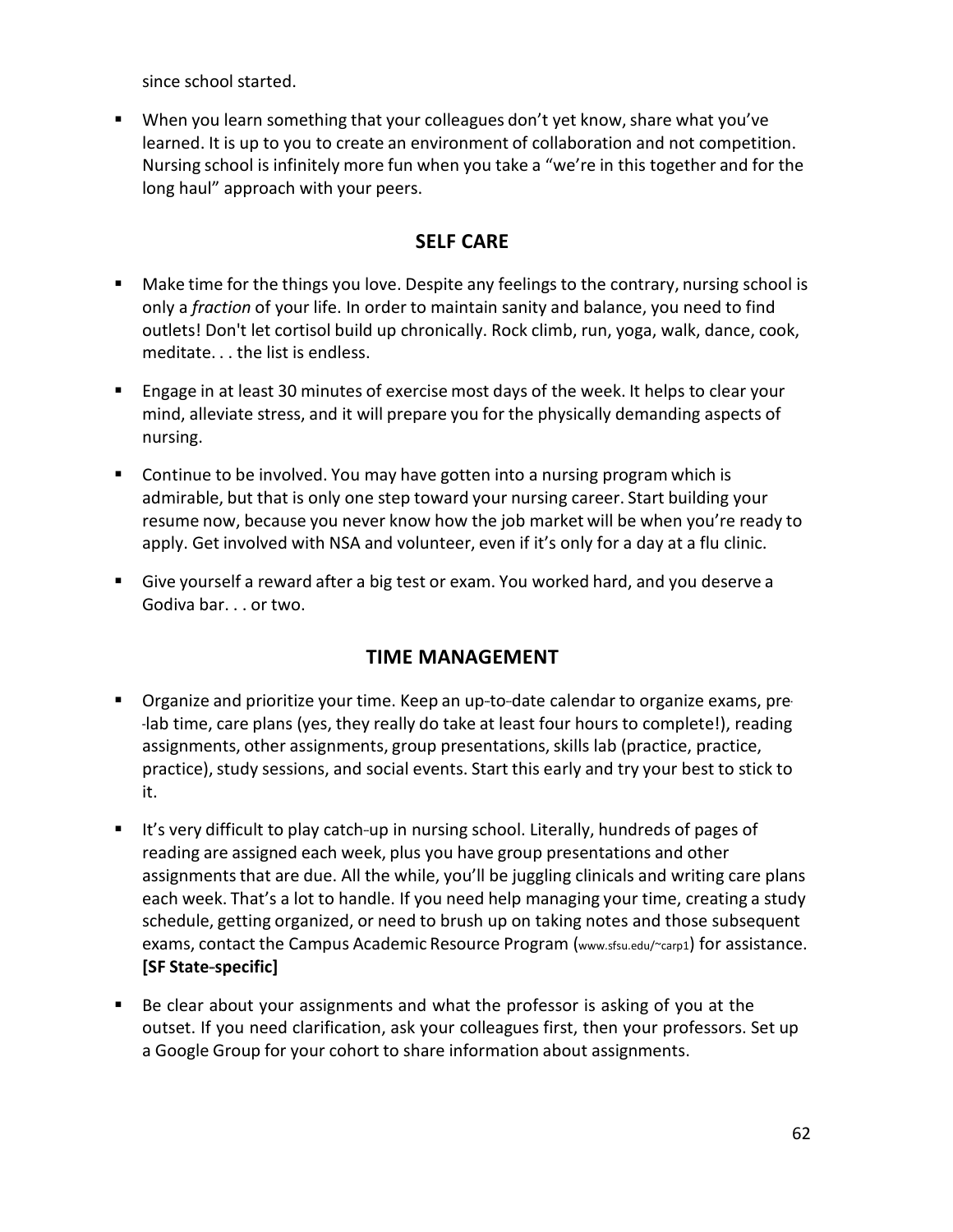### **GENERAL**

- <span id="page-62-0"></span> Ask Questions. Speak up (diplomatically, of course). Your concerns are important and beneficial to you and the entire class.
- An important adjunct to coursework and clinicals is learning how to be a professional. As a nursing student, you are now stepping into a new role and representing the profession. Act accordingly. This professionalism should be evident in all arenas – whether it's interacting with professors, classmates, nurses, patients, or the bookstore clerk. Be aware (and beware) that you are constantly communicating, which means listening, interpreting correctly what the other person is saying, and saying what you actually mean to say.
- Be assertive at clinicals. This is not the time to hole up in the break room and update your Facebook page. There's alwayssomething that needs to be done, and the nursing staff would love for you to help. Offer your help to the nurses and support staff, ask to participate in procedures, or at the very least, ask them (and the patient) if you can observe. You could potentially learn more in one clinical day than you can in one week of reading a textbook.
- Stop taking yourself so seriously RIGHT NOW. You're already in the program, you were accepted into a highly competitive school and, barring major disasters, you will get through the next five semesters, graduate and pass the NCLEX. It may not be on the first try, and you may need to get used to the occasional "B" in your nursing courses. To those of you who are attached to perfection and 4.0 GPAs: Let that go ASAP. Nursing is not about perfection and absolutes. It is about adaptability and applying theoretical knowledge using critical thinking, sensitivity, and the strengths of your own individual personality on the fly. Impressing your instructors in school is much less important than discovering your weaker areas and developing those to make you the best practicing professional once you're licensed.
- Some of the most important qualities of a nurse cannot be graded: that is, compassion and how you arrive at decisions. When you're talking to the family of a person (yes, a *person*, not just a patient) who is terribly ill, those loved ones don't give a damn about your grades or how pretty your PowerPoint presentations are. At the very least, you are here to learn the skills and theory you need to be a brilliant nurse, but don't lose sight of what will make you the best nurse this world has ever seen.
- **Throw yourself with abandon into your endeavors, and use all of the positive aspects of** your personality and talents to get the job done. This includes tapping into your creativity during presentations(role playing, anyone?) and interventions with your patients.
- Pick your battles. Learn to roll with the punches and prioritize what is most important to you. Each of us has a finite reserve of energy to expend on school – allocate it wisely! Patients, clinical instructors, professors, and administrators may not always make what YOU might consider to be the best decisions. Everyone, including you, makes mistakes. Practice forbearance. After the hurricane blows over, all you are left with is your